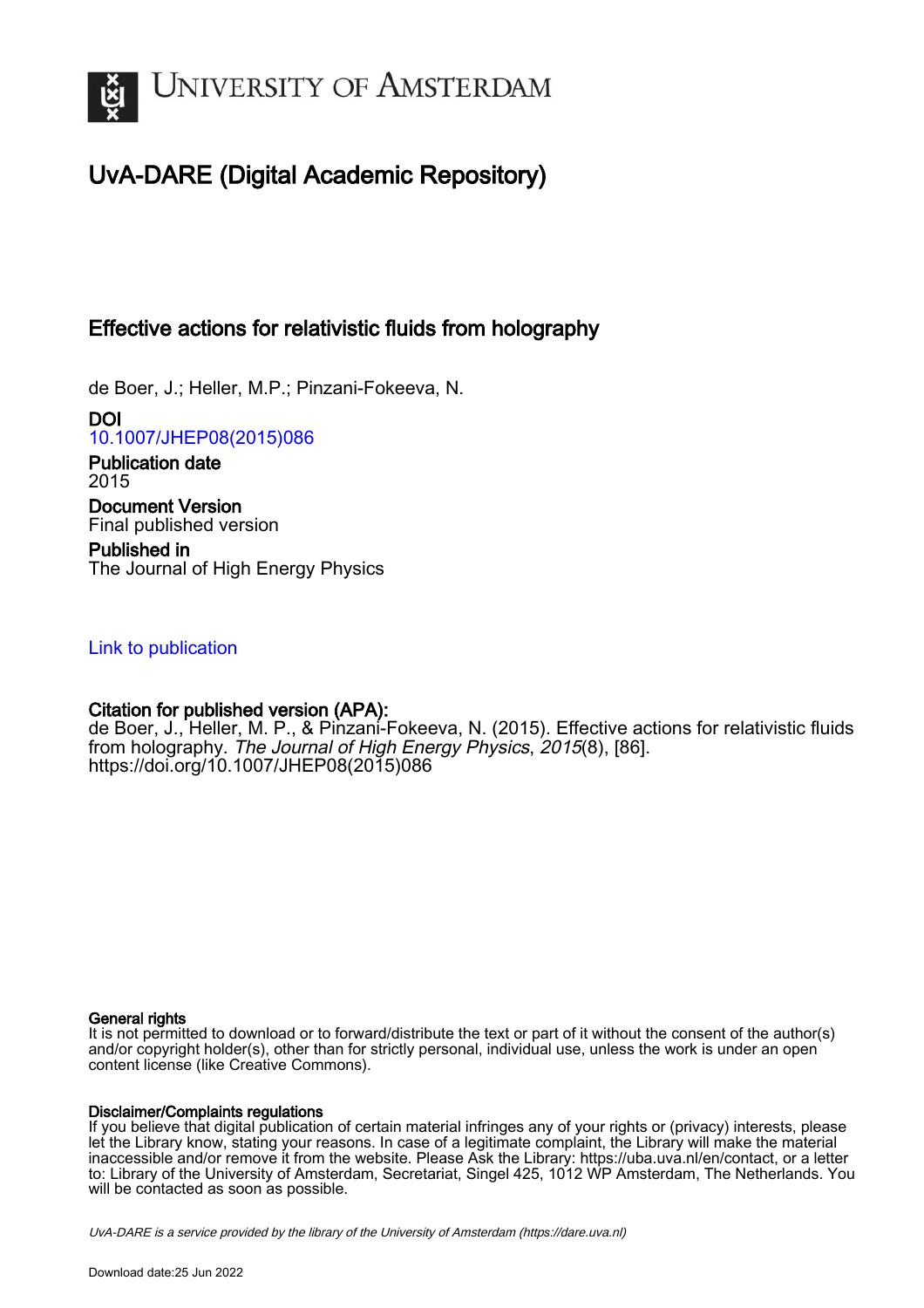PUBLISHED FOR SISSA BY 2 SPRINGER

Received: May 22, 2015 Revised: July 3, 2015 Accepted: July 20, 2015 PUBLISHED: August 17, 2015

## Effective actions for relativistic fluids from holography

Jan de Boer,<sup>a</sup> Michal P. Heller<sup>b,1</sup> and Natalia Pinzani-Fokeeva<sup>a</sup>

a Institute of Physics, Universiteit van Amsterdam,

Science Park 904, Amsterdam, 1090 GL The Netherlands

 $b$ Perimeter Institute for Theoretical Physics,

31 Caroline Street North, Waterloo, Ontario, N2L 2Y5 Canada

E-mail: [j.deboer@uva.nl](mailto:j.deboer@uva.nl), [mheller@pitp.ca](mailto:mheller@pitp.ca), [n.pinzanifokeeva@uva.nl](mailto:n.pinzanifokeeva@uva.nl)

Abstract: Motivated by recent progress in developing action formulations of relativistic hydrodynamics, we use holography to derive the low energy dissipationless effective action for strongly coupled conformal fluids. Our analysis is based on the study of novel double Dirichlet problems for the gravitational field, in which the boundary conditions are set on two codimension one timelike hypersurfaces (branes). We provide a geometric interpretation of the Goldstone bosons appearing in such constructions in terms of a family of spatial geodesics extending between the ultraviolet and the infrared brane. Furthermore, we discuss supplementing double Dirichlet problems with information about the near-horizon geometry. We show that upon coupling to a membrane paradigm boundary condition, our approach reproduces correctly the complex dispersion relation for both sound and shear waves. We also demonstrate that upon a Wick rotation, our formulation reproduces the equilibrium partition function formalism, provided the near- horizon geometry is properly accounted for. Finally, we define the conserved hydrodynamic entropy current as the Noether current associated with a particular transformation of the Goldstone bosons.

KEYWORDS: AdS-CFT Correspondence, Effective field theories

ArXiv ePrint: [1504.07616v2](http://arxiv.org/abs/1504.07616v2)





<sup>&</sup>lt;sup>1</sup>On leave from: National Centre for Nuclear Research, Hoża 69, Warsaw, 00-681 Poland.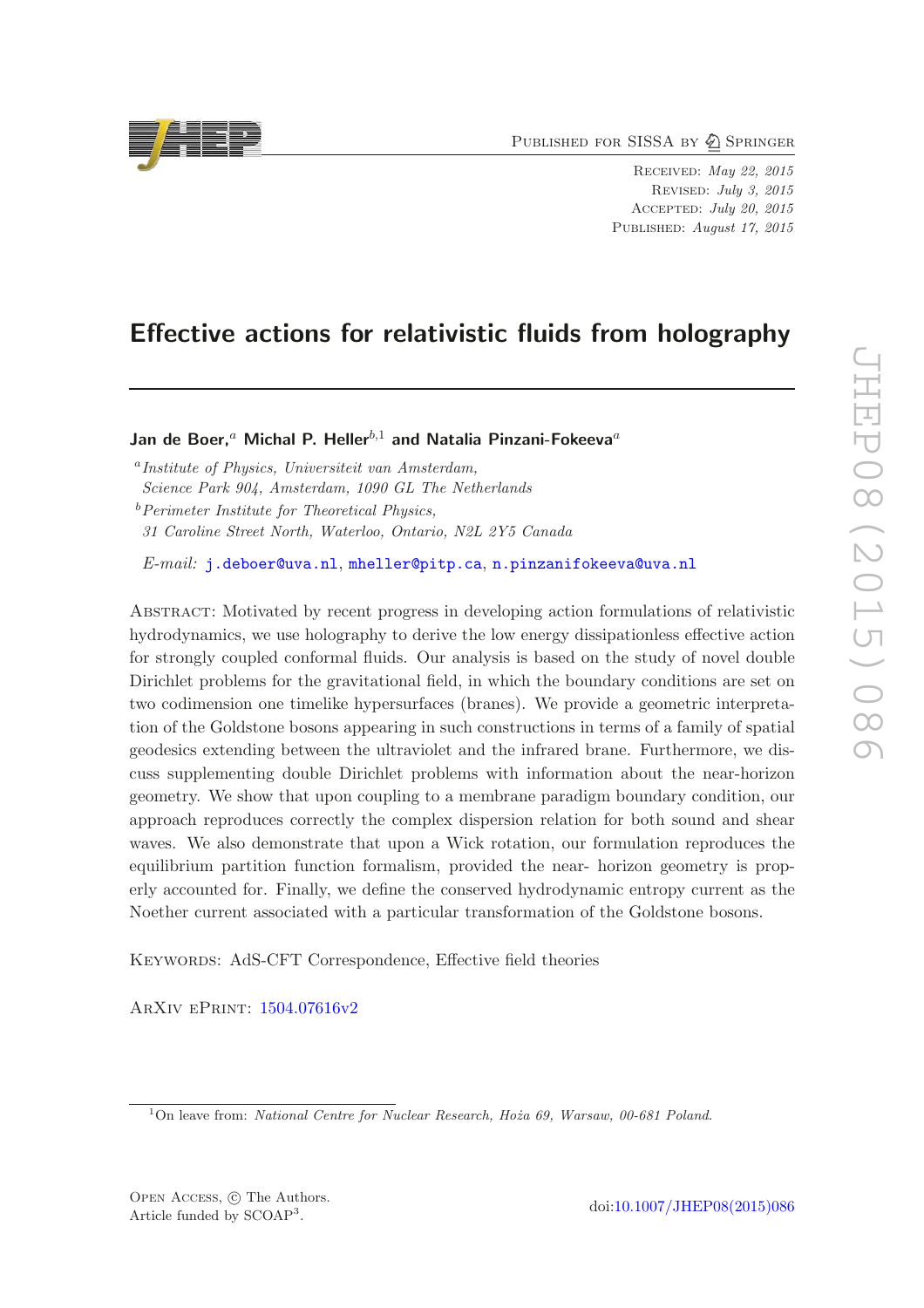## Contents

|                |                                                           | 1 Introduction and summary                                             | $\mathbf{1}$   |
|----------------|-----------------------------------------------------------|------------------------------------------------------------------------|----------------|
| $\bf{2}$       | Fluid effective actions: general discussion               |                                                                        | $\overline{7}$ |
|                | 2.1                                                       | The leading order effective action                                     | 7              |
|                | 2.2                                                       | The linearized expansion                                               | 9              |
|                | 2.3                                                       | General internal space metric and timelike Goldstone                   | 10             |
| $\bf{3}$       |                                                           | Fluid effective action: holographic derivation                         | 13             |
|                | 3.1                                                       | The double Dirichlet problem and derivation                            | 13             |
|                | 3.2                                                       | Taking the IR brane to the horizon                                     | 18             |
|                | 3.3                                                       | Relation to action for conformal perfect fluids                        | 19             |
| $\overline{4}$ | Linearized conformal fluid effective action: from gravity |                                                                        | 19             |
|                | 4.1                                                       | Shear channel                                                          | 21             |
|                |                                                           | The transverse Goldstones<br>4.1.1                                     | 22             |
|                |                                                           | 4.1.2<br>The transverse effective action                               | 23             |
|                | 4.2                                                       | Sound channel                                                          | 25             |
|                |                                                           | The longitudinal effective action<br>4.2.1                             | 26             |
| $\bf{5}$       | Coupling to an IR sector                                  |                                                                        | 27             |
|                | 5.1                                                       | Coupling to the membrane paradigm: dissipation                         | 28             |
|                | 5.2                                                       | Coupling to an Euclidean IR sector: the equilibrium partition function | 29             |
| 6              |                                                           | The entropy current as a Noether current                               | 31             |

## <span id="page-2-0"></span>1 Introduction and summary

The fact that hydrodynamics and gravity are closely connected to each other has been appreciated already for quite some time. Such a relation emerges naturally in the context of the AdS/CFT correspondence, as explored in the pioneering papers [\[1](#page-35-0)[–3](#page-35-1)] and subsequently elucidated with the discovery of the fluid/gravity duality [\[4](#page-35-2)], see also [\[5](#page-35-3)] for a review. One of the purposes of the current work is to provide an alternative derivation of hydrodynamics from gravity, focusing on the information encoded in the gravitational action.

The conventional description of relativistic hydrodynamics is given in terms of a conserved energy-momentum tensor and an entropy current, see, e.g., [\[6](#page-35-4)]. Recently, there has been a lot of progress in understanding this standard formulation from an action principle point of view. One of the main aims of these approaches is to derive the hydrodynamic constitutive relations for the energy-momentum tensor without directly imposing the entropy production constraint.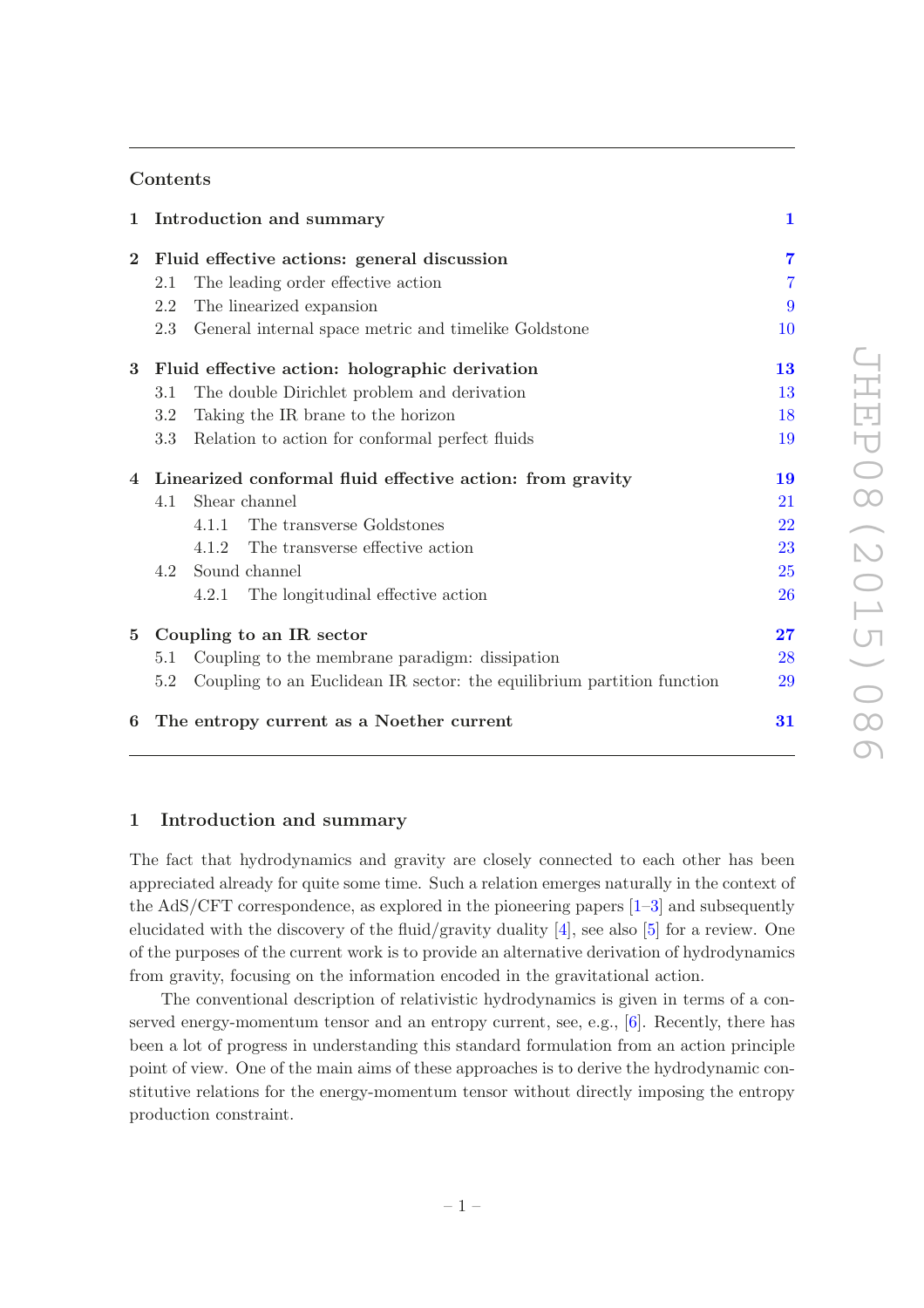One example is the partition function formalism for a fluid in thermodynamic equilibrium, coupled to an arbitrary background metric and possibly gauge fields [\[7,](#page-35-5) [8\]](#page-35-6). Since this approach is limited to thermal equilibrium, only dissipationless hydrostatic features are relevant. Quite impressively, it has been shown that the number of hydrostatic transport coefficients is in perfect agreement with the conventional approach after imposing the existence of an equilibrium configuration, see also [\[9\]](#page-35-7). In holography, such partition function would correspond to the on-shell value of the gravity action on regular solutions in the Euclidean signature with arbitrary weakly curved boundary metrics. To be able to Wick-rotate to Euclidean signature we need time translation invariance and that is also the reason why the gravitational computation should be restricted to systems in thermal equilibrium as well.

Another example is the effective action approach initiated in [\[10](#page-35-8)] and revisited more recently in [\[11](#page-35-9), [12\]](#page-35-10), which we review in section [2.](#page-8-0) The effective action is given in terms of a set of scalar fields  $\phi^I(t, \vec{x})$ , which are usually referred to as Goldstone bosons and can be naturally interpreted as the comoving coordinates of the fluid elements. A key observation is that for featureless incompressible fluids, the only relevant property of fluid elements are their volumes. Reparametrizations of the scalars  $\phi^I$  which preserve the volume of the fluid element (i.e. the corresponding Jacobian has unit determinant) are therefore expected to be symmetries of the theory. The requirement of volume preserving diffeomorphism invariance severely restricts the form of the action. It has been shown in  $[13]$  (see also  $[14]$ ) that the most general action exhibiting this symmetry is actually unable to capture the most general dissipationless transport, as obtained from the conventional description. Such discrepancy has triggered generalizations of the above mentioned setup. It has been in fact recently shown in [\[15](#page-36-2), [16\]](#page-36-3) that only after including, among others, a second set of hydrodynamical degrees of freedom analogous to the additional set of fields that one has in the Schwinger-Keldysh formalism [\[17](#page-36-4), [18\]](#page-36-5), the disagreement is no longer there.

In order to understand the relation between the various approaches we decided to set up a precise gravitational dual of fluid effective actions. Our work is very much inspired by [\[19](#page-36-6)], as well as [\[20,](#page-36-7) [21](#page-36-8)]. With such a description at hand, one might be able to understand the initial failure of the effective action approach to capture the most general dissipationless fluid and it might allow us to analyze in more detail the separation between dissipationless and dissipative transport in fluids. In particular, from a gravitational standpoint, it would also allow us to understand to what extent the dissipation in fluid/gravity duality is exclusively due to the horizon, and whether the system can be decomposed in a simple dissipative near-horizon contribution plus a dissipationless piece, which transmits the near-horizon dynamics to the ultraviolet (UV) boundary. And, perhaps most importantly, if we were to understand the relation between gravity and the fluid effective action, we might have a better understanding of why there exists a fluid/gravity duality in the first place.

The key step in establishing a relation between fluid effective actions and gravity is to consider what we call a double Dirichlet problem. This entails fixing a metric on two radial slices in the bulk and performing a computation of the (partially) on-shell effective action as a function of these two metrics. By construction, the effective action must be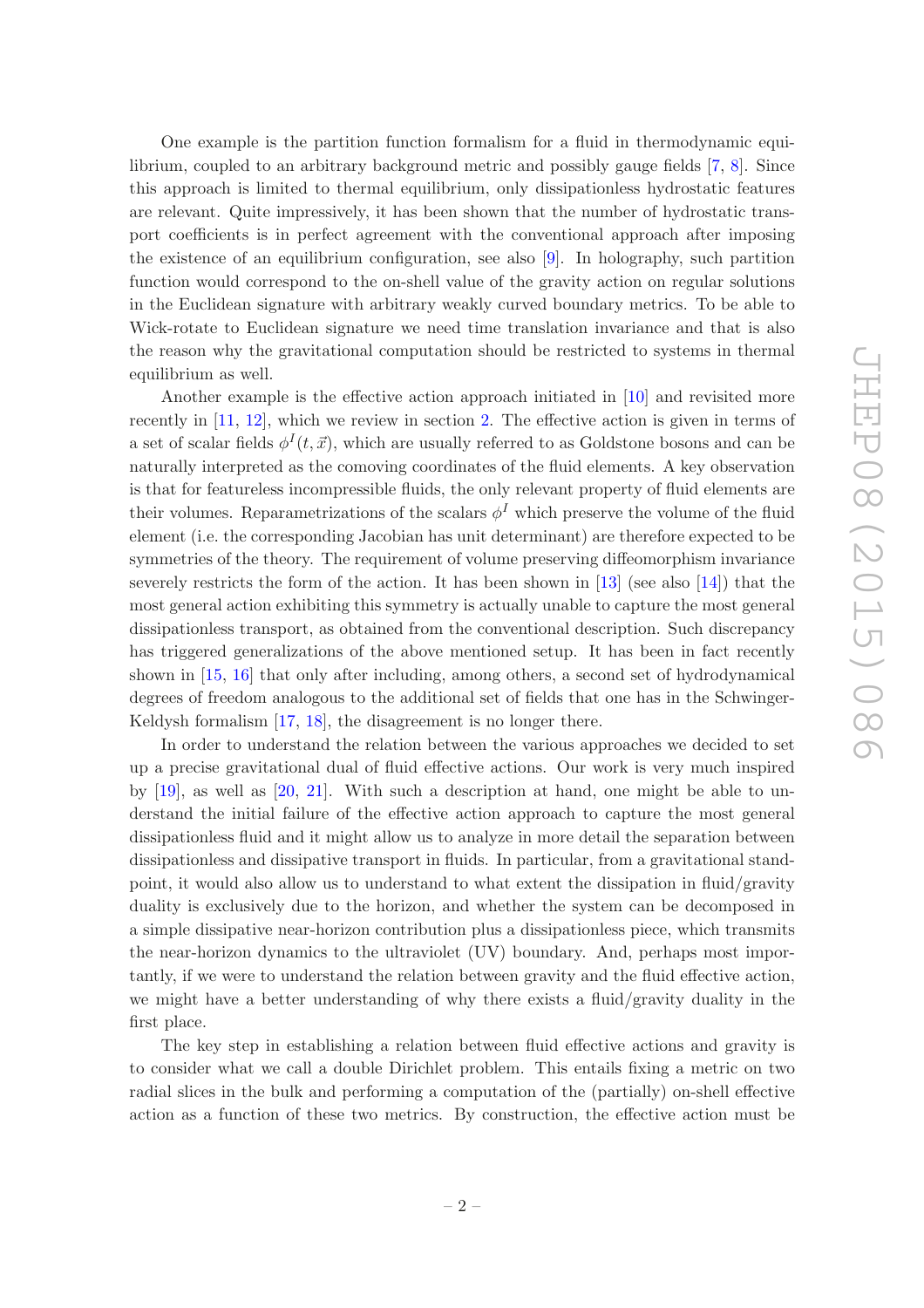invariant under diffeomorphisms of the two boundary metrics. It is also a consequence of diffeomorphism invariance that it cannot depend explicitly on the choice of radial position of the two slices. In the absence of additional degrees of freedom, it is clearly not possible to write a local effective action for the two metrics. This is in agreement with the fact that the double Dirichlet problem is an underconstrained system. In flat space, for example, it is easy to construct a linearized gravitational wave which propagates in a spatial direction perpendicular to the "radial" direction<sup>[1](#page-4-0)</sup> and which does not affect the metrics on two "radial" slices. The extra light degrees of freedom that one needs in order to build a local effective action are a set of Goldstone bosons  $\phi^M$ , where M runs over both time and space. The reason behind the name Goldstone boson is that if we start with two boundary Minkowski metrics, the effective action should have a Poincaré  $\times$  Poincaré symmetry. But any solution of the gravitational field equations will connect the two slices and break the symmetry spontaneously to a diagonal Poincaré subgroup and thereby give rise to a set of Goldstone bosons.[2](#page-4-1) Though this argument clearly does not apply if we start with two arbitrary metrics on the branes, we will nonetheless stick to the term Goldstone bosons.

With these additional light degrees of freedom included, one can write down an effective action  $S[q, G, \phi^M]$  where q is the metric on one of the radial slices which we will refer to as the UV slice, and G the metric on the other slice which we will refer to as the infrared (IR) slice. This terminology has an embedding in AdS in mind, but part of our discussion will be general and in particular the effective action should be symmetric under  $q \leftrightarrow G$ , up to possible field redefinitions.

The Goldstone bosons  $\phi^M$  can be interpreted as maps from one boundary to the other. In some sense they are bifundamental fields for the diffeomorphism  $\times$  diffeomorphism invariance which the effective action should have, and they will allow us to pull back the metric on one slice to the other, so that the effective action can be reinterpreted as a bigravity theory as in [\[23\]](#page-36-9). There has been a lot of interesting work on bigravity theories recently, see, e.g., [\[24\]](#page-36-10), but that is not a connection which we will be pursuing in this paper.

A geometric construction of the Goldstone bosons proceeds as follows. Given a particular solution of the Einstein's equations with prescribed metrics on two radial slices, we bring the metric to the radial ADM form  $ds^2 = du^2 + g_{\mu\nu}(u, y^{\mu})dy^{\mu}dy^{\nu}$  with identity lapse and zero shift. In these new coordinates the original radial slices will no longer be at  $u = constant$  but at  $u = u_{1,2}(y^{\mu})$  for some functions  $u_{1,2}(y^{\mu})$ . Nevertheless, spatial geodesics in the metric are of the form  $y^{\mu}$  = constant and the Goldstone fields will simply be the map from  $(u_2(y^{\mu}), y^{\mu})$  to  $(u_1(y^{\mu}), y^{\mu})$ . By undoing the change of coordinates that put the metric in radial ADM form we obtain the Goldstone modes in the original variables. By construction, these Goldstone modes are covariant and transform in the right way under diffeomorphisms of the metrics on the two slices. We could also imagine alternative definitions based on spacelike or null geodesics which make a prescribed angle with one of the two boundaries, but expect these to be related through a field redefinition to the previous construction.

<span id="page-4-0"></span><sup>&</sup>lt;sup>1</sup>Le. the direction in which the branes are separated.

<span id="page-4-1"></span><sup>2</sup>Completely analogous reasoning, albeit applied to gauge fields, explains the emergence of pions in the Sakai-Sugimoto model of holographic QCD [\[22\]](#page-36-11).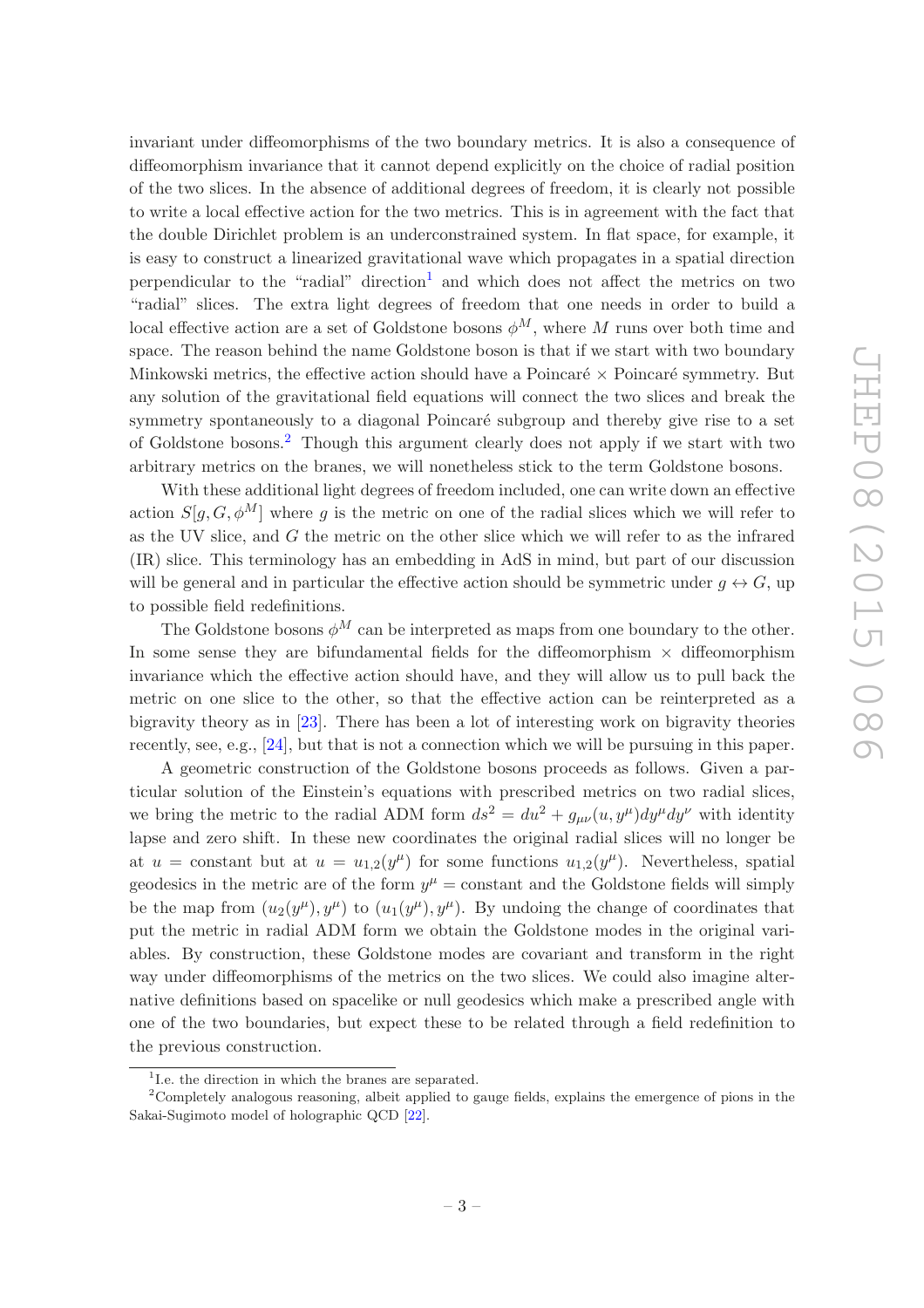In this paper we construct the effective action for conformal fluids from a gravitational embedding in AdS with a horizon in two different ways. In section [3](#page-14-0) we write down the most general functional to lowest order in a derivative expansion and fix all the freedom by exploiting a suitable subset of solutions to Einstein's equations with double Dirichlet boundary conditions. The resulting leading order covariant effective action is fully nonlinear.

In the second approach developed in section [4](#page-20-1) we construct the linearized effective action order by order in a derivative expansion. This is achieved by explicitly evaluating the (partially) on-shell bulk action on the solutions to Einstein's equations for linearized gravitational perturbations with double Dirichlet boundary conditions on top of an AdS black brane background. Our approach in section [4](#page-20-1) is particularly explicit when it comes to demonstrating the emergence of effective degrees of freedom and, as one might have expected, the result agrees with the construction of Goldstone modes described above. In this formalism, it is important to separate the Einstein's equations into two sets: the Einstein's equations with non-radial indices which need to be solved for and the remaining equations, which will correspond to the field equations for the Goldstone bosons and should therefore not be solved for. Hence, our effective action still contains some off-shell information.<sup>[3](#page-5-0)</sup>

The effective action for the double Dirichlet problem contains information on how to transmit data from one radial position to another. In fact, computing the on-shell bulk action amounts to "integrate out" geometry between the two boundaries and replace it with a simple *local* functional  $S[q, G, \phi^M]$  living on one of the two slices. From the dual field theory point of view this operation can be interpreted as integrating out high energy degrees of freedom  $\acute{a}$  la Wilson, as in [\[20,](#page-36-7) [21](#page-36-8)]. The resulting boundary effective action acts then as a boundary condition and as a link to the UV for a suitable dynamical (strongly coupled) IR sector extending between the IR brane and the interior of the spacetime in the spirit of semi-holography [\[25\]](#page-36-12).

In this paper we will consider three different types of IR dynamics. The first naive IR sector that we will consider is to take the IR Dirichlet boundary condition all the way to the horizon of a black hole. This amounts to imposing Dirichlet boundary conditions on the horizon itself, which in our effective action corresponds to a degenerate limit of the IR metric. One may wonder whether this is a physically reasonable thing to do, and as we will see in general it is not. However, if we work to lowest order in the gradient expansion, this limit makes perfect sense. When we take the IR boundary to coincide with the horizon and send the other boundary to the boundary of AdS, our effective action (after the subtraction of a suitable counterterm) exactly agrees with the action of a perfect conformal fluid at leading order considered, e.g., in [\[11](#page-35-9)[–13](#page-36-0)]. Our findings, described in section [3,](#page-14-0) are compatible with volume-preserving diffeomorphism invariance and can be viewed as an alternative "derivation" of fluid/gravity duality at least to the order we worked with. We find it however rather intriguing why this should be the case. Why is the low energy dynamics of black branes in AdS compatible with fluid dynamics after all? Why is it not resembling, for example, jelly dynamics, which responds nontrivially to shear

<span id="page-5-0"></span><sup>&</sup>lt;sup>3</sup>Putting the Goldstones on-shell would result in a nonlocal effective action.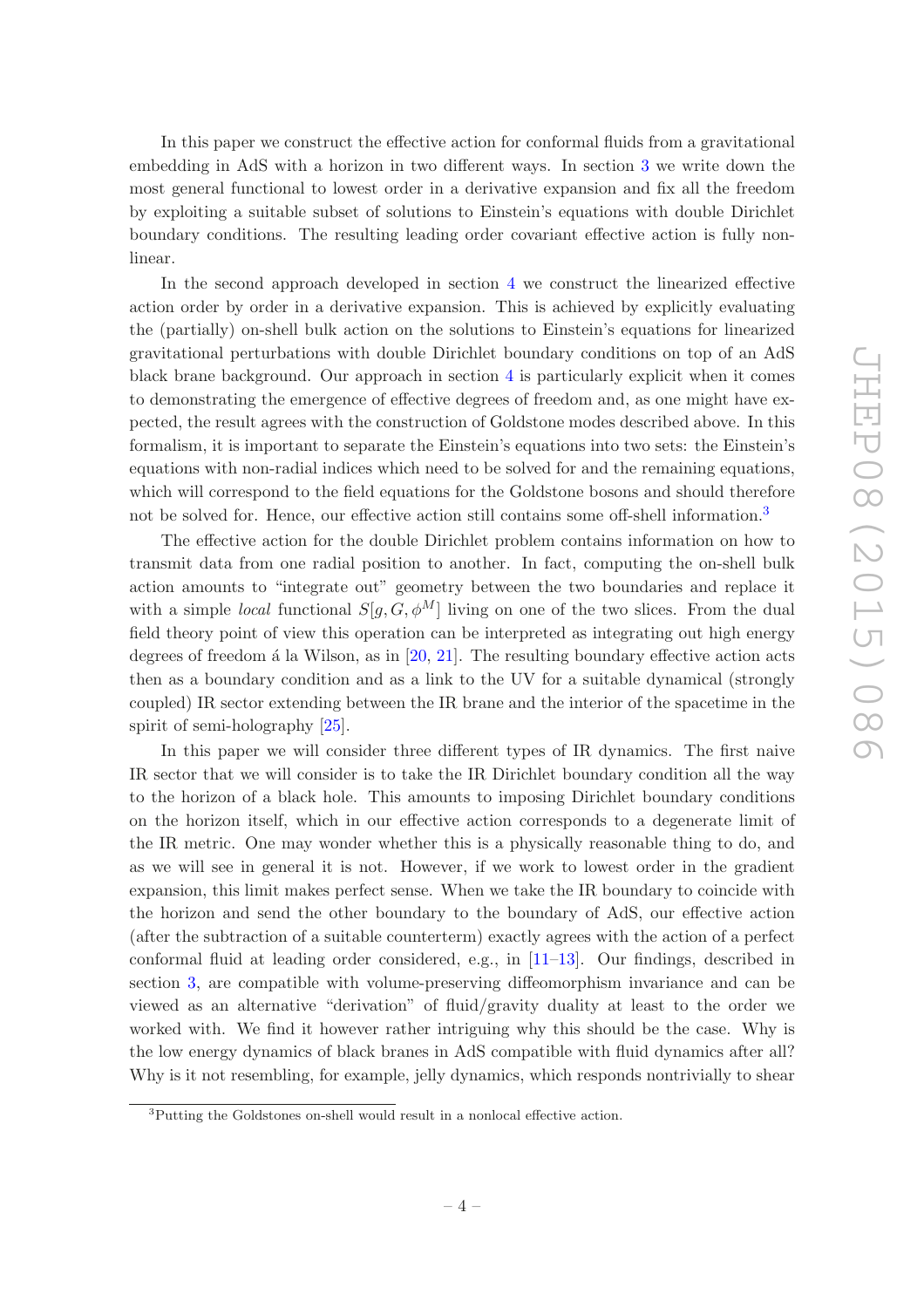stresses too and does not have the above mentioned internal symmetry? Unfortunately we have not been able to answer those questions from first principles within our gravitational embedding.

In section [4](#page-20-1) we also consider what happens when we impose a Dirichlet boundary condition on the horizon and expand the theory to higher order in frequencies and momenta. Although the effective action is still compatible with the volume-preserving diffeomorphism symmetry, we find, perhaps not surprisingly, that the answer is in general divergent, but remains finite when we restrict to stationary configurations.

To cure these divergences, in section [5.1](#page-29-0) we consider a second setup, where we couple the effective theory to a dissipative IR system, which is supposed to describe the nearhorizon physics. In principle, one can write down effective actions for the IR as well, but since the IR describes a finite temperature system this would involve using the Schwinger-Keldysh formalism [\[17,](#page-36-4) [18\]](#page-36-5) and a doubling of the degrees of freedom. In a gravitational setup this should be realized by a two-sided AdS black hole [\[26\]](#page-36-13). Instead, we will couple the effective theory to a simple membrane paradigm boundary condition [\[27](#page-36-14)[–30](#page-36-15)] a small distance away from the horizon and then take the membrane to the horizon. Technically the coupling to the membrane simply modifies the IR boundary condition in such a way that it imposes infalling, as opposed to Dirichlet, boundary conditions in the IR. There are a few subtleties with this version of the membrane paradigm that we discussed in our previous paper [\[31\]](#page-36-16), but here we will see that it correctly reproduces the dispersion relations of the conformal holographic fluid.

As the above shows, finding the effective action for the double Dirichlet problem is a useful intermediate step and clarifies many aspects of the fluid/gravity duality, the interpretation of the Goldstone bosons, and the emergence of volume-preserving diffeomorphism invariance. It does however not yet provide a clear separation between the dissipative and dissipationless part of hydrodynamics. Therefore, we also consider a third IR boundary condition in section [5.2](#page-30-0) by switching to Euclidean signature and imposing regularity/smoothness in the IR. This can only be done for stationary configurations, and the IR boundary condition can be imposed by adding a simple functional of the IR metric to the effective action we obtained before. This functional captures the contribution of the tip of the Euclidean cigar which describes the Euclidean black hole. If we then extremize the sum of this IR functional and our double Dirichlet effective action we automatically obtain the lowest order contribution to the equilibrium partition function considered in [\[7](#page-35-5), [8\]](#page-35-6). The extremalization procedure turns out to be equivalent to a Legendre transform which transforms the energy density into the pressure. This is in perfect agreement with the fact that the action for a fluid in terms of Goldstone bosons is given by the energy (see section [2.1\)](#page-8-1), while the equilibrium partition function is given by the pressure.

Finally, let us emphasize that the effective action formalism of refs. [\[11](#page-35-9)[–13\]](#page-36-0) is dissipationless by construction, since the entropy current is identically (off-shell) conserved (see eq.  $(2.11)$ ). It is natural to think that this feature should be related to some symmetry of the effective action, as recently discussed in [\[15](#page-36-2), [16](#page-36-3)]. In section [6](#page-32-0) we show that there is indeed a nontrivial transformation of the Goldstones, which, if assumed to be a symmetry of the effective action, correctly reproduces the entropy current as the Noether current of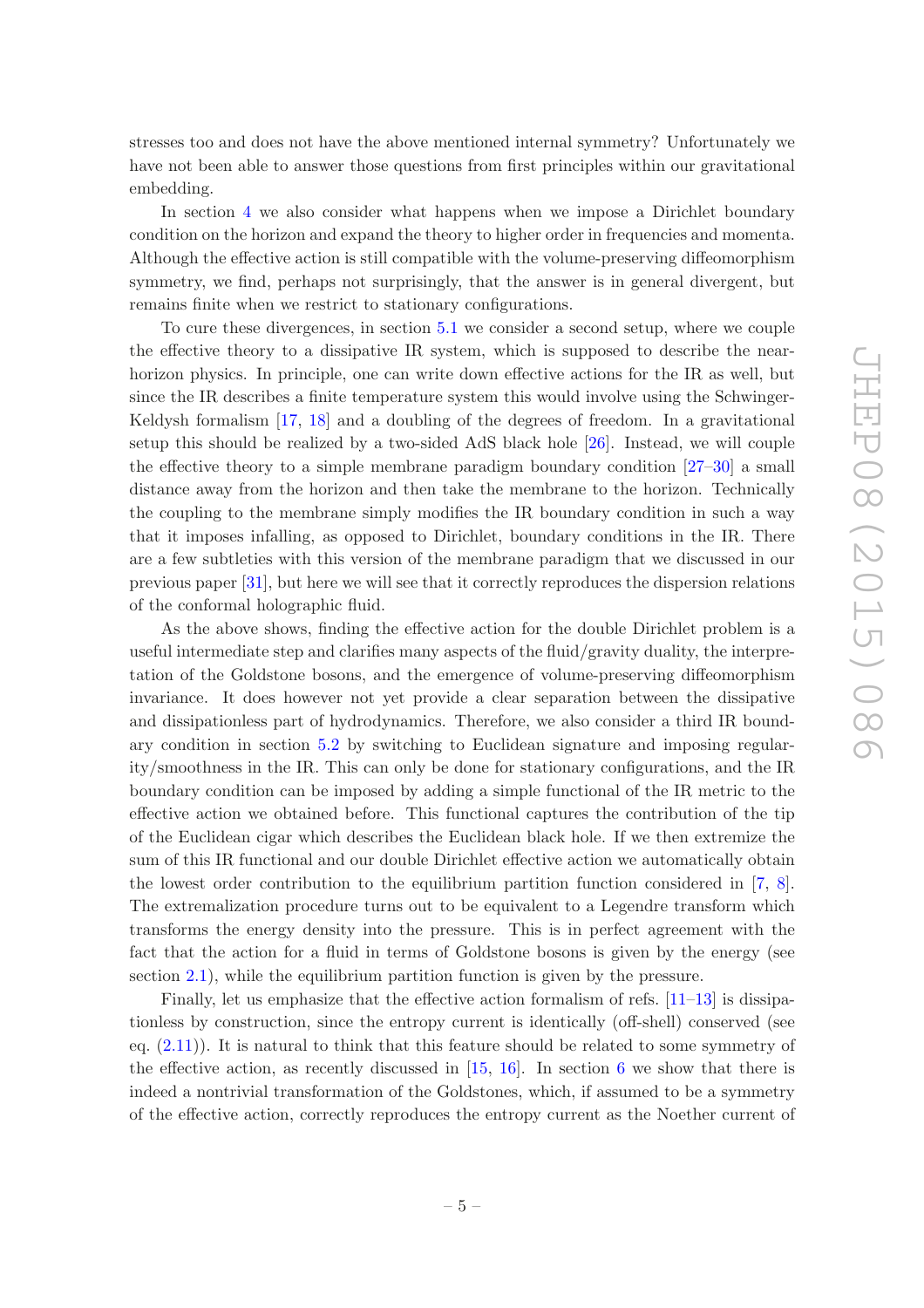such would-be symmetry. It would be interesting to explore further the connection between these findings and the statements in [\[15,](#page-36-2) [16\]](#page-36-3) where the current related to the adiabaticity equation (an off-shell generalization of the on-shell entropy current conservation) is related to the Noether current of a certain  $U(1)$  symmetry appearing in their master Lagrangian.

Let us briefly summarize our findings. We have constructed, in two different ways, an effective action which captures the low-energy physics of the double Dirichlet problem in gravity. The relevant degrees of freedom are a set of scalar fields which one can interpret as Goldstone bosons. In the limit where one of the two boundaries approaches the horizon of a black brane, the effective action to the lowest order in the derivative expansion becomes that of a perfect fluid, in agreement with [\[11](#page-35-9), [12\]](#page-35-10) and the generalization of [\[19](#page-36-6)], but at higher orders this near-horizon limit is singular. By coupling the theory to a Euclidean IR sector we recover the equilibrium partition function of a fluid  $[7, 8]$  $[7, 8]$  $[7, 8]$ , and by coupling to a suitable membrane paradigm boundary condition we obtain dissipative hydrodynamics.

We conclude this section with the discussion of open questions and new research directions. The double Dirichlet problem can alternatively be interpreted as the transition amplitude of gravity in radial quantization from a Hartle-Hawking [\[32\]](#page-36-17) point of view. It would be interesting to develop this picture in more detail, and also consider the analogue problem in de Sitter space, where it could shed further light on the relation between de Sitter correlation functions and Euclidean partition functions. It is also tempting to use the effective action to find a description of spacetimes with a hole, making contact with the ideas developed in [\[33,](#page-36-18) [34](#page-37-0)].

Besides the IR boundary conditions described in section [5,](#page-28-0) there are other boundary conditions one often encounters, such as the near-horizon  $AdS<sub>2</sub>$  boundary conditions near extremal black branes which feature prominently in various AdS/CMT applications (see, e.g., [\[35](#page-37-1)]). Such strongly coupled IR boundary conditions would, in combination with our effective action, lead to a gravitational version of semi-holography [\[25](#page-36-12)] which would be clearly interesting to explore further.

The lowest order effective action in section [3](#page-14-0) was made out of two "metrics" and some of our computations are reminiscent of work done on bi-gravity theories, see, e.g.,  $[24]$ . It is not clear to us whether our work can be used to come up with holographic duals of certain bi-gravity theories but if it does it might help in understanding their physics.

There are many other directions to explore and we hope to address some of these in the future. This includes, in particular, double Dirichlet problem and corresponding effective actions in the large-D limit [\[36](#page-37-2)], an extension of our work to two-sided AdS which naturally gives to the doubled set of degrees of freedom one needs in the Schwinger-Keldysh formalism to describe dissipation  $[26]$  $[26]$  $[26]$ ; the interpretation of the IR flow in section 6 which, in the near-horizon limit, becomes a symmetry whose conserved charge is the entropy; the relation of this analysis to Wald entropy [\[37\]](#page-37-3); the connection of our work to the various descriptions of dissipationless fluids which appear in [\[15](#page-36-2), [16\]](#page-36-3); the study of terms higher order in the fields and/or derivatives in both gravity and in the effective actions; and possible generalizations to other systems such as solids, superfluids, etc, see, e.g., [\[38\]](#page-37-4). Finally, hydrodynamic effective actions appeared recently in a model of dense nuclear matter [\[39\]](#page-37-5) and it would be very interesting to pursue this connection further.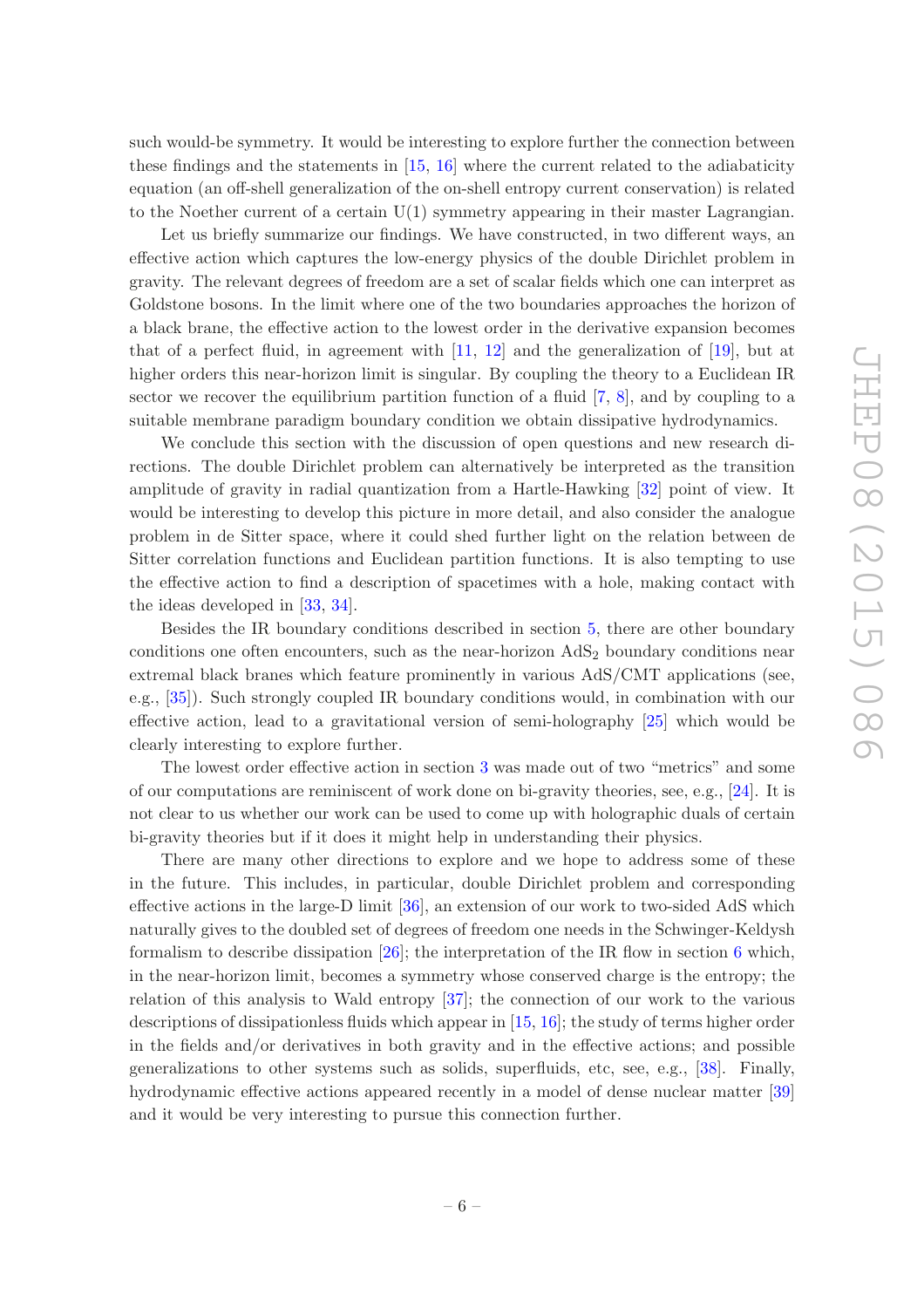Note added. While this work was being finalized, we learned that [\[40](#page-37-6)] will also contain a derivation of the fluid effective action from holography.

<span id="page-8-0"></span>Note added (v2). The results of [\[40\]](#page-37-6) are in perfect agreement with our approach.

## <span id="page-8-1"></span>2 Fluid effective actions: general discussion

#### 2.1 The leading order effective action

Consider an uncharged relativistic perfect fluid in  $d-1$  spatial dimensions. The relativistic version of the Navier-Stokes equations are the conservation equations

$$
\nabla_{\mu}T^{\mu\nu} = 0\tag{2.1}
$$

of the energy-momentum tensor obeying the following constitutive relation

<span id="page-8-2"></span>
$$
T^{\mu\nu} = \epsilon u^{\mu}u^{\nu} + P(g^{\mu\nu} + u^{\mu}u^{\nu}). \qquad (2.2)
$$

This description of an uncharged relativistic fluid utilizes d degrees of freedom: the local energy density  $\epsilon$  and the pressure P are related by the equation of state and the fluid velocity  $u^{\mu}$  is normalized  $g_{\mu\nu}u^{\mu}u^{\nu} = -1$ . Fluids described by eq. [\(2.2\)](#page-8-2) are perfect, because their evolution does not convert the kinetic and potential energy to heat, i.e. there is no entropy production. This lack of dissipation is captured by the on-shell conservation of the entropy current

<span id="page-8-5"></span>
$$
\nabla_{\mu}\left(s\,u^{\mu}\right) = 0,\tag{2.3}
$$

where  $s$  is the thermodynamic entropy density expressed in terms of the local energy density or the pressure.

As we have anticipated in the introduction, relativistic perfect fluids admit an alternative description in terms of the least action principle, see, e.g.,  $[11-13]$ . The structure of this action is such, that the relevant Euler-Lagrange equations carry the same information as the conservation of the corresponding energy-momentum tensor. The relevant Lagrangian turns out to depend on  $d-1$  scalar fields

<span id="page-8-3"></span>
$$
\phi^I = \phi^I(t, \vec{x})
$$
 where  $I = 1, ..., d - 1,$  (2.4)

which is less than the number of degrees of freedom in eq.  $(2.2)$ . Perhaps the most natural interpretation of the scalars  $(2.4)$  is that of a map at fixed lab-frame time t between space coordinates  $\vec{x}$  labelling the Eulerian frame and the internal coordinates  $\phi^I$ . The latter label the Lagrangian (comoving) frame, i.e.,  $\phi^I(t, \vec{x})$  describes which volume element  $\phi^I$  is seen by a fixed Eulerian observer at position  $\vec{x}$  when the lab-frame time t is varied. The internal parametrization of the fluid elements is not unique, there is always an obvious freedom of shifting or rotating the fluid elements

<span id="page-8-4"></span>
$$
\phi^I \to \phi^I + c^I \qquad \text{and} \qquad \phi^I \to R^I_J \phi^J. \tag{2.5}
$$

It turns out, however, that the description of perfect fluids requires a much larger symmetry group: invariance under all reparametrizations that do not compress or dilute fluid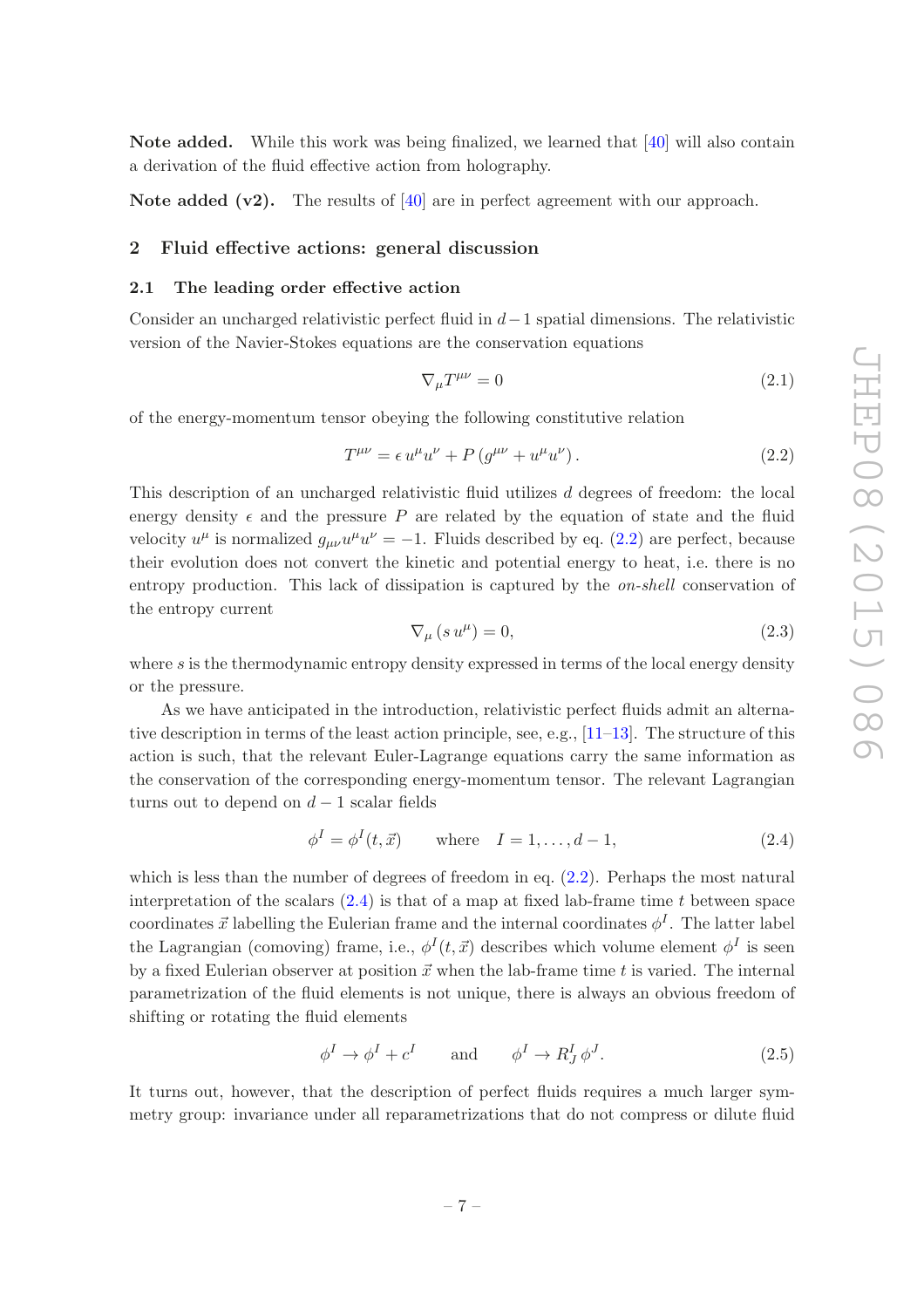cells. This is expressed by demanding invariance of the action under the volume-preserving diffeomorphisms in the space of  $\phi^I$  fields:

<span id="page-9-4"></span>
$$
\phi^I \to \xi^I(\phi^J) \qquad \text{with} \quad \det\left(\frac{\partial \xi^I}{\partial \phi^J}\right) = 1. \tag{2.6}
$$

In particular, this invariance is what mathematically distinguishes between a fluid and a jelly, as in the latter case the internal symmetry reduces to rotational and translational invariance only  $(2.5)$ , so that a jelly could respond to shear stresses, see, e.g., [\[41\]](#page-37-7). In the case of solids, one instead imposes relevant discrete rotational and translational invariance.

The effective action for a relativistic perfect fluid is then given by

<span id="page-9-2"></span>
$$
S = \int d^d x \sqrt{-g} F(s), \qquad (2.7)
$$

where

<span id="page-9-1"></span>
$$
s = s_0 \sqrt{\det \partial_\mu \phi^I \, \partial^\mu \phi^J},\tag{2.8}
$$

 $s_0$  is a suitable normalization constant and g is the deteminant of the background metric  $q_{\mu\nu}$ . The argument s of the yet unspecified scalar function F is proportional to the unique invariant of spacetime and internal symmetries that can be constructed out of the fields  $\phi^I$  and the background metric  $g_{\mu\nu}$  restricting to the lowest possible number of derivatives. The combination in the square root of  $(2.8)$  is dimensionless given that the fields  $\phi^I$  are the comoving coordinates and carry the length dimension.

The conserved energy-momentum tensor for the action  $(2.7)$  takes the form

<span id="page-9-3"></span>
$$
T_{\mu\nu} = -\frac{2}{\sqrt{-g}} \frac{\delta S}{\delta g^{\mu\nu}} = -sF'(s)B_{IJ}^{-1}\partial_{\mu}\phi^I\partial_{\nu}\phi^J + F(s)g_{\mu\nu} \quad \text{with} \quad B^{IJ} = \partial_{\mu}\phi^I\partial^{\mu}\phi^J \tag{2.9}
$$

and becomes the energy-momentum tensor of a perfect fluid  $(2.2)$  upon identifying  $F(s)$ with (minus) the energy density

$$
\epsilon(s) = -F(s) \tag{2.10}
$$

and s with the thermodynamic entropy. The entropy current is defined as the spacetime Hodge dual of the volume form in the internal space of the comoving coordinates

<span id="page-9-0"></span>
$$
J^{\mu} = s_0 \, {}^*(d\phi^1 \wedge \cdots \wedge d\phi^{d-1}) = \frac{s_0}{(d-1)!} \epsilon^{\mu \nu_1 \dots \nu_{d-1}} \epsilon_{I_1 \dots I_{d-1}} \partial_{\nu_1} \phi^{I_1} \dots \partial_{\nu_{d-1}} \phi^{I_{d-1}} \qquad (2.11)
$$

and is *identically* conserved. The velocity field obtained using the entropy current definition in eq. [\(2.3\)](#page-8-5) is the same as the one required for the successful identification of the energymomentum tensors  $(2.2)$  and  $(2.9)$ .

The equations of motion for  $\phi^I$  derived from the effective action [\(2.7\)](#page-9-2) turn out to be the conservation of the energy-momentum tensor  $(2.2)$  projected transversally to the flow

<span id="page-9-5"></span>
$$
\left(g^{\mu\nu} + u^{\mu}u^{\nu}\right)\nabla^{\rho}T_{\rho\nu} = 0. \tag{2.12}
$$

The remaining component of the conservation equation  $u^{\nu} \nabla^{\mu} T_{\mu\nu} = 0$ , which incorporates the conservation of energy, is implied by the conservation of the entropy current  $(2.3)$ .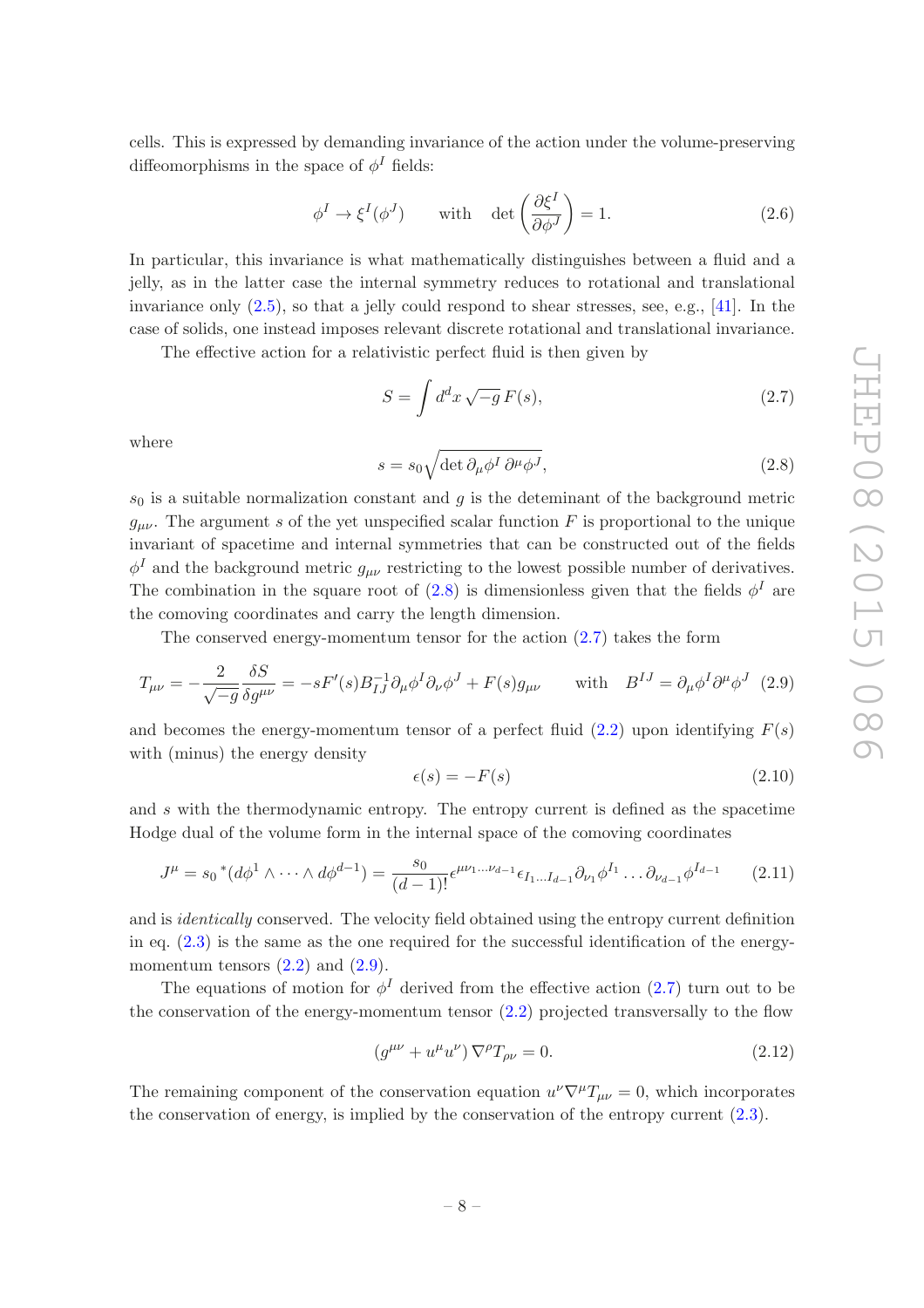The action [\(2.7\)](#page-9-2) receives corrections carrying higher number of derivatives of  $\phi^I$ fields and such corrections, assuming invariance under the volume-preserving diffeomorphisms [\(2.6\)](#page-9-4) as the exact symmetry, were obtained up to the second order in the gradient expansion in ref. [\[13](#page-36-0)]. The physics of such fluids is intrinsically non-dissipative as the entropy current is by construction identically (and off-shell) conserved. Let us also mention here that the gravitational calculation in ref. [\[19](#page-36-6)] indicates that including the dissipation requires relaxing the volume-preserving diffeomorphism invariance as the exact symmetry at subleading orders in the gradient expansion. On physical ground, the presence of shear viscosity implies that the fluid would respond nontrivially to shear stresses. This provides an excellent motivation for exploring possible generalizations of the action [\(2.7\)](#page-9-2) and its embedding in holography, which are precisely the issues we address in the current work.

## <span id="page-10-0"></span>2.2 The linearized expansion

In the rest of the current section we assume that the background metric is flat:  $g_{\mu\nu} = \eta_{\mu\nu}$ . A natural way to fix the fluid's parametrization is requiring that in equilibrium and on a given time slice the fluid elements are aligned with the spatial coordinates

<span id="page-10-1"></span>
$$
\phi^I(\vec{x},t) = \delta^I_\mu x^\mu. \tag{2.13}
$$

This configuration spontaneously breaks the spacetime Poincaré symmetry and the global subgroup of the internal symmetry  $(2.5)$ – $(2.6)$  down to diagonal rotations and spatial translations. Although there should be one Goldstone boson per broken generator, it turns out that in the presence of spacetime symmetries not all the Goldstones are independent, see, e.g., [\[42\]](#page-37-8). It has been shown in [\[38\]](#page-37-4), by means of the coset construction, that the only independent Goldstone bosons correspond to the breaking of the space and internal translations down to the diagonal combination of thereof. At the linearized level, such Goldstones are realized as perturbations on top of the equilibrium configuration  $(2.13)$ 

<span id="page-10-2"></span>
$$
\phi^{i}(\vec{x},t) = x^{i} + \pi^{i}(t,\vec{x}), \qquad i = 1,\ldots,d-1.
$$
 (2.14)

In the formula above, we do not distinguish the internal and coordinate indices since the Goldstone bosons transform under the diagonal combination thereof.

Let us consider now linearizing the fluid's action in the Goldstone fields  $(2.14)$ . The Goldstones can be classified according to their orientation with respect to the propagation direction being longitudinal or transverse

$$
\vec{\pi} = \vec{\pi}^L + \vec{\pi}^T \qquad \text{with} \quad \vec{\nabla} \times \vec{\pi}^L = 0 \qquad \text{and} \qquad \vec{\nabla} \cdot \vec{\pi}^T = 0. \tag{2.15}
$$

Linearization of the velocity field and the entropy density give

$$
u^{t} = -1 - \frac{1}{2}(\partial_{t}\vec{\pi})^{2} + ..., \qquad \qquad \vec{u} = \partial_{t}\vec{\pi} + ... \qquad (2.16)
$$

$$
s = s_0 + s_0 \nabla \cdot \vec{\pi} - \frac{1}{2} s_0 (\partial_t \vec{\pi})^2 + \dots
$$
 (2.17)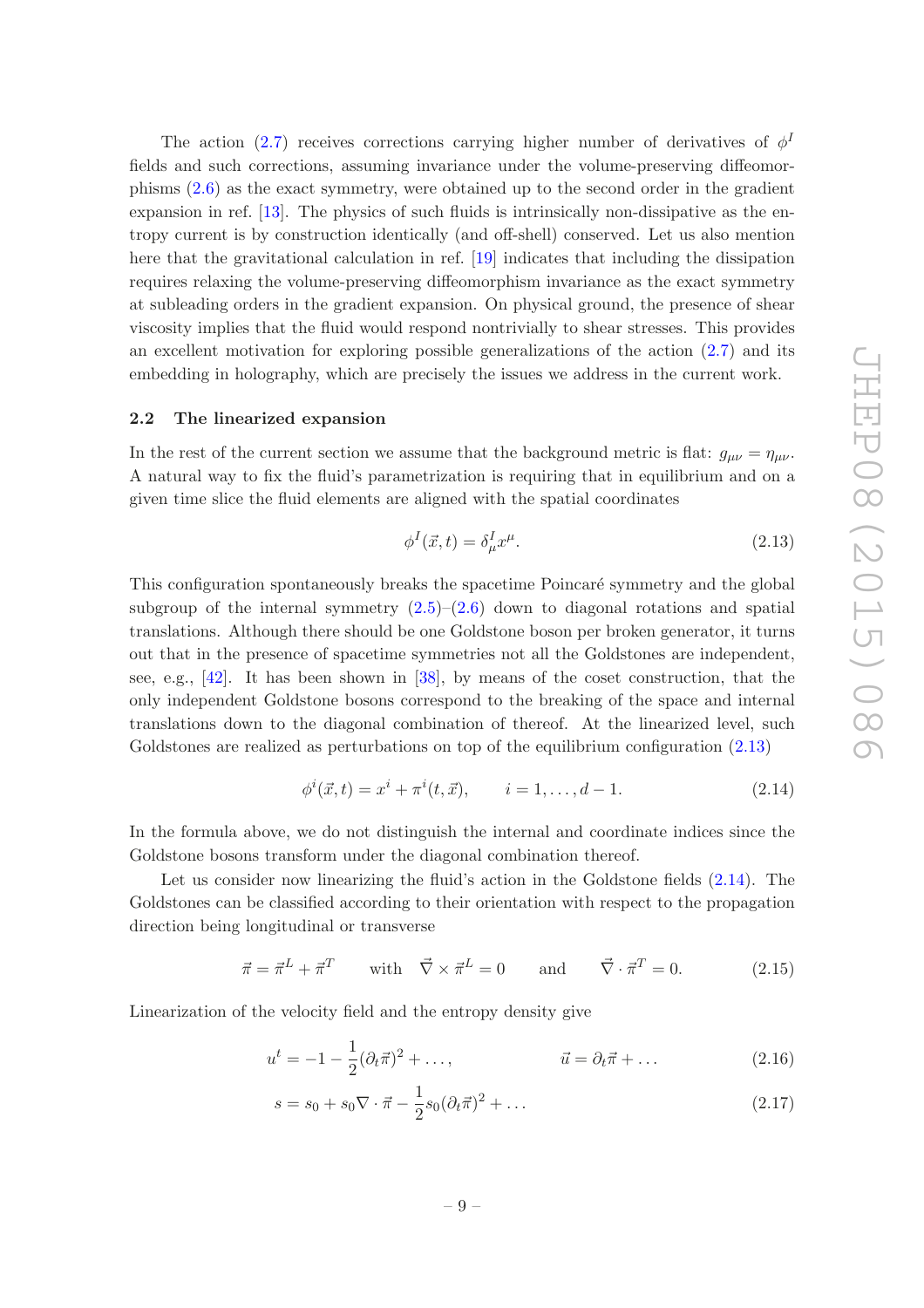and the effective action [\(2.7\)](#page-9-2) becomes

$$
S^{(0)} = \int d^d x \left\{ F(s_0) - \frac{1}{2} F'(s_0) s_0 \left( (\partial_t \vec{\pi}^T)^2 + (\partial_t \vec{\pi}^L)^2 - c_s^2 (\nabla \cdot \vec{\pi}^L)^2 \right) + \dots \right\}.
$$
 (2.18)

The equations of motion, equivalent to the conservation  $(2.12)$  of the energy-momentum tensor [\(2.2\)](#page-8-2), give the following leading order dispersion relations

<span id="page-11-1"></span>
$$
\pi^L: \qquad \omega_L = \pm c_s k,\tag{2.19}
$$

$$
\pi^T: \qquad \omega_T = 0. \tag{2.20}
$$

The longitudinal Goldstone describes a sound wave. Its group velocity  $c_s$  is given by

$$
c_s^2 = \frac{F''(s_0)}{F'(s_0)} s_0 = \frac{P'(s_0)}{\epsilon'(s_0)} = \frac{dP}{d\epsilon}.
$$
\n(2.21)

For a conformal fluid

$$
F(s) \sim s^{d/d - 1} \tag{2.22}
$$

and the speed of sound takes the familiar form

<span id="page-11-2"></span>
$$
c_s = \frac{1}{\sqrt{d-1}}.\tag{2.23}
$$

The transverse Goldstones do not propagate, because their gradients do not contribute to the action (energy). This is a direct consequence of the volume preserving diffeomorphism invariance of the action  $(2.7)$ . At a linearized level, the volume preserving diffeomorphisms act as follows

$$
\vec{\pi}(t,\vec{x}) \to \vec{\pi}(t,\vec{x}) + \vec{\xi}(\vec{x}) \qquad \text{with} \qquad \nabla \cdot \vec{\xi} = 0 \tag{2.24}
$$

<span id="page-11-0"></span>and do not allow the gradient terms of the form  $\nabla \times \vec{\pi}$  to appear in the action.

#### 2.3 General internal space metric and timelike Goldstone

Let us now consider two generalizations of the perfect fluid action  $(2.7)$  which are motivated by the holographic correspondence and the results of ref. [\[19](#page-36-6)]. Perhaps the most natural generalization of the previous construction is a theory with arbitrary, albeit nondynamical, metric in the configuration space  $G_{ij}(\phi)$ 

$$
s = s_0 \sqrt{\det \left( \partial_{\mu} \phi^i \, \partial^{\mu} \phi^j \, G_{jk} \right)}.
$$
\n(2.25)

The entropy current [\(2.11\)](#page-9-0) depends now on the configuration space metric via the Levi-Civita tensor

$$
\epsilon_{i_1\ldots i_{d-1}} \to \sqrt{\det G_{ij}} \,\epsilon_{i_1\ldots i_{d-1}}^{(0)},\tag{2.26}
$$

where  $\epsilon^{(0)}$  is the (flat space) Levi-Civita symbol. Nevertheless, it is still identically conserved

$$
\nabla_{\mu}J^{\mu} = -\frac{1}{2}J^{\mu}(\partial_{\mu}G_{ij})G^{ij} = -\frac{1}{2}J^{\mu}(\partial_{\mu}\phi^{k})(\partial_{k}G_{ij})G^{ij} = 0,
$$
\n(2.27)

as  $\phi^i$  fields are the comoving coordinates and hence  $J^{\mu}\partial_{\mu}\phi^i = s \cdot (u^{\mu}\partial_{\mu}\phi^i) = 0$ .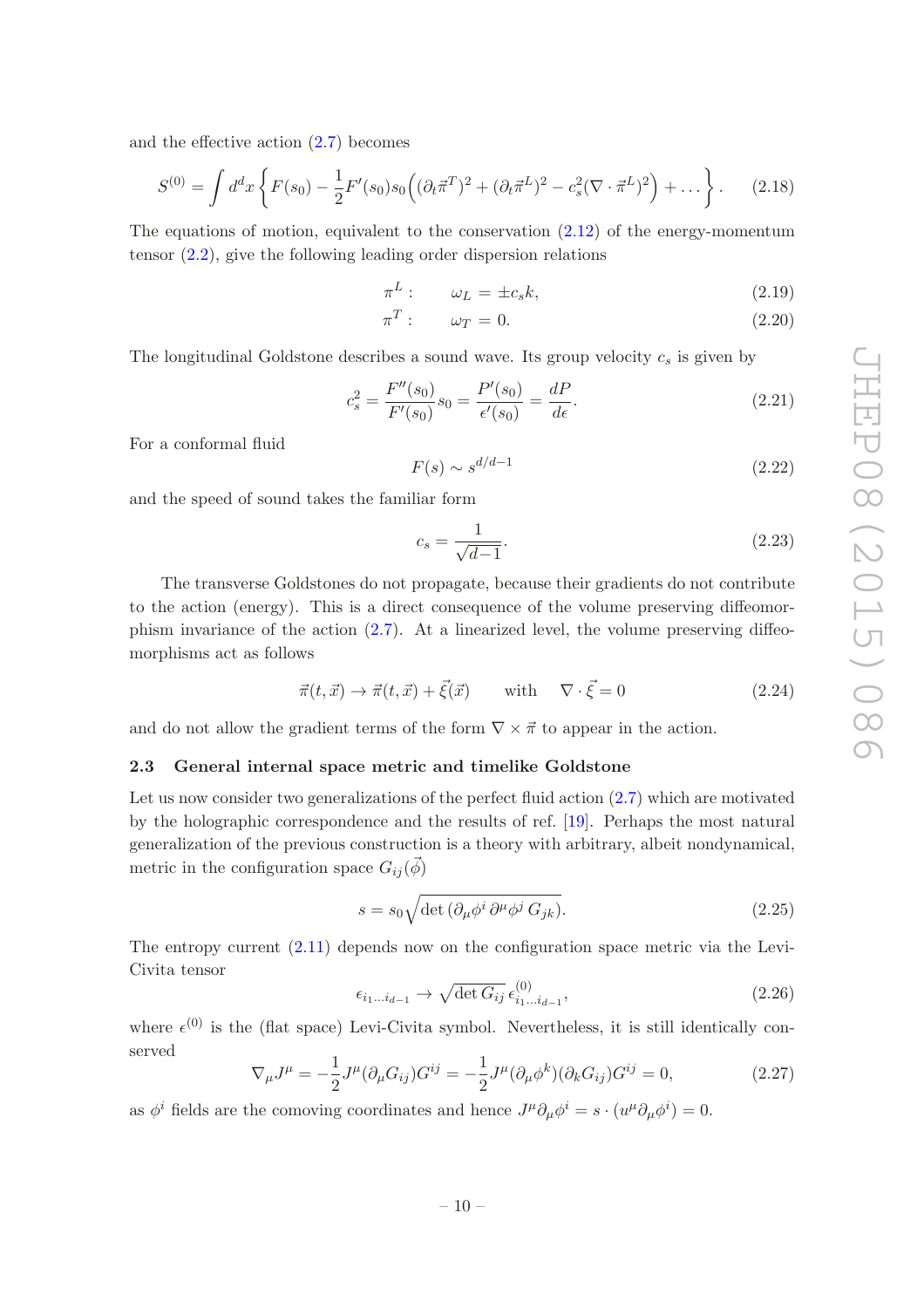A more complicated generalization follows from considering systems parametrized by d, instead of  $d-1$ , scalar fields. At least superficially, one might think of such systems as containing also a timelike Goldstone boson as a low energy excitation of the ground state:

<span id="page-12-2"></span>
$$
\phi^M(x^{\mu}) = \delta^M_{\mu} x^{\mu} + \pi^{\mu}(x^{\mu}), \qquad (2.28)
$$

where now  $\phi^M = (\phi^t, \vec{\phi})$ . Having in mind a gravitational embedding we restrict to the case in which the metric in the internal space is degenerate. A convenient parametrization of such metric is given in terms of the Galilean metric [\[19\]](#page-36-6), which is defined as

<span id="page-12-4"></span>
$$
ds^2 = G_{MN}d\phi^N d\phi^M = G_{ij}(d\phi^i - v^i d\phi^t)(d\phi^j - v^j d\phi^t),
$$
\n(2.29)

and the following null vector

$$
n^{M} = \frac{1}{\gamma}(1, v^{i})q \quad \text{with} \quad G_{M N} n^{M} = 0 \quad \text{and} \quad \gamma = (1 - G_{ij} v^{i} v^{j})^{-1/2}.
$$
 (2.30)

The fields  $G_{ij}$  and  $\vec{v}$  depend on the internal space coordinates  $\phi^M$ .

The entropy current [\(2.11\)](#page-9-0) can be generalized to be the spacetime Hodge dual of the volume form of the boosted coordinates  $e^i$ 

<span id="page-12-0"></span>
$$
J^{\mu} = \frac{s_0}{(d-1)!} \epsilon^{\mu\nu_1...\nu_{d-1}} \epsilon_{i_1...i_{d-1}} \epsilon_{i_1}^{i_1} \dots \epsilon_{i_{d-1}}^{i_{d-1}}, \tag{2.31}
$$

where the combinations  $e^i_\mu$  are

$$
e^i_\mu = \partial_\mu \phi^i - v^i \partial_\mu \phi^t. \tag{2.32}
$$

The Greek indices  $\mu$ ,  $\nu$ , etc. are raised with the spacetime inverse metric  $g^{\mu\nu}$  and the Latin indices i, j, etc. are lowered and raised with the configuration space metric  $G_{ij}$  and its inverse. Writing explicitly the dependence of the Levi Civita tensors on the relevant metrics, the generalized entropy current takes the form

<span id="page-12-3"></span>
$$
J_{\mu} = \frac{s_0}{(d-1)!} \sqrt{\det G_{ij}} \sqrt{-g} \, g^{\nu_1 \lambda_1} \dots g^{\nu_{d-1} \lambda_{d-1}} \, \epsilon^{(0)}_{\mu \lambda_1 \dots \lambda_{d-1}} \epsilon^{(0)}_{i_1 \dots i_{d-1}} e^{i_1}_{\nu_1} \dots e^{i_{d-1}}_{\nu_{d-1}}, \tag{2.33}
$$

and the corresponding entropy density is

<span id="page-12-1"></span>
$$
s = s_0 \sqrt{\det(e^i_\mu e^{\mu j} G_{jk})}.
$$
\n(2.34)

Note that a priori the current [\(2.31\)](#page-12-0) is not conserved off-shell for generic  $G_{ij}$  and  $\vec{v}$ .

Let us now demonstrate that both generalizations of the conventional effective field theory of fluids exposed in section [2.1](#page-8-1) lead to the correct equations of relativistic fluid mechanics. Consider for concreteness the following configuration

$$
G_{ij} = \delta_{ij} + H_{ij}(\phi^M); \qquad v_i = -H_{ti}(\phi^M), \tag{2.35}
$$

where  $H_{ij}$  and  $H_{ti}$  are small. Without any loss of generality we can restrict the dependence of the perturbations H to  $(\phi^t, \phi^x)$  and divide the perturbations according to their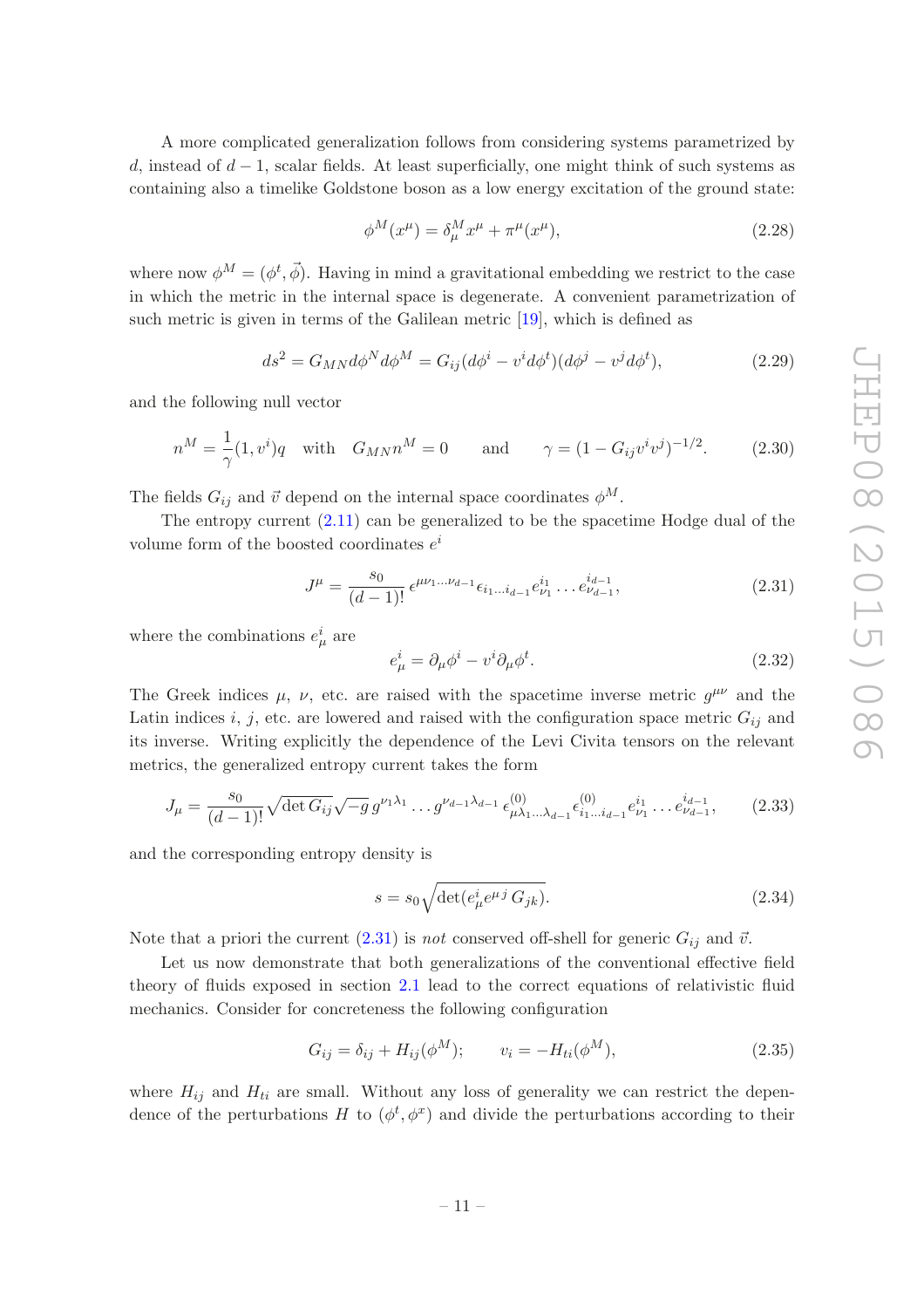transformation properties in the remaining transverse  $O(d-2)$  plane

scalar: 
$$
H_{xx}
$$
,  $H$ ,  $H_{tx}$ ,  $H_{tt}$   
vector:  $H_{x\alpha}$ ,  $H_{t\alpha}$   
tensor:  $H_{\alpha\beta} - \frac{1}{(d-2)} \delta_{\alpha\beta} H$ , (2.36)

where  $H = \sum_{\alpha} H_{\alpha\alpha}$  is the trace in the transverse direction  $\alpha = 1, \dots d - 2$ .

Inserting the scalar and vector sectors expansions into [\(2.34\)](#page-12-1) and using the linearized Goldstone expansions  $(2.28)$ , the leading order effective action  $(2.7)$  takes the form

<span id="page-13-0"></span>
$$
S^{(0)} = \int d^d x \left( F(s_0) + \frac{1}{2} s_0 F'(s_0) H_{ii} + s_0 F'(s_0) \partial_x \pi^x + -\frac{1}{2} s_0 F'(s_0) \left( H_{tx}^2 + \frac{1}{4} H_{xx}^2 - \frac{1}{2} H_{xx} H - \frac{1}{4} c_s^2 H_{ii}^2 \right) +
$$
  
+ 
$$
s_0 F'(s_0) \left( \frac{1}{2} H_{ii} - \partial_x H_{tx} \right) \pi^t + -\frac{1}{2} s_0 F'(s_0) \left( (\dot{\pi}^x)^2 - c_s^2 (\partial_x \pi^x)^2 - 2 \pi^x \dot{H}_{tx} + c_s^2 \pi^x \partial_x H_{ii} \right) +
$$
  
- 
$$
\frac{1}{2} s_0 F'(s_0) \sum_{\alpha} \left( (\dot{\pi}^{\alpha})^2 + H_{t\alpha}^2 + H_{x\alpha}^2 - 2 \pi^{\alpha} \dot{H}_{t\alpha} \right) \right), \tag{2.37}
$$

where  $H_{ii} = H_{xx} + H$ . Notice that the timelike Goldstone  $\pi^t$  appears as a Lagrange multiplier and the corresponding equation of motion ensures now the on-shell conservation of the entropy current

$$
\nabla_{\mu} J^{\mu} = -\frac{1}{2} \dot{H}_{ii} + \partial_{x} H_{tx} + \dots \big|_{\text{on-shell}} = 0.
$$
 (2.38)

The equations of motion for the transverse and longitudinal Goldstones are now respectively

$$
\partial_t^2 \pi^\alpha + \partial_t H_{t\alpha} = 0, \qquad \partial_t^2 \pi^x - c_s^2 \partial_x^2 \pi^x + \partial_t H_{tx} - \frac{1}{2} c_s^2 \partial_x H_{ii} = 0 \tag{2.39}
$$

and correspond to the conservation equations [\(2.12\)](#page-9-5) of the perfect fluid stress energy tensor [\(2.2\)](#page-8-2) with the velocity and the entropy density redefined in the following way

$$
u^{t} = -1 - \frac{1}{2}(H_{t\vec{x}} + \partial_{t}\vec{\pi})^{2} + \dots, \qquad \vec{u} = H_{t\vec{x}} + \partial_{t}\vec{\pi} + \dots
$$
 (2.40)

$$
s = s_0 + \frac{1}{2}s_0 H_{ii} + s_0 \nabla \cdot \vec{\pi} + \dots
$$
 (2.41)

These expressions can be obtained from the linearization of  $(2.34)$  and using  $u^{\mu} = J^{\mu}/s$ , where  $J^{\mu}$  given in [\(2.33\)](#page-12-3). Hence we showed explicitely that the above generalizations reproduce the correct hydrodynamic equations. It can be shown that the same is true at nonlinear level. This analysis indicates that the standard action for relativistic perfect fluids is a particular instance of the more general action obtained by making the Lagrangian [\(2.7\)](#page-9-2)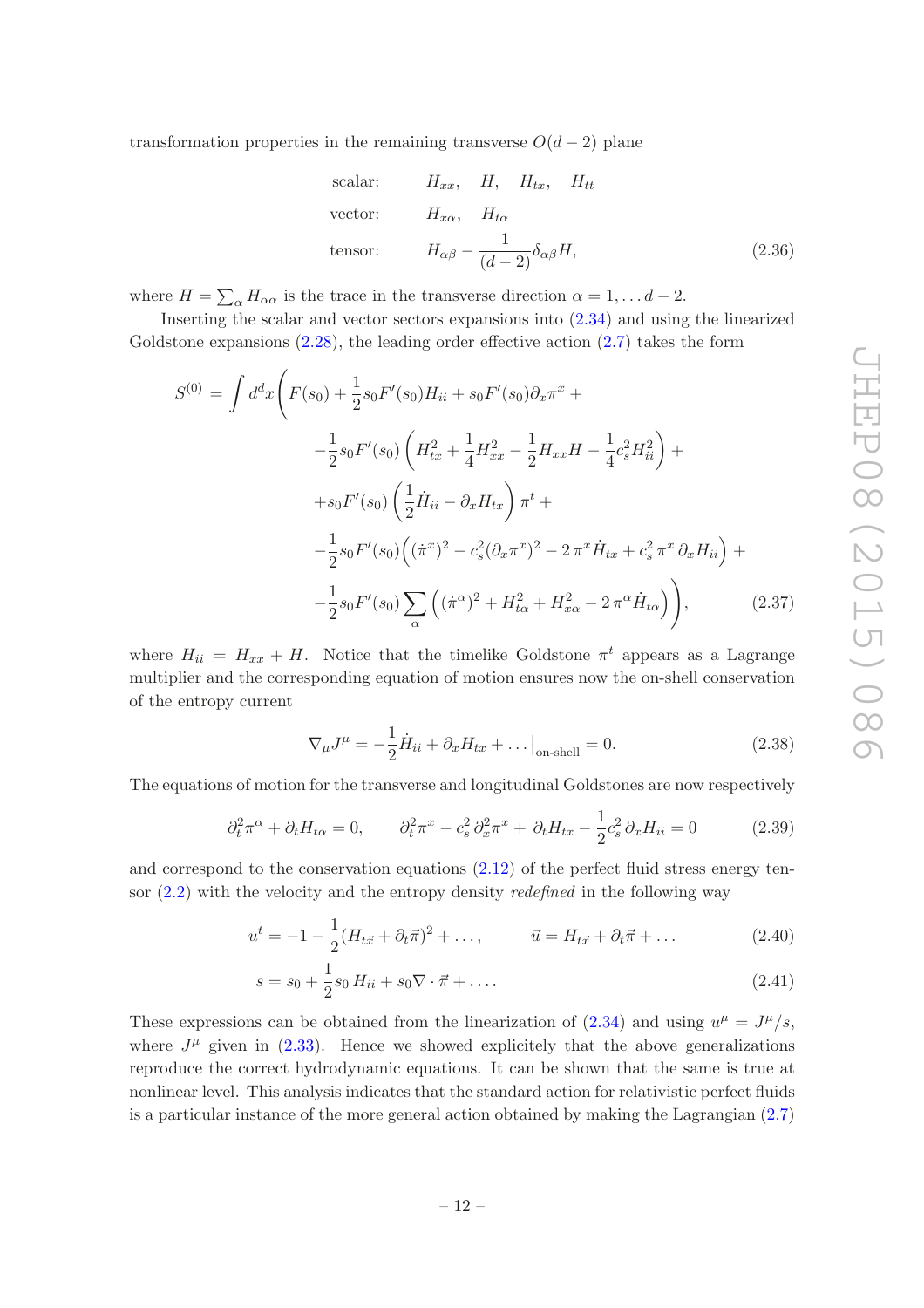depend on s defined by eq.  $(2.34)$ , rather than by eq.  $(2.8)$ . Actions of these types were encountered previously in ref. [\[19\]](#page-36-6) and in the following sections we will derive such an action using holography. Notice that a key ingredient in this derivation is the degenerate nature of the configuration space metric. Had we worked with a general non-degenerate metric instead, we would have had an additional dynamical but nonhydrodynamic degree of freedom: the timelike Goldstone.

#### <span id="page-14-0"></span>3 Fluid effective action: holographic derivation

Inspired by the deconstruction of holographic fluids proposed in [\[19](#page-36-6)], we are interested in obtaining the effective action

<span id="page-14-2"></span>
$$
S_{\text{eff}}(g_{\mu\nu}, G_{MN}, \phi^M), \tag{3.1}
$$

invariant under diffeomorphisms on two branes endowed with two independent metrics  $g_{\mu\nu}$ and  $G_{MN}$ . The Goldstone modes  $\phi^M(x^{\mu})$  are the bifundamental fields between two such theories of gravity and can be used to rewrite the effective action  $(3.1)$  as a *local* theory on one of the branes

<span id="page-14-4"></span>
$$
S_{\text{eff}} = \int d^d x \sqrt{-g} F(g_{\mu\nu}, h_{\mu\nu}), \qquad (3.2)
$$

where  $h_{\mu\nu}$  is the pull-back of the metric  $G_{MN}$  on one of the branes to the other brane

<span id="page-14-5"></span>
$$
h_{\mu\nu} = G_{MN} \frac{\partial \phi^M}{\partial x^\mu} \frac{\partial \phi^N}{\partial x^\nu}
$$
\n(3.3)

and  $F(g_{\mu\nu}, h_{\mu\nu})$  is a scalar quantity built from the two tensors g and h.

In principle, the action [\(3.1\)](#page-14-2) could contain higher derivative terms, e.g. second derivatives of the Goldstone fields or the curvatures built from  $q$  and  $h$ . Here, we are interested in the lowest order terms only, i.e. terms with arbitrary numbers k of Goldstone fields and  $l \leq k$  derivatives. This is the analogue of the gradient expansion from the previous section and is also the reason why we assume the effective action depends only on the metrics and the Goldstones.

The most general scalar we can construct from  $g_{\mu\nu}$  and  $h_{\mu\nu}$ , without using derivatives, is a function of the traces  $\text{Tr}(M^k)$  of the matrix  $M \equiv h^{\mu\rho} g_{\rho\nu}$ , where  $h^{\mu\rho}$  is the inverse of  $h_{\mu\rho}$ . For  $d \times d$  dimensional matrices there are only d independent traces, corresponding to the amount of eigenvalues. The effective action  $(3.1)$  will then, in general, depend on d scalars through

<span id="page-14-3"></span>
$$
F(g_{\mu\nu}, h_{\mu\nu}) = F[M] = F[\text{Tr}(M), \dots, \text{Tr}(M^d)].
$$
\n(3.4)

Equivalently, we could have chosen to work with traces of  $M^{-1}$ , but will find traces of M to be more convenient.

#### <span id="page-14-1"></span>3.1 The double Dirichlet problem and derivation

So far the discussion has been rather general. However we can be more specific and think of the effective action [\(3.1\)](#page-14-2) as embedded in a higher dimensional spacetime where the additional coordinate plays the role of an energy scale. Going deeper in the interior of spacetime would correspond to approaching the low energy regime of the theory. Such scenario is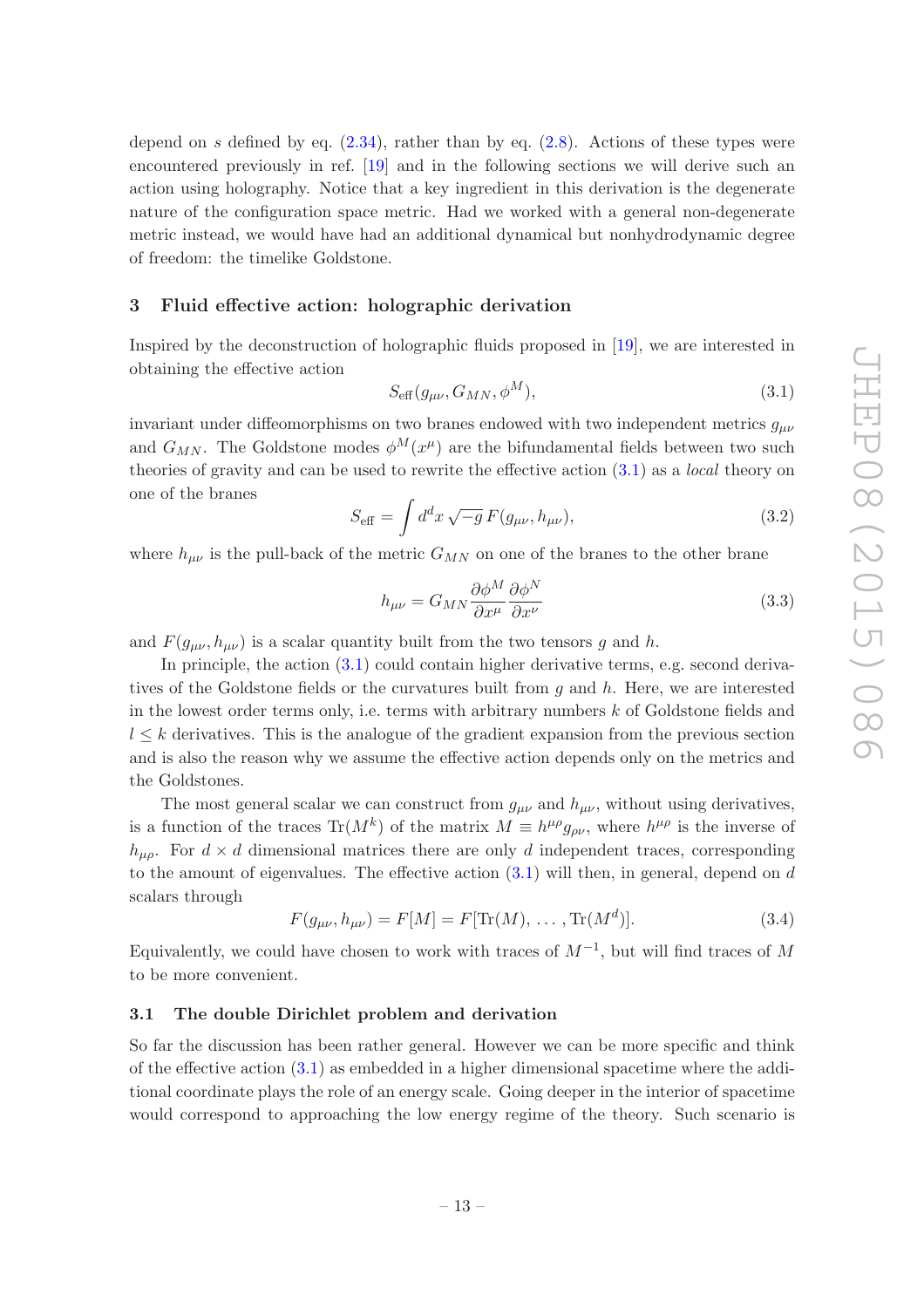the one that is precisely realized in holography, where the two branes can be thought of as being located on two finite cutoffs and can therefore be dubbed as IR and UV brane endowed with, respectively,  $G_{MN}$  and  $g_{\mu\nu}$  metrics. The low energy effective action can be derived following the holographic Wilsonian renormalization group flow procedure [\[20,](#page-36-7) [21\]](#page-36-8). Focussing on the specific case of asymptotically AdS black-brane background, we will solve the double Dirichlet problem between the two branes and compute the (partially) on-shell action<sup>[4](#page-15-0)</sup> in that region. In this section we will consider the full nonlinear setup and derive the leading order effective action by looking at a suitable subset of solutions to Einstein's equations. By sending the the UV brane to conformal infinity and the IR brane to the horizon we will reproduce the effective action for conformal fluids  $(2.7)$ .

Let us then consider the general action for Einstein gravity

<span id="page-15-1"></span>
$$
S = \int du \, d^d x \sqrt{-g} \left( R - 2\Lambda \right),\tag{3.5}
$$

and the corresponding field equations

<span id="page-15-3"></span>
$$
R_{ab} = \frac{2\Lambda}{d-1}g_{ab},\tag{3.6}
$$

where  $a, b = 1, \ldots d + 1$  are spacetime indices. In order to shorten our formulas in this section, starting from eq. [\(3.5\)](#page-15-1) above, we dropped their dependence on the Newton's constant.

Let us restrict to the case where the metrics on the IR and UV brane are constant. After all, we are interested in the effective action which does not include derivatives on the IR and/or UV metrics. The most general metric in which the Goldstones, obtained from spatial geodesics (see Introduction), are given by  $\phi^M = \delta^M_\mu x^\mu$  is

$$
ds^{2} = dU^{2} + 2A_{\mu}(y^{\nu})dy^{\mu}dU + g_{\mu\nu}(y^{\mu}, u)dy^{\mu}dy^{\nu},
$$
\n(3.7)

where U is an arbitrary function of  $u, y^{\mu}$ . Because we are assuming that the UV and IR metric do not depend on  $y^{\mu}$ , we can take the entire metric to be independent of  $y^{\mu}$ . We might then as well use U as our radial variable, which (after we relabel U by u) results in

$$
ds^{2} = du^{2} + 2 A_{\mu} dy^{\mu} du + g_{\mu\nu}(u) dy^{\mu} dy^{\nu}.
$$
\n(3.8)

The following shift  $y^{\mu} \to y^{\mu} - u A^{\mu}$  gets rid of  $A_{\mu}$  from the metric. The Ricci scalar as a function of the single variable  $q$  can then be evaluated to be

$$
R = -\text{Tr}(g^{-1}\partial_u^2 g) + \frac{3}{4}\text{Tr}(g^{-1}\partial_u g g^{-1}\partial_u g) - \frac{1}{4}(\text{Tr}(g^{-1}\partial_u g))^2,
$$
(3.9)

with

<span id="page-15-2"></span>
$$
R_{uu} = -\frac{1}{2} \text{Tr}(g^{-1}\partial_u^2 g) + \frac{1}{4} \text{Tr}(g^{-1}\partial_u g \, g^{-1}\partial_u g),\tag{3.10}
$$

$$
R_{\sigma\nu} = -\frac{1}{2}\partial_u^2 g + \frac{1}{2}\partial_u g \, g^{-1}\partial_u g - \frac{1}{4}\text{Tr}(g^{-1}\partial_u g)\partial_u g,\tag{3.11}
$$

<span id="page-15-0"></span><sup>4</sup>Not all Einstein's equations will be used to compute such action. Constraint equations will be left unsolved and will turn out to be equations of motion for the Goldstones.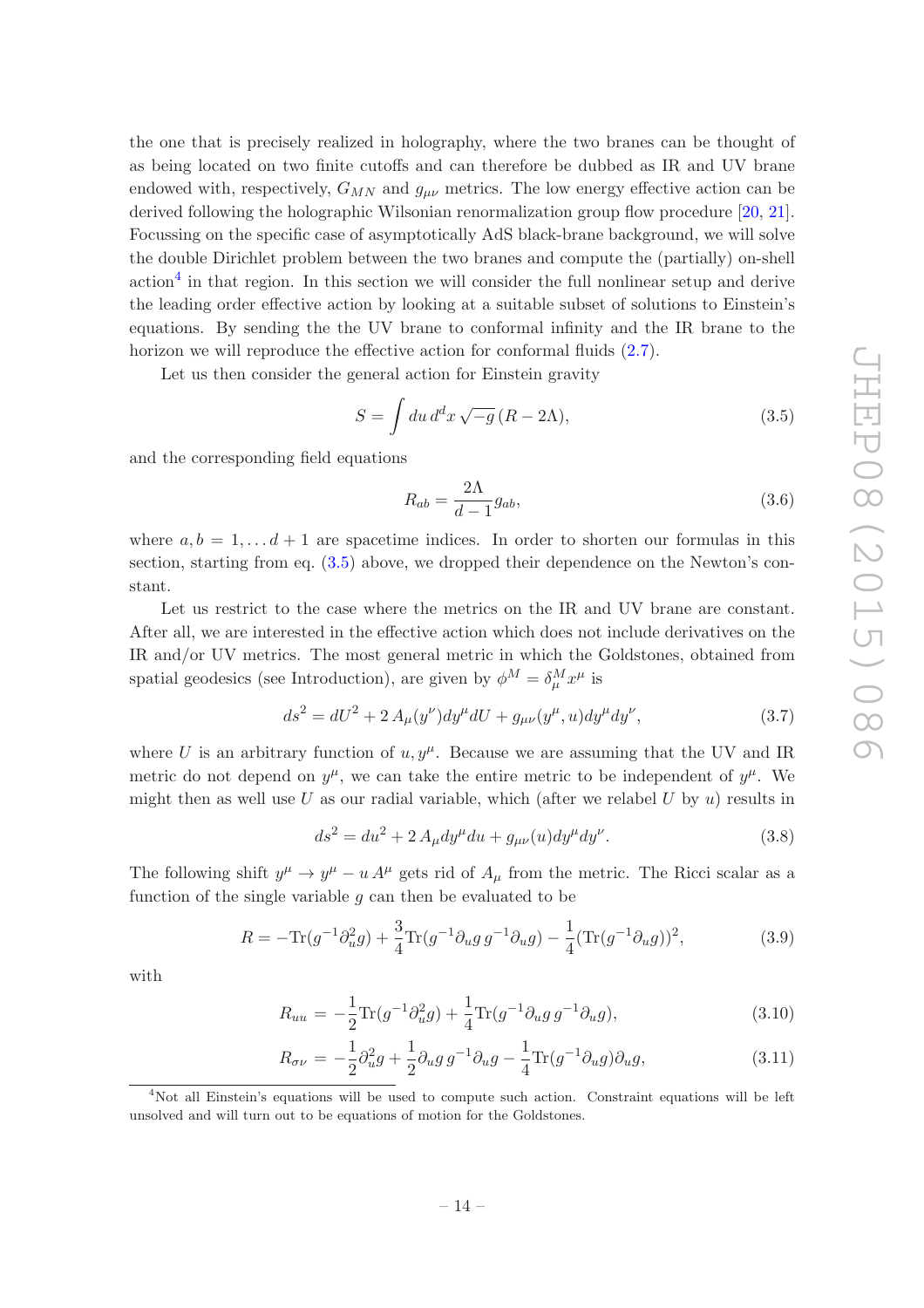where indices on the right hand side are implied. We anticipate that the effective action only involves the eigenvalues of the matrix  $M$  through  $(3.4)$ , and we can probe this already with diagonal metrics on the two boundaries. Because of this, we will now restrict to diagonal metrics.

If we multiply  $(3.11)$  with the inverse of g, take the trace and use the Einstein's equations  $(3.6)$  we obtain

<span id="page-16-0"></span>
$$
-\frac{1}{2}\partial_u \text{Tr}(g^{-1}\partial_u g) - \frac{1}{4}(\text{Tr}(g^{-1}\partial_u g))^2 = 2\Lambda \frac{d}{d-1},\tag{3.12}
$$

which is a first order equation for the combination  $\text{Tr}(g^{-1}\partial_u g)$ . If we assume negative cosmological constant and define

$$
\ell^2 \equiv -2\Lambda \frac{d}{d-1},\tag{3.13}
$$

the solution to  $(3.12)$  is

<span id="page-16-1"></span>
$$
\text{Tr}(g^{-1}\partial_u g) = 2\ell \coth \ell(u - u_0),\tag{3.14}
$$

where  $u_0$  is an integration constant. Since the left hand side of eq.  $(3.14)$  is equal to  $\partial_u$  log det g, we can compute the determinant of g, which equals

<span id="page-16-2"></span>
$$
\det g = C \sinh^2 \ell (u - u_0) \tag{3.15}
$$

with some integration constant C.

Let us now turn back to Einstein's equations involving  $(3.11)$ . Take a diagonal g and consider one of its diagonal components which can be parametrized with  $\exp(\psi_{\mu})$ . For the time direction there should be a minus sign but we can ignore this, since all metrics we consider can be Wick rotated so we might as well work in the Euclidean signature.

Suppressing the index on  $\psi$ , from Einstein's equations [\(3.6\)](#page-15-3) and [\(3.11\)](#page-15-2) we obtain the equation

$$
-\frac{1}{2}\partial_u^2\psi - \frac{\ell}{2}\tanh\ell(u - u_0)\partial_u\psi = -\frac{\ell^2}{d}.
$$
\n(3.16)

Its solution is

<span id="page-16-3"></span>
$$
\psi_{\mu} = \frac{2}{d} \log \sinh \ell(u - u_0) + A_{\mu} + B_{\mu} \log \tanh \frac{\ell}{2}(u - u_0)
$$
\n(3.17)

where  $A_{\mu}$  and  $B_{\mu}$  are some integration constants. Self-consistency with the equation for the determinant  $(3.15)$  imposes no constraints on  $A_{\mu}$ , but requires

$$
\sum_{\mu} B_{\mu} = 0. \tag{3.18}
$$

Thus, the total number of integration constants seems to be equal to 2d: d from the  $A_{\mu}$ ,  $d-1$  from the  $B_{\mu}$ , and one from  $u_0$ . Naively, this is the right number of integration constants to allow for arbitrary diagonal metrics on the IR and UV brane.

However, we also need to analyze the remaining uu component of the Einstein's equation:

$$
R_{uu} = \sum_{\mu} \left( -\frac{1}{2} \partial_u^2 \psi_\mu - \frac{1}{4} \partial_u \psi_\mu \partial_u \psi_\mu \right). \tag{3.19}
$$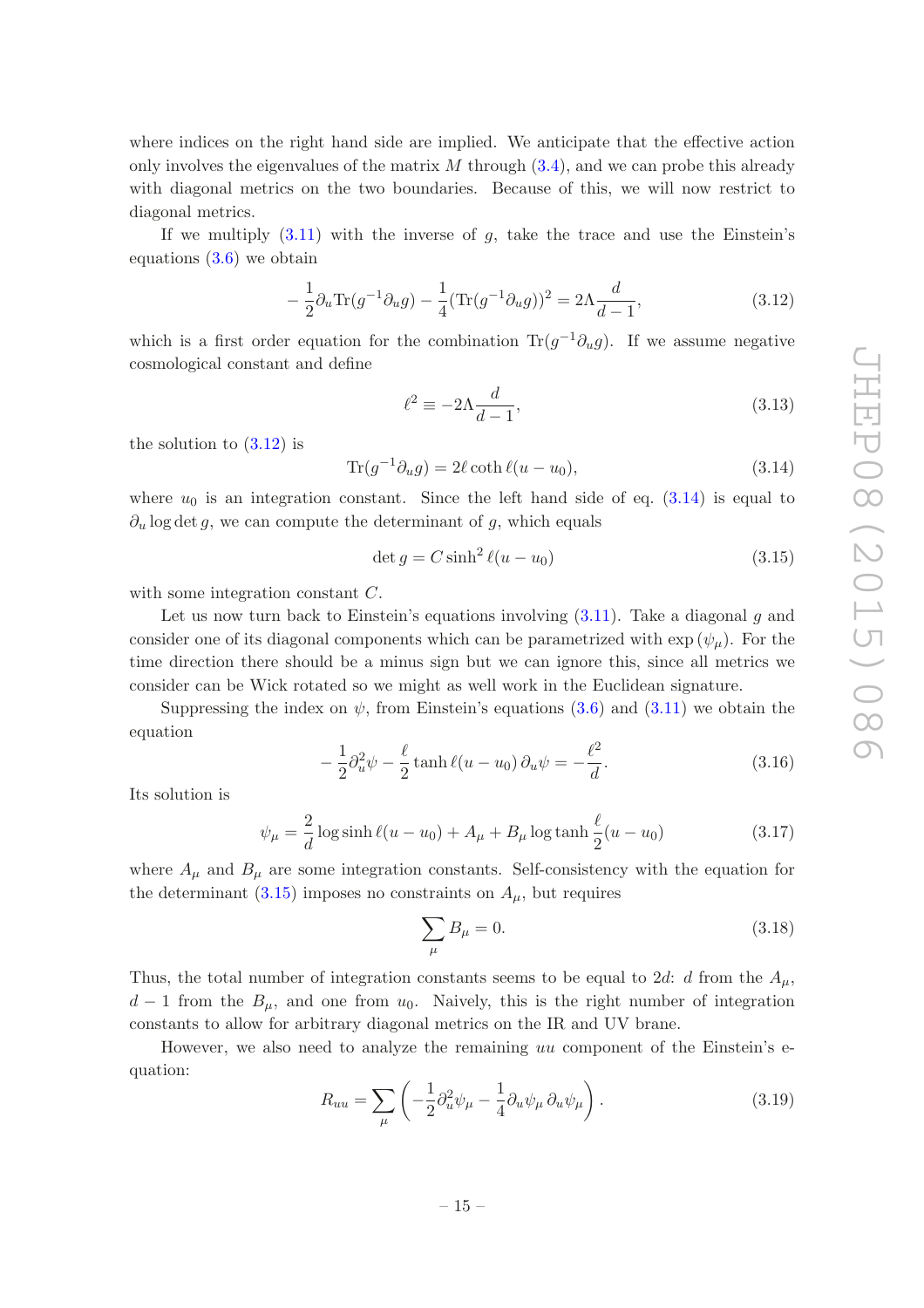This equation leads to one more constraint

$$
\sum_{\mu} B_{\mu}^2 = 4 \frac{d-1}{d}.
$$
\n(3.20)

Do we have sufficiently many integration constants to get arbitrary metrics on the IR and UV branes? Yes, because we have the freedom to choose the values of  $u = u_1$  and  $u = u_2$ where the IR and UV brane live.<sup>[5](#page-17-0)</sup> The total number of variables is therefore d from  $A_{\mu}$ ,  $(d-2)$  from  $B_{\mu}$ , plus  $u_0, u_1, u_2$ . However, shifting  $u_0, u_1, u_2$  simultaneously by a constant does not change the solution, so there are only two independent variables among  $u_0, u_1, u_2$ . The total number of free variables is therefore  $2d$ , which is precisely the right number.

Let us do a quick sanity check and take  $d = 2$ . We then find that  $\sum B_{\mu}^2 = 2$  and thus, e.g.,  $B_t = +1$  and  $B_x = -1$ . Plugging these values in, we get

$$
\psi_t = \log \sinh^2 \frac{\ell}{2}(u - u_0) + \text{const}, \qquad \psi_x = \log \cosh^2 \frac{\ell}{2}(u - u_0) + \text{const},
$$
\n(3.21)

and this indeed agrees with the AdS<sub>3</sub> metric of the form

$$
ds^{2} = du^{2} - \sinh^{2} \frac{\ell}{2} (u - u_{0}) dt^{2} + \cosh^{2} \frac{\ell}{2} (u - u_{0}) dx^{2}.
$$
 (3.22)

Suppose that we have a diagonal metric diag( $-e^{\psi_t^1}, e^{\psi_x^1}, \ldots$ ) at the IR brane at  $u = u_1$ , and similarly a diagonal metric diag( $-e^{\psi_t^2}, e^{\psi_x^2}, \ldots$ ) at the UV brane  $u = u_2$ . We expect the effective action to only depend on the ratio of the IR and UV metric, as that is what appears in the matrix M we used above. Indeed, the shift variables  $A_\mu$  do not appear in the solutions in a very profound way and do not affect the ratio of the IR and UV metric. In other words, they effectively decouple, as expected. We are left with the following system of equations (we set  $u_0 = 0$  for simplicity)

<span id="page-17-1"></span>
$$
\psi_{\mu}^{2} - \psi_{\mu}^{1} = \frac{2}{d} \log \left( \frac{\sinh \ell u_{2}}{\sinh \ell u_{1}} \right) + B_{\mu} \log \left( \frac{\tanh \frac{\ell}{2} u_{2}}{\tanh \frac{\ell}{2} u_{1}} \right), \tag{3.23}
$$

$$
\sum_{\mu} B_{\mu} = 0,\tag{3.24}
$$

$$
\sum_{\mu} B_{\mu}^2 = 4 \frac{d-1}{d},\tag{3.25}
$$

which we need to solve. We can easily solve the first equation for  $B_{\mu}$  and are then left with two equations for  $u_1$  and  $u_2$  which are not particularly easy to solve.

We are now ready to evaluate the on-shell action which contains besides [\(3.5\)](#page-15-1) two Gibbons-Hawking terms on the two boundaries. The Hilbert-Einstein contribution because

<span id="page-17-0"></span><sup>&</sup>lt;sup>5</sup>This is reminiscent of the situation encountered when calculating transition amplitudes in quantum gravity [\[32](#page-36-17)].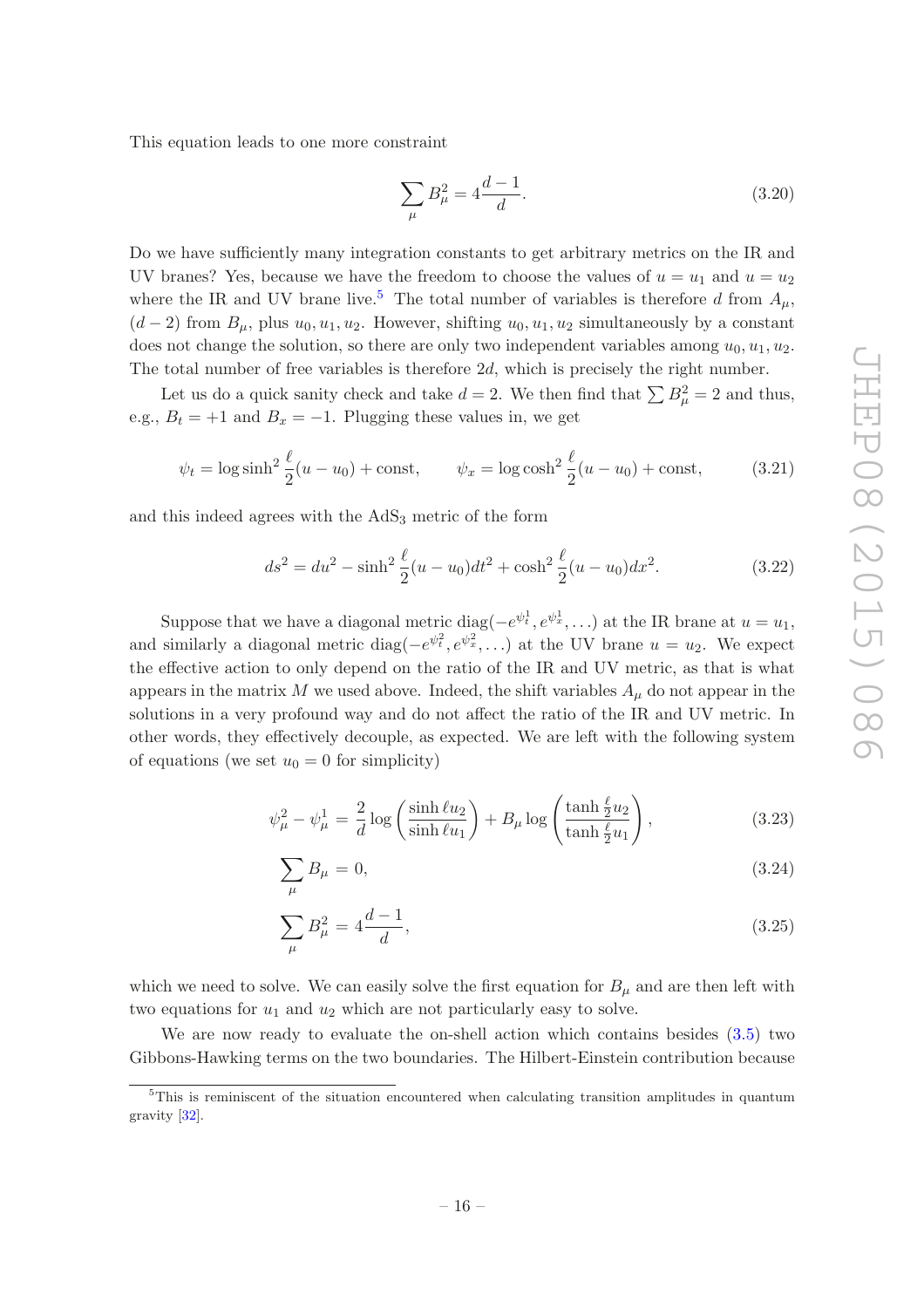the Ricci scalar is constant<sup>[6](#page-18-0)</sup> reads

$$
S = V \frac{4\Lambda}{d - 1} \int_{u_1}^{u_2} du \, \exp\left(\sum_{\mu} \psi_{\mu}(u)/2\right),\tag{3.26}
$$

where V is the volume in the  $t, \vec{x}$  directions. Such action can be easily evaluated using our solution [\(3.17\)](#page-16-3) and takes the final form

$$
S = -\frac{2V\ell}{d} e^{\sum_{\mu} A_{\mu}/2} (\cosh \ell u_2 - \cosh \ell u_1).
$$
 (3.27)

The Gibbons-Hawking contribution is of the form

$$
S_{\text{GH}} = -\int d^d x \sqrt{-g} \operatorname{Tr}(g^{-1}\partial_u g), \qquad (3.28)
$$

and on, e.g.,  $u_2$  it evaluates to

$$
S_{\text{GH}} = -2V\ell \, e^{\sum_{\mu} A_{\mu}/2} \cosh \ell u_2. \tag{3.29}
$$

The final result, combining all three contributions, thus reads

<span id="page-18-1"></span>
$$
S_{\text{total}} = -\frac{2V(d+1)\ell}{d} e^{\sum_{\mu} A_{\mu}/2} (\cosh \ell u_2 - \cosh \ell u_1). \tag{3.30}
$$

From [\(3.23\)](#page-17-1) we obtain that

<span id="page-18-2"></span>
$$
\log\left(\frac{\sinh\ell u_2}{\sinh\ell u_1}\right) = \frac{1}{2}\sum_{\mu}(\psi_{\mu}^2 - \psi_{\mu}^1),\tag{3.31}
$$

$$
\left(\log\left(\frac{\tanh\frac{\ell}{2}u_1}{\tanh\frac{\ell}{2}u_2}\right)\right)^2 = \frac{d}{4(d-1)}\left(\sum_{\mu}(\psi_{\mu}^2 - \psi_{\mu}^1)^2 - \frac{1}{d}\left(\sum_{\mu}(\psi_{\mu}^2 - \psi_{\mu}^1)\right)^2\right), (3.32)
$$

and equations  $(3.30)$ ,  $(3.31)$  and  $(3.32)$  are the final set of equations we would like to solve.

To compare with the effective action which we introduced above [\(3.2\)](#page-14-4) with [\(3.4\)](#page-14-3) we need to insert the value of  $\sqrt{-g}$  at the UV brane. We read off that

<span id="page-18-3"></span>
$$
F[M] = -\frac{2(d+1)\ell \cosh \ell u_2 - \cosh \ell u_1}{d}.
$$
 (3.33)

The eigenvalues of M are  $\exp(\psi_{\mu}^2 - \psi_{\mu}^1)$ , i.e. the eigenvalues of the UV metric times the ones of the inverse IR metric. We have therefore succeeded in writing  $F[M]$  in terms of the eigenvalues of the matrix M: one first needs to solve for  $u_1$  and  $u_2$  in terms of the eigenvalues using equations  $(3.31)$  and  $(3.32)$  and substitute those in  $(3.33)$  to get the expression of  $F[M]$  in terms of its eigenvalues.

<span id="page-18-0"></span><sup>6</sup>This is certainly true when both the constraints and the dynamical components of the Einstein's equations are imposed. Here, we do not want to impose the constraints associated with the choice of the shift vector  $A_{\mu}$ . However, in the radial gauge, the relevant off-diagonal contributions from the equations of motion to the Ricci scalar vanish, as the inverse metric is diagonal. This is the reason why also in our setup the Ricci scalar is constant.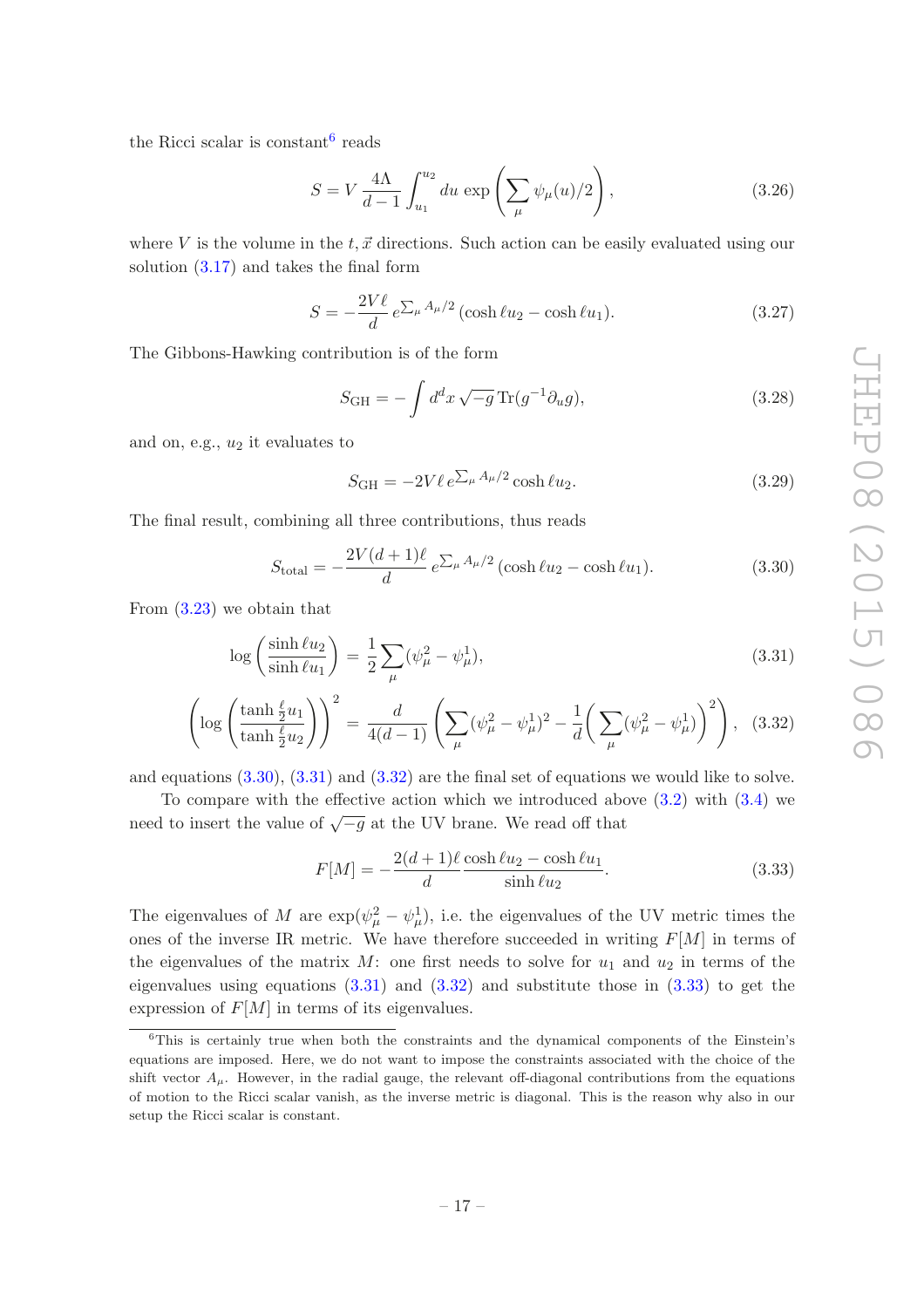One conclusion we can already draw is that

$$
F[M] \equiv F[\text{Tr}(\log M), \text{Tr}((\log M)^2)],\tag{3.34}
$$

since those are the only combinations of eigenvalues that appear. And, to summarize once more, the function with two arguments that appears on the right hand side is given by

<span id="page-19-2"></span>
$$
F[t_1, t_2] = -\frac{2(d+1)\ell \cosh \ell u_2 - \cosh \ell u_1}{d} , \qquad (3.35)
$$

where the relation between  $t_1, t_2$  and  $u_1, u_2$  is given by

<span id="page-19-1"></span>
$$
\log\left(\frac{\sinh\ell u_2}{\sinh\ell u_1}\right) = \frac{t_1}{2},\tag{3.36}
$$

$$
\left(\log\left(\frac{\tanh\frac{\ell}{2}u_1}{\tanh\frac{\ell}{2}u_2}\right)\right)^2 = \frac{d}{4(d-1)}\left(t_2 - \frac{t_1^2}{d}\right). \tag{3.37}
$$

It appears difficult to obtain the solution for  $u_1$  and  $u_2$  in any compact form, so this is as close as it gets to finding an explicit expression for the effective action.

#### <span id="page-19-0"></span>3.2 Taking the IR brane to the horizon

The near-horizon limit is obtained by sending  $G_{tt} \to 0$  or equivalently  $\exp(\psi_t^1) \to 0$ . In our setup this can be obtained by requiring  $u_1 \rightarrow 0$  with  $u_2$  kept finite as can be seen from [\(3.31\)](#page-18-2) and [\(3.32\)](#page-18-2). At the same time we have  $t_1 \rightarrow +\infty$  and  $t_2 \rightarrow +\infty$  by looking at [\(3.36\)](#page-19-1) and [\(3.37\)](#page-19-1). As  $u_1 \rightarrow 0$  we find that

$$
\frac{t_1}{2} + \left[\frac{d}{4(d-1)}\left(t_2 - \frac{t_1^2}{d}\right)\right]^{\frac{1}{2}} = 2\log\cosh\frac{\ell u_2}{2}
$$
 (3.38)

and the effective action [\(3.35\)](#page-19-2) reduces to

$$
F[t_1, t_2] = -\frac{2(d+1)\ell}{d} \tanh \frac{\ell u_2}{2}.
$$
 (3.39)

Taking the expressions  $(3.31)$  and  $(3.32)$  and the definitions  $(3.36)$  and  $(3.37)$ , it is easy to see that in the near-horizon limit where  $\psi_t^1 \to -\infty$  we have

$$
2\log\cosh\frac{\ell u_2}{2} = \frac{d}{2(d-1)} \text{Tr}' \log M,\tag{3.40}
$$

where Tr' is the trace with the degenerate eigenvalue removed. We can now solve for  $u_2$ and plug it to the effective action. The result is

<span id="page-19-3"></span>
$$
F[M] = -\frac{2(d+1)\ell}{d} \left[ 1 - \exp\left( -\frac{d}{2(d-1)} \text{Tr}' \log M \right) \right]^{\frac{1}{2}},\tag{3.41}
$$

which is a very concrete effective action. Notice that it only depends on  $\text{Tr}'\log M =$  $\log \det' M$  and, therefore, it is invariant under the volume-preserving diffeomorphisms.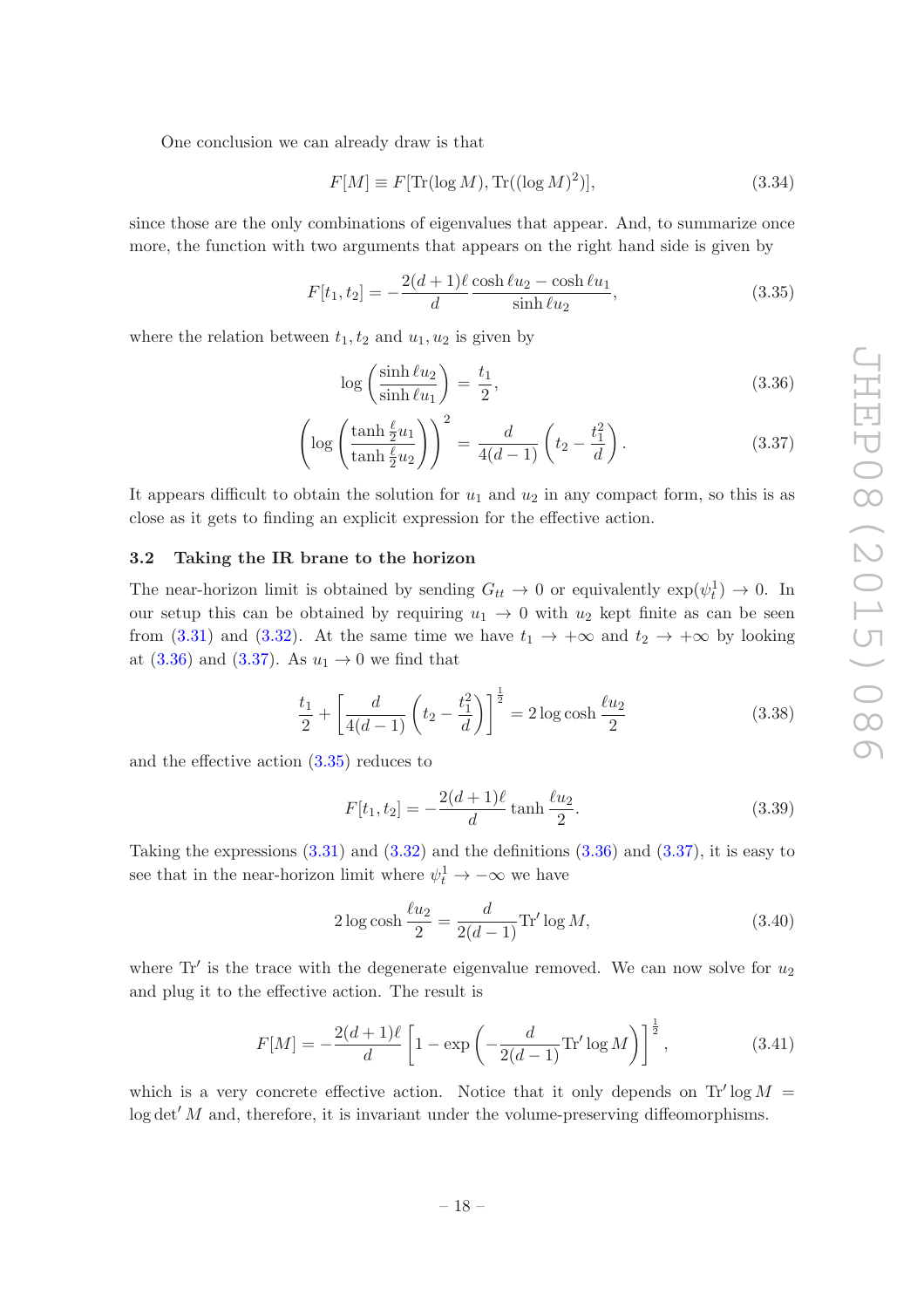To make the connection to the results in section [2](#page-8-0) more explicit, we work out the explicit form of Tr'log M, assuming the IR metric is of the form  $G_{MN}d\phi^M d\phi^N =$  $G_{tt}d\phi^t d\phi^t + G_{ij}d\phi^i d\phi^j$ . In the near-horizon limit, with  $G_{tt} \to 0$ , one of the eigenvalues of M will blow up, or equivalently, one of the eigenvalues of  $M^{-1}$  will go to zero. It is then very easy to see that

<span id="page-20-2"></span>
$$
\det' M^{-1} = \det \left( \frac{\partial \phi^i}{\partial x^\mu} \frac{\partial \phi^j}{\partial x^\nu} g^{\mu \nu} G_{jk} \right) = (s/s_0)^2 \tag{3.42}
$$

and therefore our action [\(3.41\)](#page-19-3) is indeed of the type [\(2.7\)](#page-9-2).

One could also have rewritten  $\det' M^{-1}$  somewhat more covariantly as a function of powers of traces of M, as was done in [\[19](#page-36-6)]. If, for example,  $M^{-1}$  is a  $3 \times 3$  matrix with eigenvalues  $\lambda_1, \lambda_2, \lambda_3$ , then  $\lambda_1\lambda_2+\lambda_2\lambda_3+\lambda_3\lambda_1$  reduces to the product of the non-zero eigenvalues in case one of the eigenvalues is equal to zero. Moreover, this symmetric polynomial can be written in terms of powers of traces of  $M^{-1}$ , and in this way one does need to introduce the prime notation. We have not done this because such a rewriting depends in a complicated way on the dimension of spacetime, and moreover our construction utilizing the double Dirichlet problem does not give rise to this structure if the IR boundary does not coincide with the event horizon of a black brane.

#### <span id="page-20-0"></span>3.3 Relation to action for conformal perfect fluids

Finally, let us take the limit where the UV metric blows up (going near the boundary of AdS). Then the exponential in eq.  $(3.41)$  becomes very small and we can approximate

$$
F[M] \approx -\frac{2(d+1)\ell}{d} \left[ 1 - \frac{1}{2} \exp\left(-\frac{d}{2(d-1)} \text{Tr}' \log M\right) \right]. \tag{3.43}
$$

The first term is a constant, so it can be canceled by a local counterterm proportional to  $\int d^dx \sqrt{-g}$ , and the only thing that remains is the second term. The effective action therefore becomes

<span id="page-20-3"></span>
$$
F[M] = \frac{(d+1)\ell}{d} (\det'M)^{-\frac{d}{2(d-1)}} \tag{3.44}
$$

and in view of [\(3.42\)](#page-20-2) this is exactly the power that we need to describe a conformal fluid in d spacetime dimensions. Notice that under conformal rescalings of the metric  $g_{\mu\nu} \to \Omega g_{\mu\nu}$  the determinant scales as  $\sqrt{-g} \to \Omega^{d/2} \sqrt{-g}$  and  $\det(M) \to \Omega^{d-1} \det(M)$ . Hence combining  $(3.44)$  together with the determinant as in  $(3.2)$ , makes the effective action invariant under rescalings of the UV metric and finite. We have therefore found a direct derivation of the effective action for ideal conformal fluids from holography.

### <span id="page-20-1"></span>4 Linearized conformal fluid effective action: from gravity

We will now move to the explicit construction of the effective action for the  $(3+1)$ dimensional conformal fluid described by  $\mathcal{N} = 4$  super Yang-Mills in the large-N<sub>c</sub> limit and at strong coupling. We will focus our attention on the regime where deviations from equilibrium are not only long-wavelength, but also small in their amplitude. This will allow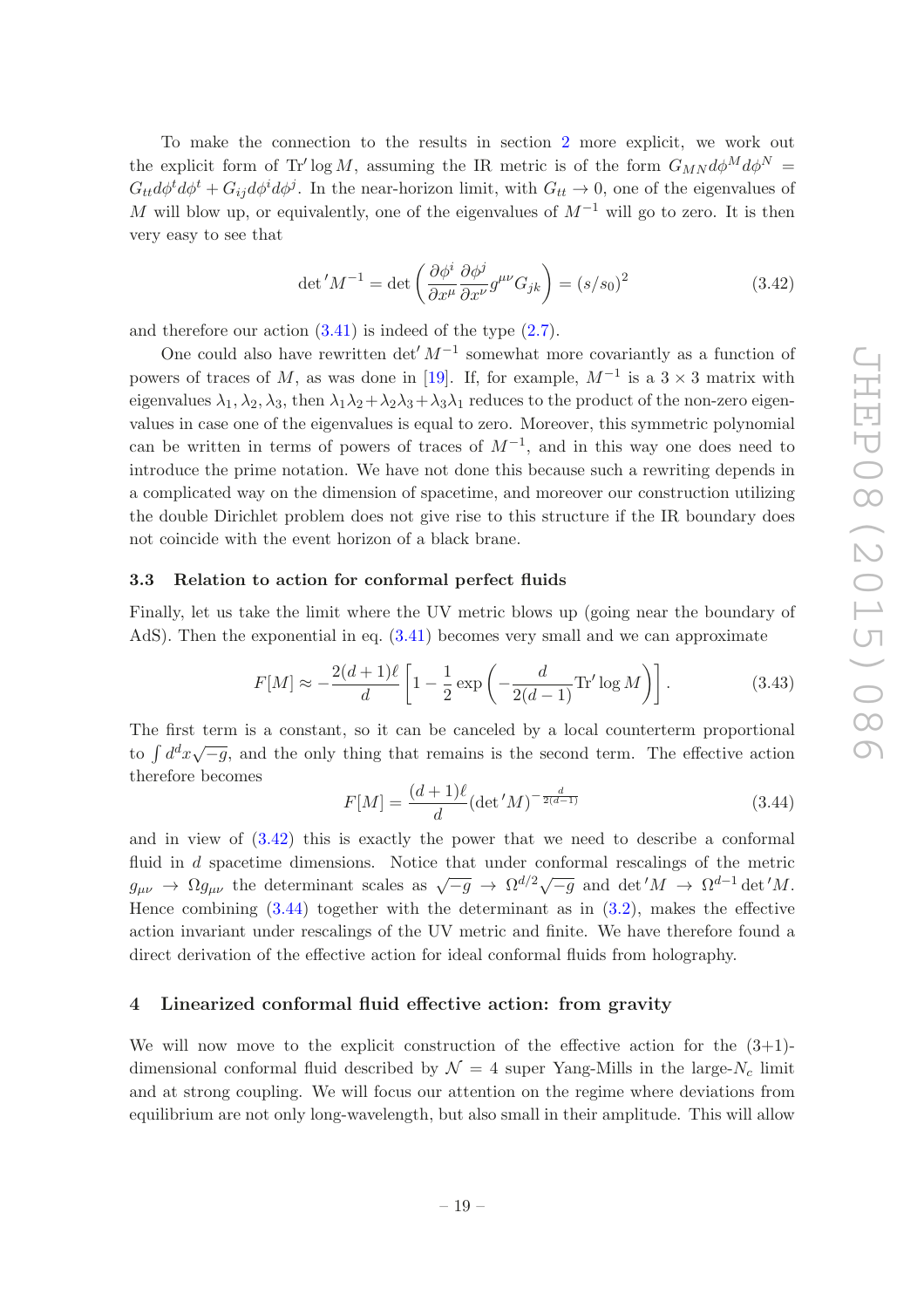us to extend the analysis from the previous section to higher orders in the low momentum/frequency expansion. The relevant gravity action is

<span id="page-21-2"></span>
$$
S = \frac{1}{2k_5^2} \int du \, d^4x \sqrt{-g} \left( R - 2\Lambda \right) \tag{4.1}
$$

and the corresponding equations of motion are

$$
E_{ab} = R_{ab} - \frac{1}{2} R g_{ab} + \Lambda g_{ab} = 0.
$$
 (4.2)

The black brane geometry dual to the plasma state of  $\mathcal{N}=4$  super Yang-Mills takes the following form

<span id="page-21-0"></span>
$$
ds^{2} = \frac{(\pi TL)^{2}}{u}(-f(u)dt^{2} + dx^{2} + dy^{2} + dz^{2}) + \frac{L^{2}du^{2}}{4u^{2}f(u)},
$$
\n(4.3)

where u is the radial coordinate extending from  $u = 0$  (UV boundary) to  $u = 1$  (the event horizon), the emblackening factor reads  $f(u) = 1 - u^2$ , T is the Hawking temperature and L is the curvature radius of the vacuum AdS<sub>5</sub>. In this convention,  $\Lambda = -\frac{6}{L^2}$ .

In studying small perturbations  $\delta h_{ab}(t, x, u)$  of the black brane background [\(4.3\)](#page-21-0) it will be convenient to work in the Fourier space

$$
\delta h_{ab}(t, x, u) = \int \frac{d\omega \, dk}{(2\pi)^2} \, \delta h_{ab}(\omega, k, u) \, e^{-i\omega t + ikx} \tag{4.4}
$$

and to further define

<span id="page-21-1"></span>
$$
H_{\mu\nu} := |g^{\mu\rho}|\,\delta h_{\rho\nu};\qquad \partial_u H_{uu} := \frac{4\,u\sqrt{f(u)}}{L^2}\delta h_{uu};\qquad H_{\mu u} := 2\pi T\,|g^{\mu\rho}|\,\delta h_{\rho u},\qquad(4.5)
$$

where  $g^{ab}$  is the inverse of the black brane metric  $(4.3)$ . For definiteness, we aligned the momentum along the x-direction. The perturbations  $(4.5)$  are classified according to their transformation properties with respect to residual rotations  $\mathcal{O}(2)$  in the plane transverse to their momentum, see, e.g., [\[43](#page-37-9)]. This gives rise to the scalar, vector and tensor channels, which, by construction, decouple from each other. Given that the tensor channel does not support the hydrodynamic (gapless) excitations, the corresponding modes are not going to contribute to the hydrodynamic effective action and we will neglect them. Hence, we are only going to consider the scalar and vector modes

Scalar (sound channel): 
$$
H_{tt}
$$
,  $H_{xt}$ ,  $H_{ii}$ ,  $H_{aa}$ ,  $H_{tu}$ ,  $H_{xu}$ ,  $H_{uu}$ ,  
Vector (shear channel):  $H_{\alpha t}$ ,  $H_{\alpha x}$ ,  $H_{\alpha u}$ , with  $\alpha = y$ , z. (4.6)

For the future convenience, the formulas above utilized the following notation:

$$
H_{ii} = H_{xx} + H_{yy} + H_{zz} \quad \text{and} \quad H_{aa} = H_{xx} - H_{yy} - H_{zz}.
$$
 (4.7)

Notice that our analysis here keeps arbitrary values of the lapse and shift variables, as opposed to the previous section. This will allow us to be very explicit about the emergence of the Goldstone bosons on the gravity side.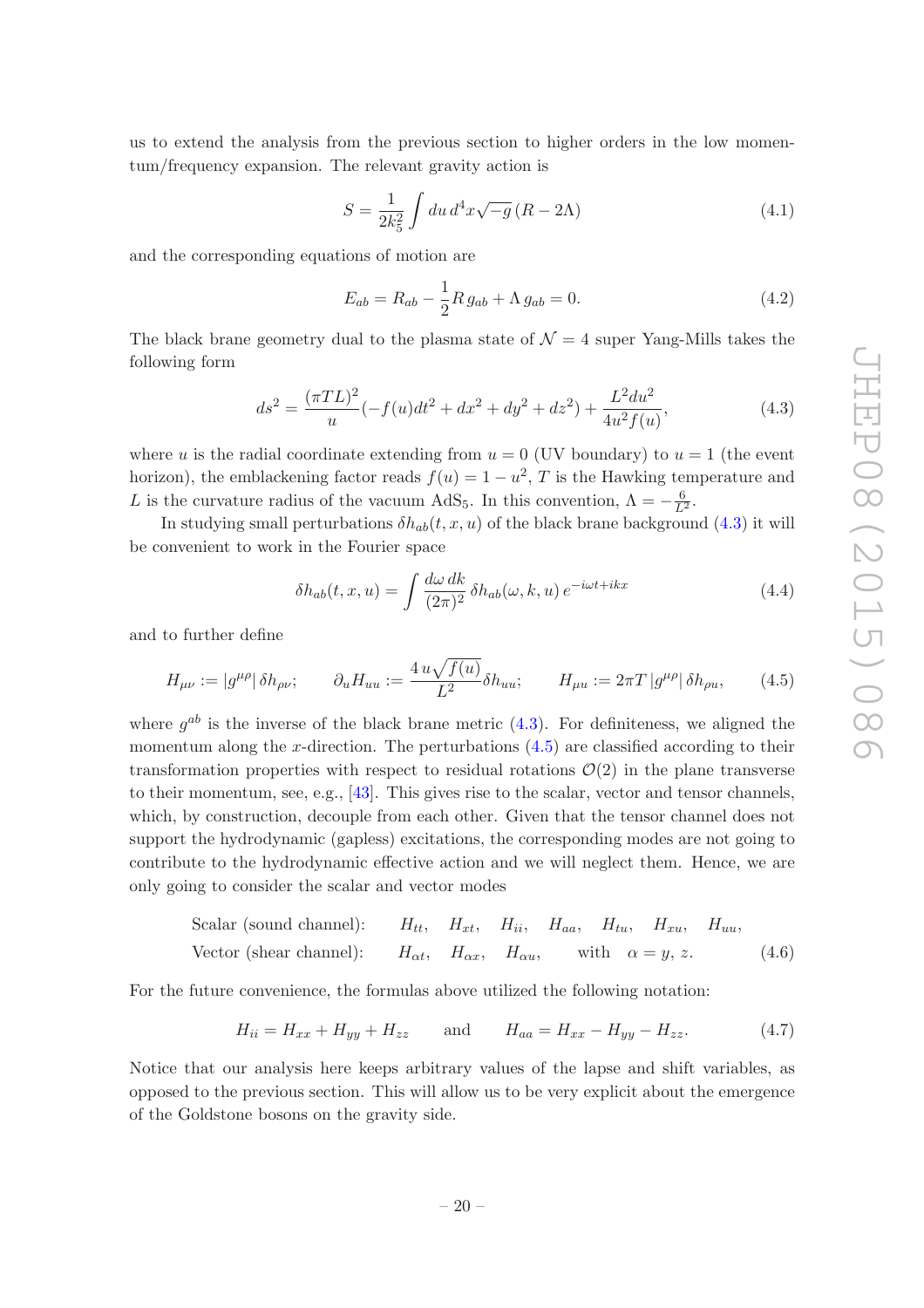#### <span id="page-22-0"></span>4.1 Shear channel

The shear channel equations of motion are  $E_{\alpha t}$  and  $E_{\alpha x}$  ( $\alpha = y, z$ ) and take the form

<span id="page-22-1"></span>
$$
H''_{\alpha t} - \frac{1}{u} H'_{\alpha t} - \tilde{k}^2 \frac{1}{uf} H_{\alpha t} - \tilde{k} \tilde{\omega} \frac{1}{uf} H_{\alpha x} + i \tilde{\omega} H'_{\alpha u} - i \tilde{\omega} \frac{1}{u} H_{\alpha u} = 0, \quad (4.8)
$$

$$
H''_{\alpha x} - \frac{(1+u^2)}{uf} H'_{\alpha x} + \tilde{\omega}^2 \frac{1}{uf^2} H_{\alpha x} + \tilde{\omega} \tilde{k} \frac{1}{uf^2} H_{\alpha t} - i\tilde{k} H'_{\alpha u} + i\tilde{k} \frac{(1+u^2)}{uf} H_{\alpha u} = 0, \quad (4.9)
$$

where we defined the dimensionless frequency and momentum

$$
\tilde{\omega} = \frac{\omega}{2\pi T} \quad \text{and} \quad \tilde{k} = \frac{k}{2\pi T}.
$$
\n(4.10)

The equations [\(4.8\)](#page-22-1) and [\(4.9\)](#page-22-1) need to be supplemented with the constraint  $E_{\alpha u}$ 

<span id="page-22-2"></span>
$$
\tilde{k} H'_{\alpha x} + \frac{\tilde{\omega}}{f} H'_{\alpha t} + i \frac{(\tilde{\omega}^2 - f\tilde{k}^2)}{f} H_{\alpha u} = 0.
$$
\n(4.11)

Since we are interested in the low energy dynamics of the linearized perturbations, we will search for solutions in a perturbative derivative expansion. The fields  $H_{\alpha u}$  naturally appear with a field theory derivative and they have to be retained at the same order as the other fields  $H_{\alpha t}$  and  $H_{\alpha x}$ . We implement the gradient expansion by redefining  $\omega \to \lambda \omega$ ,  $k \to \lambda k$ , rescaling the fields  $H_{\alpha u} \to 1/\lambda H_{\alpha u}$  and searching for solutions in a power series of the bookkeeping parameter  $\lambda \ll 1$ 

<span id="page-22-3"></span>
$$
H_{\mu\nu} = H_{\mu\nu}^{(0)} + \lambda H_{\mu\nu}^{(1)} + \lambda^2 H_{\mu\nu}^{(2)} + \dots
$$
\n(4.12)

At this point, one usually fixes a gauge (typically, the radial gauge  $H_{au} = 0$ ) and solves the full set of equations  $(4.8)$ – $(4.11)$  in the small- $\lambda$  expansion. In each transversal direction  $\alpha$ , the relevant equations are a set of two coupled second order ordinary differential equations and one first order equation. The total number of the integration constants per transverse direction is then three. They are usually fixed by setting two Dirichlet boundary conditions in the UV and imposing the ingoing boundary condition on the horizon. However, as in the previous section, we want to solve here a double Dirichlet problem, namely we want to impose the Dirichlet boundary conditions not only in the UV but also on some IR brane. We are going then to solve  $(4.8)$  and  $(4.9)$  and leave the constraint  $(4.11)$  unsolved. At leading order in the hydrodynamic expansion  $(4.12)$  equations  $(4.8)$ – $(4.9)$  are then

$$
H_{\alpha t}^{(0)''} - \frac{1}{u} H_{\alpha t}^{(0)'} + i \tilde{\omega} H_{\alpha u}' - i \tilde{\omega} \frac{1}{u} H_{\alpha u} = 0, \qquad (4.13)
$$

$$
H_{\alpha x}^{(0)''} - \frac{(1+u^2)}{uf} H_{\alpha x}^{(0)'} - i\tilde{k} H_{\alpha u}' + i\tilde{k}\frac{(1+u^2)}{uf} H_{\alpha u} = 0.
$$
 (4.14)

The solution with Dirichlet boundary conditions  $H_{\mu\nu}^B$  in the UV  $(u = 0)$  and Dirichlet boundary conditions  $H^{\delta}_{\mu\nu}$  at some  $u = u_{\delta}$  is not unique since it depends on the arbitrary gauge choice encoded in the fields  $H_{\alpha u}$ 

<span id="page-22-4"></span>
$$
H_{\alpha t}^{(0)}(u) = H_{\alpha t}^B - \frac{u^2}{u_\delta^2} \Delta H_{\alpha t} - i\tilde{\omega} \int_0^u H_{\alpha u}(w) \, dw,\tag{4.15}
$$

$$
H_{\alpha x}^{(0)}(u) = H_{\alpha x}^B - \frac{\log f}{\log f_\delta} \Delta H_{\alpha x} + i\tilde{k} \int_0^u H_{\alpha u}(w) \, dw. \tag{4.16}
$$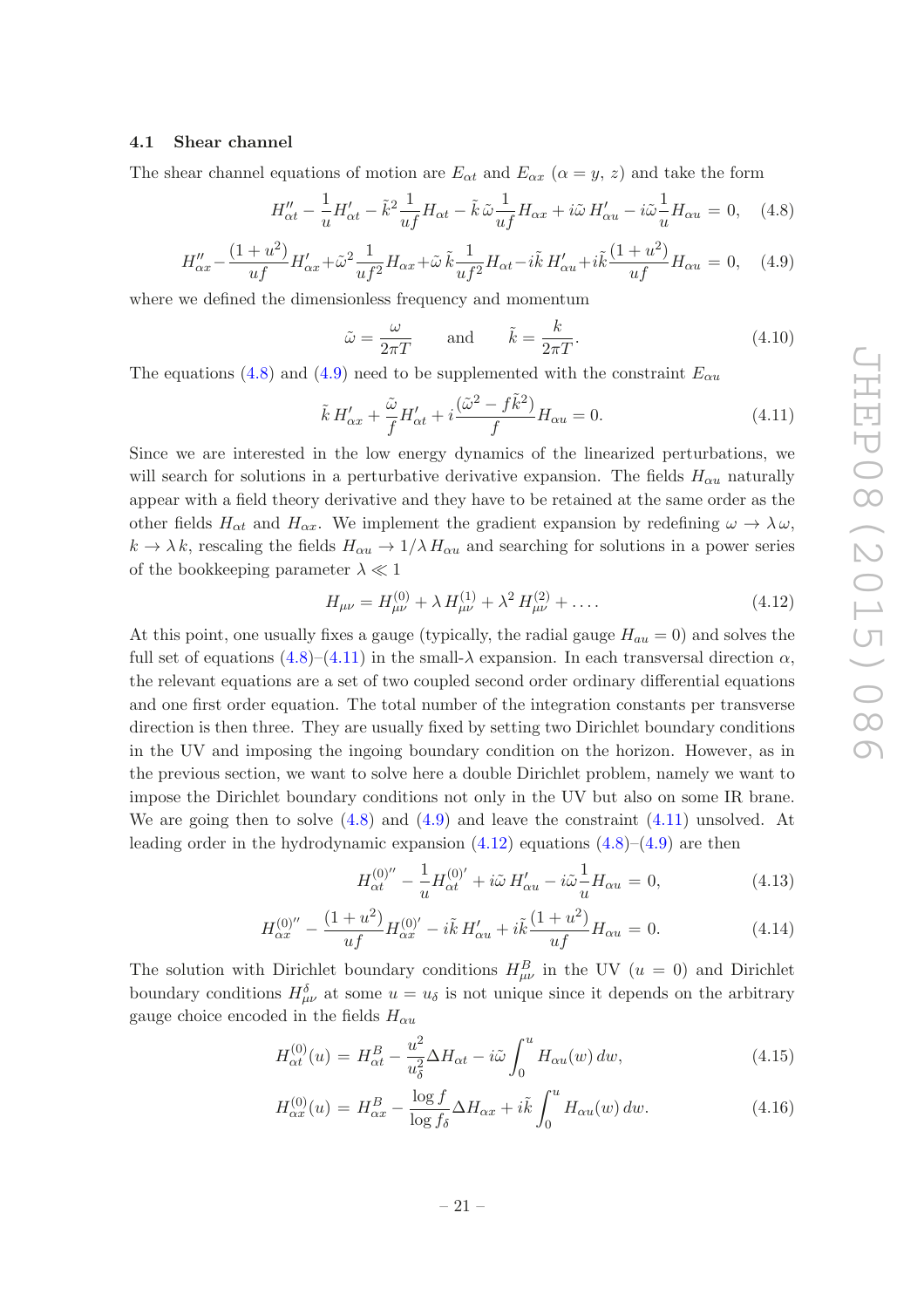In the formula above,  $f_{\delta} = f(u_{\delta})$  and we have also defined the following bulk diffeomorphisms invariant combinations

$$
\Delta H_{\alpha t} = H_{\alpha t}^{B} - H_{\alpha t}^{\delta} - i\tilde{\omega}\,\pi_{\alpha},
$$
  
\n
$$
\Delta H_{\alpha x} = H_{\alpha x}^{B} - H_{\alpha x}^{\delta} + i\tilde{k}\,\pi_{\alpha},
$$
\n(4.17)

with  $\pi_{\alpha}$  defined as a following Wilson line-like object

<span id="page-23-1"></span>
$$
\pi_{\alpha} = \int_0^{u_\delta} H_{\alpha u}(u) du.
$$
\n(4.18)

#### <span id="page-23-0"></span>4.1.1 The transverse Goldstones

The Wilson line-like objects defined in [\(4.18\)](#page-23-1) are the (linearized) Goldstone bosons of certain spontaneously broken symmetries. In fact, one can easily see that the combinations [\(4.18\)](#page-23-1) are invariant under those bulk diffeomorphisms, which involve diagonal combinations of the diffeomorphisms on the two boundaries, and transform nontrivially otherwise. The gauge symmetry of reparametrizing the two Dirichlet boundary conditions  $Diffs<sub>4</sub> \times Diffs<sub>4</sub>$  is broken down to the diagonal combination diag(Diffs<sub>4</sub>) by the classical solution  $(4.15)-(4.16)$  $(4.15)-(4.16)$  and the Goldstones  $(4.18)$  can be associated to the spontaneous breaking of the global symmetry subgroup

Poincaré<sub>4</sub> × Poincaré<sub>4</sub> 
$$
\rightarrow
$$
 diag(Transl<sub>4</sub> + Rot<sub>3</sub>). (4.19)

In the formula above, the Lorentz group is broken completely as the two boundaries are characterized by different speed of light and only the diagonal combination of spacetime translations and rotations survive.

If we work instead in a specific gauge, e.g. the radial gauge, the Goldstones [\(4.18\)](#page-23-1) arise as non-trivial boundary conditions to be imposed on the second boundary. For instance we can perform a bulk diffeomorphism  $x^a \to x^a + \xi^a$  in order to transform the metric [\(4.3\)](#page-21-0) with its perturbations  $H_{ab}$  to a form where the new metric perturbation satisfy the condition  $\tilde{H}_{aU} = 0$  in the new bulk coordinates  $y^a = (y^{\mu}, U)$ . Such diffeomorphism, in the lowest order in the derivative expansion, is

$$
\xi_{\alpha}^{(0)}(u) = \frac{1}{u}C_{\alpha} - \frac{1}{u} \int_{0}^{u} H_{\alpha u}(w)dw, \qquad (4.20)
$$

where  $C_{\alpha} = C_{\alpha}(\tilde{\omega}, \tilde{k})$  does not depend on the radial direction and can be set to zero. The bulk metric perturbations change to

$$
\tilde{H}_{\alpha t}^{(0)}(u) = H_{\alpha t}^{(0)}(u) + i\tilde{\omega} \int_0^u H_{\alpha u}(w) dw,
$$
\n(4.21)

$$
\tilde{H}_{\alpha x}^{(0)}(u) = H_{\alpha x}^{(0)}(u) - i\tilde{k} \int_0^u H_{\alpha u}(w) dw \qquad (4.22)
$$

and the boundary values transform accordingly

$$
\tilde{H}^{\delta}_{t\alpha} = H^{\delta}_{t\alpha} + i\tilde{\omega}\,\pi_{\alpha},\tag{4.23}
$$

$$
\tilde{H}_{x\alpha}^{\delta} = H_{x\alpha}^{\delta} - i\tilde{k}\,\pi_{\alpha}.\tag{4.24}
$$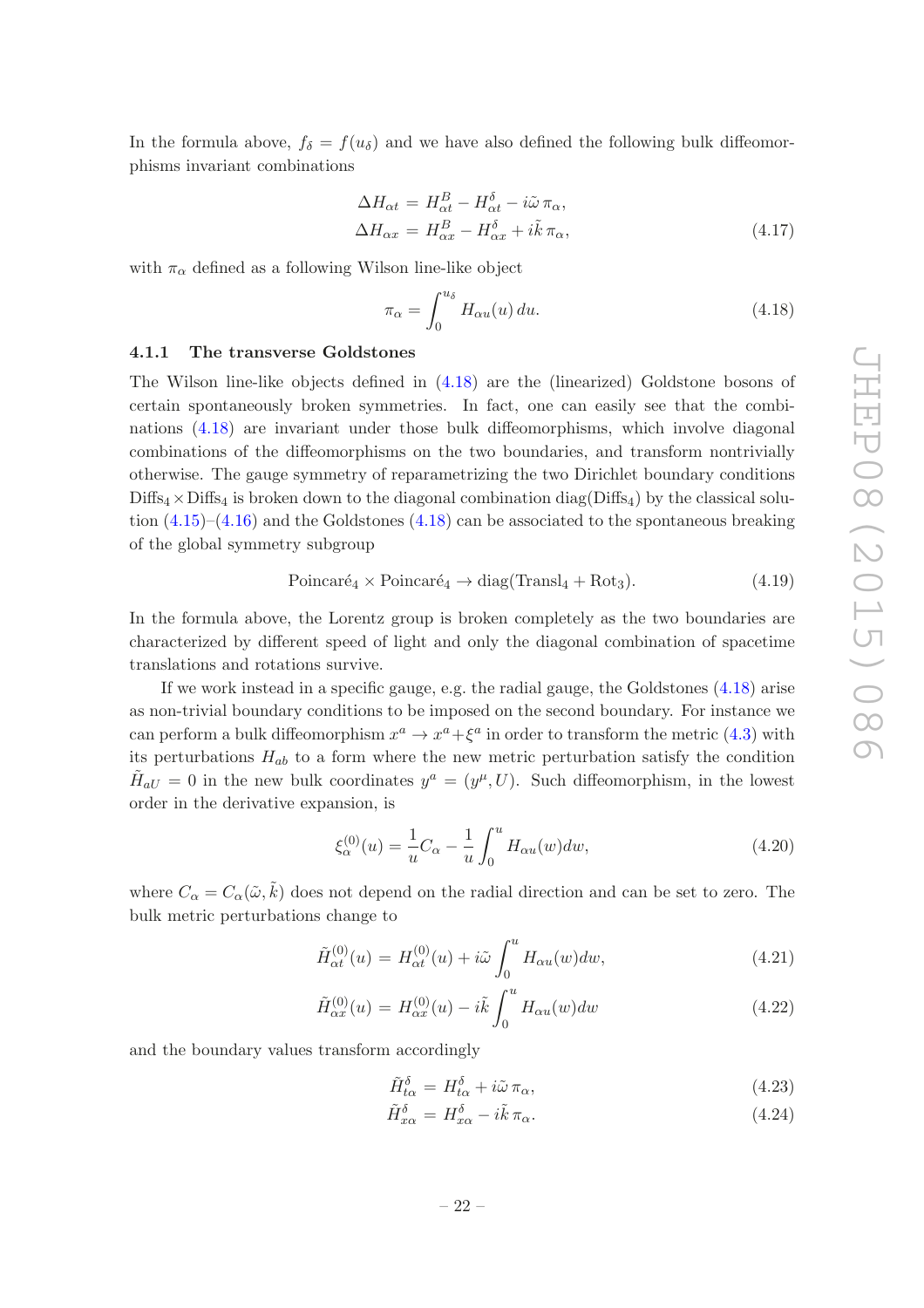Notice that in the radial gauge the metric is of the form

$$
ds^{2} = dU^{2} + 2A_{\mu}(y^{\nu})dy^{\mu}dU + g_{\mu\nu}(y^{\mu}, U)dy^{\mu}dy^{\nu}
$$
\n(4.25)

and the lines of constant  $y^{\mu}$  are spatial geodesics with affine parameter U. As described in the introduction, the Goldstone bosons [\(4.18\)](#page-23-1) correspond then to a map  $x^{\mu}(y^{\mu},0) \rightarrow$  $x^{\mu}(y^{\mu}, u_{\delta})$  from the conformal boundary to the IR brane following suitable spatial geodesics.

#### <span id="page-24-0"></span>4.1.2 The transverse effective action

Now that we have the solution of the double Dirichlet problem, we are ready to compute the partially on-shell action between the IR and the UV brane. In order to make the variational problem well-defined we need to include the Gibbons-Hawking term on both of the boundaries (as in the previous section) and a counterterm in the UV

<span id="page-24-1"></span>
$$
S_{\delta} = S_{\mathrm{HE}}|_{0}^{u_{\delta}} + S_{\mathrm{GH}}|_{u_{\delta}} - S_{\mathrm{GH}}|_{u=0} - S_{\mathrm{ct}}|_{u=0},\tag{4.26}
$$

where  $S_{\text{HE}}$  is given in [\(4.1\)](#page-21-2) and

$$
S_{\rm GH} = \frac{1}{k_5^2} \int d^4x \sqrt{-\gamma} \, K; \qquad S_{\rm ct} = \frac{L}{2k_5^2} \int d^4x \sqrt{-\gamma} \left(\frac{6}{L^2} + ^4R\right). \tag{4.27}
$$

In the formulas above,  $\gamma$  is the determinant of the induced metric on the timelike hypersurface, K is the trace of the extrinsic curvature tensor and  ${}^{4}R$  is the Ricci scalar on the  $(3+1)$ -dimensional timelike hypersurface, which will only contribute in the second order of the derivative expansion. We will now set the action  $(4.26)$  partially on-shell by using the solutions  $(4.15)$ – $(4.16)$ . The background contribution takes the form

$$
S_{\text{const}} = P_0 V_4 \left( 3 - \frac{6}{u_\delta^2} \right) \qquad \text{with} \quad P_0 = \frac{\pi^4 T^4 L^3}{8k_5^2}, \tag{4.28}
$$

where  $V_4$  is the four-dimensional volume term and  $P_0$  is the thermodynamic pressure. The contribution of the perturbation is given by

<span id="page-24-2"></span>
$$
S_T = -P_0 V_2 \int \frac{dk \, d\omega}{(2\pi)^2} \sum_{\alpha} \left( \frac{3}{2} (H_{\alpha t}^B)^2 + \frac{1}{2} (H_{\alpha x}^B)^2 + \right. \\
\left. + \frac{3}{u_\delta^2} (H_{\alpha t}^\delta)^2 - \frac{(2+f_\delta)}{u_\delta^2} (H_{\alpha x}^\delta)^2 - \frac{2}{u_\delta^2} (\Delta H_{\alpha t})^2 - \frac{2}{\log f_\delta} (\Delta H_{\alpha x})^2 \right), \tag{4.29}
$$

where  $V_2$  is the two-dimensional transverse volume term and we have omitted the arguments of the fields for which we use the convention

<span id="page-24-3"></span>
$$
AB = \frac{1}{2} \left( A(\tilde{\omega}, \tilde{k}) B(-\tilde{\omega}, -\tilde{k}) + A(-\tilde{\omega}, -\tilde{k}) B(\tilde{\omega}, \tilde{k}) \right).
$$
 (4.30)

The equations of motion for the Goldstone fields, as derived from the effective action [\(4.29\)](#page-24-2), correspond to the constraint equations  $(4.11)$  and represent conservation of the energymomentum tensor in the dual field theory. Imposing vanishing double Dirichlet boundary conditions, the effective action will depend only on the Goldstone degrees of freedom

$$
S_{\pi}r = P_0V_2 \int \frac{dk \, d\omega}{(2\pi)^2} \sum_{\alpha} 2\left(\frac{\tilde{\omega}^2}{u_\delta^2} + \frac{\tilde{k}^2}{\log f_\delta}\right) \pi_\alpha^2. \tag{4.31}
$$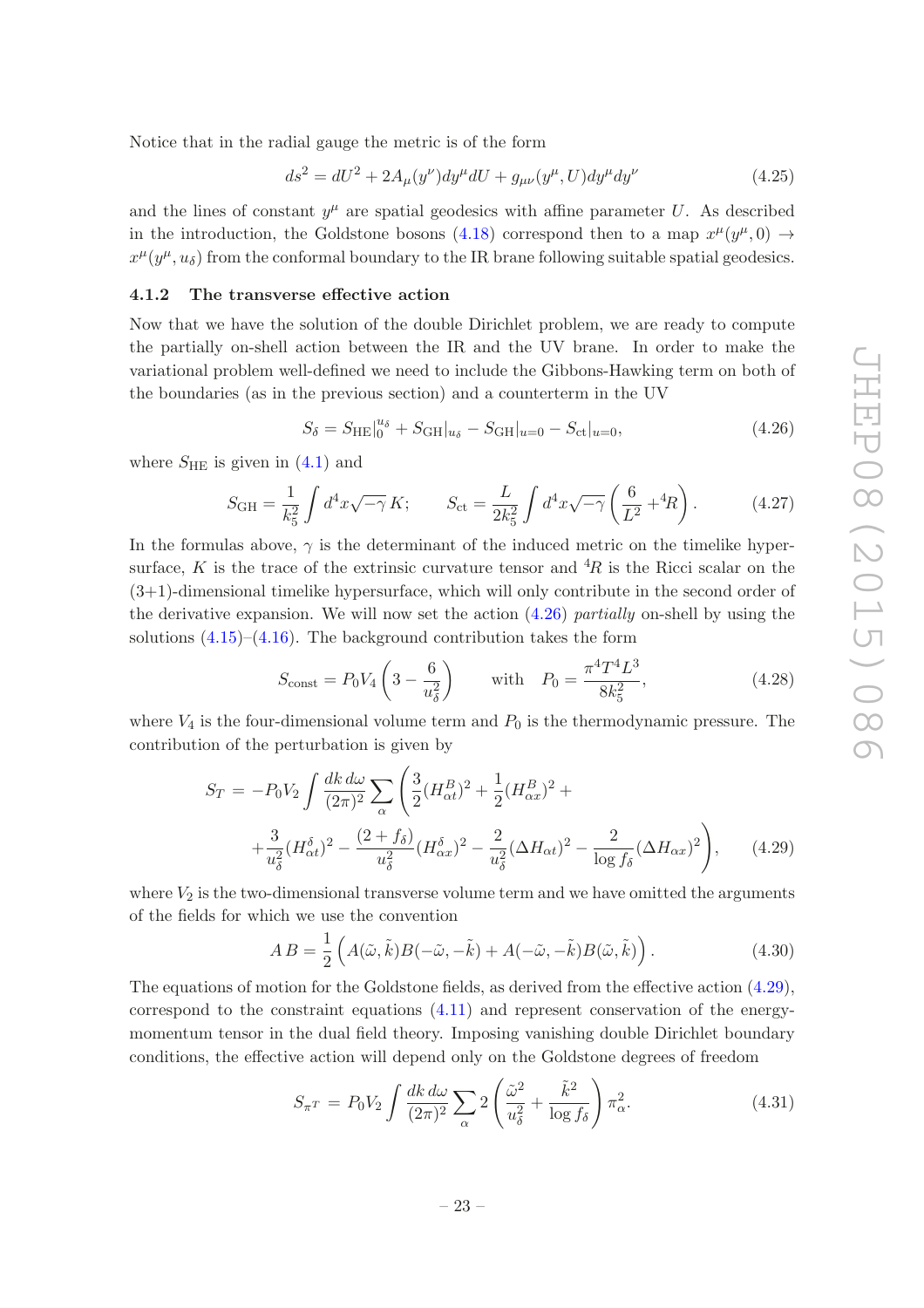The linear dispersion relation is immediately derived

$$
\tilde{\omega}_T = \pm c_T \tilde{k}, \quad \text{with} \quad c_T = \frac{u_\delta}{\sqrt{-\log f_\delta}}, \tag{4.32}
$$

and depends on the position  $u_{\delta}$  of the IR brane suggesting that on a finite cutoff  $u_{\delta}$  the volume preserving diffeomorphisms is broken. This is very much in line with the analysis presented in the previous section.

In the near horizon limit  $u_{\delta} \to 1$  the background on-shell action

$$
S_{\text{const}}|_{\mathcal{H}} = -3 P_0 V_4,\tag{4.33}
$$

represents the energy density times the four-volume of a holographic conformal fluid. The transverse effective action

$$
S_T|_{\mathcal{H}} = P_0 V_2 \int \frac{dk \, d\omega}{(2\pi)^2} \sum_{\alpha} \left( \frac{1}{2} (H_{\alpha t}^B)^2 - \frac{1}{2} (H_{\alpha x}^B)^2 - 4 H_{\alpha t}^B H_{\alpha t}^{\delta} + 2 (H_{\alpha x}^{\delta})^2 - (H_{\alpha t}^{\delta})^2 + \right. \\
\left. + 2 i \tilde{\omega} \left( (H_{\alpha t}^B - H_{\alpha t}^{\delta}) \pi_\alpha - \pi_\alpha (H_{\alpha t}^B - H_{\alpha t}^{\delta}) \right) + 2 \tilde{\omega}^2 \pi_\alpha^2 \right) \tag{4.34}
$$

turns out to be equivalent to the Fourier transform of the transverse sector in eq. [\(2.37\)](#page-13-0) derived in section [2.3](#page-11-0) when the boundary metric expansion is included. In order to demonstrate it, one needs to redefine  $\pi_{\alpha} \to -\pi_{\alpha}$ , impose the conformal fluid equation of state  $F(s) = -s^{4/3}$  and set  $s_0$  to  $s_0^{4/3} \equiv 3P_0$ . Furthermore, one also needs to add the contribution  $+3 (H_{\alpha t}^{\delta})^2$  coming from the difference between the near horizon form of the metric [\(4.3\)](#page-21-0) with linear perturbations and the Galilean form of the horizon metric [\(2.29\)](#page-12-4), where in the tt-component the first nontrivial term is second order in an amplitude expansion. Notice also that in the near horizon limit the transverse velocity  $c_T \to 0$  and the trivial shear waves dispersion relation [\(2.20\)](#page-11-1) is recovered.

At higher orders of the hydrodynamic expansion, the effective action contains divergent terms as the stretched horizon approaches the position of the event horizon. However, the resulting dispersion relation for the Goldstones is trivial

$$
\tilde{\omega}_T = \mathcal{O}(1 - u_\delta) + \mathcal{O}(\tilde{k}^4),\tag{4.35}
$$

and does not retain any of the aforementioned undesired features if one is careful in taking the near horizon limit at each order of the hydrodynamic expansion. The reason for it is simply that the two limits do not commute.

To recap, we demonstrated here that up to the second order of hydrodynamic gradient expansion, the shear mode does not propagate provided one ignores the dissipative effects. This hints towards the volume-preserving diffeomorphisms invariance being the symmetry of the effective action for holographic fluids at least up to the second order of the gradient expansion.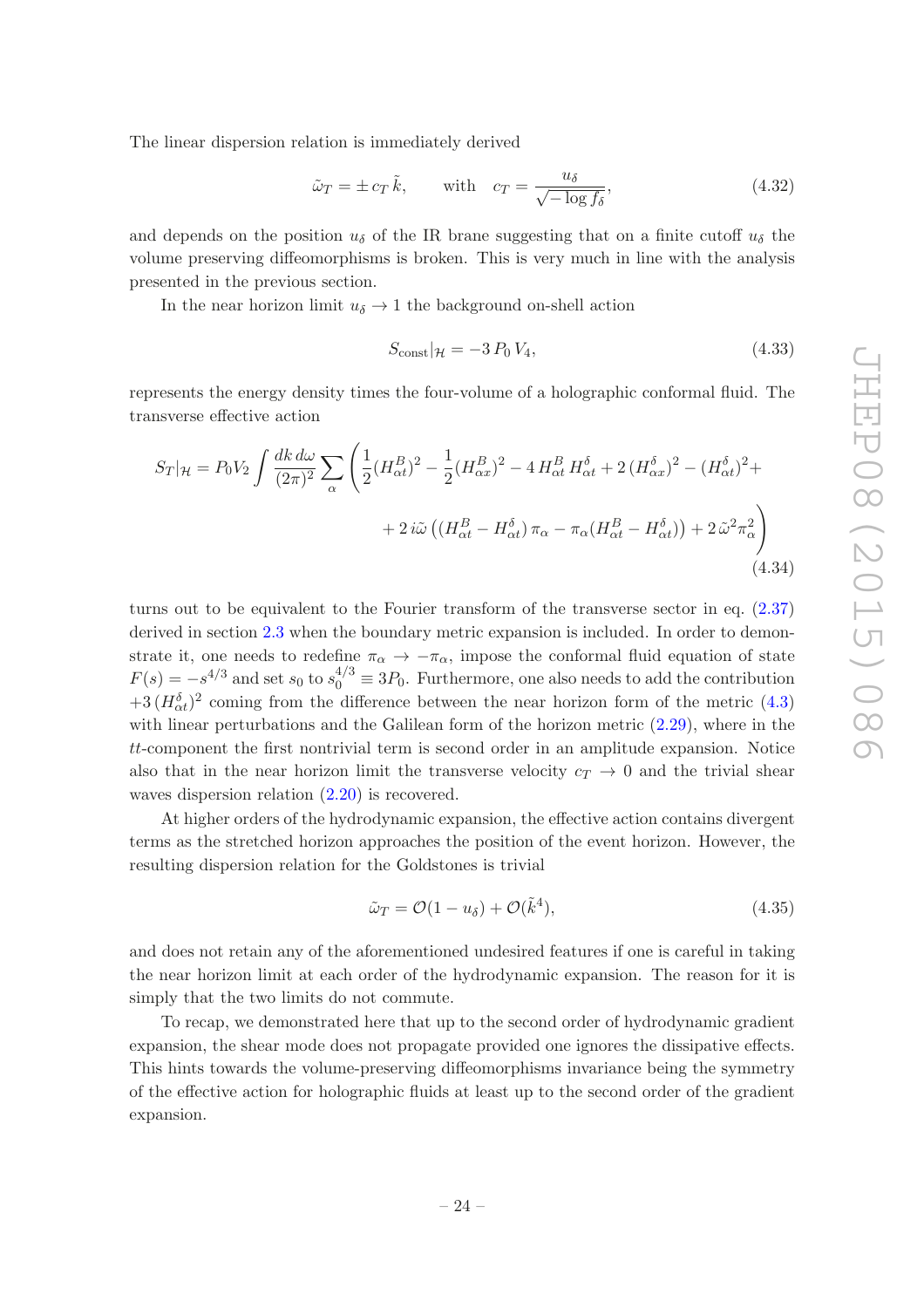#### <span id="page-26-0"></span>4.2 Sound channel

All the manipulations of the previous section can be repeated pretty much straightforwardly also for the sound channel perturbations. The dynamical Einstein's equations  $(E_{\mu\nu} = 0)$ in the leading order of the gradient expansion take the form

$$
H_{xt}^{(0)''} - \frac{1}{u} H_{xt}^{(0)'} - i\tilde{k} f H_{tu}' + i\tilde{k} \frac{(1+3u^2)}{u} H_{tu} + i\tilde{\omega} H_{xu}' - i\tilde{\omega} \frac{1}{u} H_{xu} = 0,
$$
\n(4.36)

<span id="page-26-3"></span><span id="page-26-2"></span><span id="page-26-1"></span>
$$
H_{aa}^{(0)''} - \frac{(1+u^2)}{uf}H_{aa}^{(0)'} - 2 i\tilde{k} H_{xu}' + 2 i\tilde{k}\frac{(1+u^2)}{uf}H_{xu} = 0,
$$
\n(4.37)

$$
H_{ii}^{(0)''} - \frac{1}{uf} H_{ii}^{(0)'} - 2 i\tilde{k} H_{xu}' + 2 i\tilde{k} \frac{1}{uf} H_{xu} + \frac{3}{2} \sqrt{f} H_{uu}'' - \frac{3}{2} \frac{(1+2u^2)}{u\sqrt{f}} H_{uu}' = 0,
$$
\n(4.38)

$$
H_{tt}^{(0)''} - \frac{(1+2u^2)}{uf}H_{tt}^{(0)'} - \frac{2}{3}H_{ii}^{(0)''} + \frac{2}{3}\frac{(1+u^2)}{uf}H_{ii}^{(0)'} + 2i\tilde{\omega}H_{tu}' - 2i\tilde{\omega}\frac{(1+2u^2)}{uf}H_{tu}
$$
  
 
$$
+ \frac{4}{3}i\tilde{k}H_{xu}' - i\tilde{k}\frac{4(1+u^2)}{3uf}H_{xu} - \frac{(3-u^2)}{2\sqrt{f}}H_{uu}'' + (1+u^2)\frac{(3-2u^2)}{2uf^{3/2}}H_{uu}' = 0,
$$
  
(4.39)

and the constraint equations  $E_{\mu u}$  read

$$
i\tilde{k}\left(H_{xt}^{(0)\prime} + \frac{2u}{f}H_{xt}^{(0)}\right) + i\tilde{\omega}\left(H_{ii}^{(0)\prime} + \frac{u}{f}H_{ii}^{(0)} + \frac{3}{2}\sqrt{f}H_{uu}'\right) + \tilde{k}^2fH_{tu} + \tilde{k}\tilde{\omega}H_{xu} = 0, \quad (4.40)
$$

$$
i\tilde{k}\left(H_{tt}^{(0)\prime} - \frac{u}{f}H_{tt}^{(0)} + \frac{2}{3}(H_{aa}^{(0)\prime} - H_{ii}^{(0)\prime}) - \frac{(3 - u^2)}{2\sqrt{f}}H_{uu}'\right) + \frac{i\tilde{\omega}H_{xt}'}{f} - \tilde{k}\tilde{\omega}H_{tu} - \frac{\tilde{\omega}^2H_{xu}}{f} = 0, \quad (4.41)
$$

<span id="page-26-4"></span>
$$
H_{tt}^{(0)\prime} - \frac{(3 - u^2)}{3f} H_{ii}^{(0)\prime} + 2 i \tilde{\omega} H_{tu} + i \tilde{k} \frac{2(3 - u^2)}{3f} H_{xu} - \frac{2}{\sqrt{f}} H_{uu}' = 0. \quad (4.42)
$$

The solutions to [\(4.36\)](#page-26-1)–[\(4.39\)](#page-26-2) with double Dirichlet boundary conditions depend on, basically freely-specifiable, values of  $H_{tu}$ ,  $H_{xu}$  and  $H_{uu}$ 

$$
H_{xt}^{(0)}(u) = H_{xt}^{B} - \frac{u^{2}}{u_{\delta}^{2}} \Delta H_{tx} + i\tilde{k} f \int_{0}^{u} H_{tu}(w) dw - i\tilde{\omega} \int_{0}^{u} H_{xu}(w) dw,
$$
  
\n
$$
H_{ii}^{(0)}(u) = H_{ii}^{B} - \frac{1 - \sqrt{f}}{1 - \sqrt{f_{\delta}}} \Delta H_{ii} + 2 i\tilde{k} \int_{0}^{u} H_{tu}(w) dw - \frac{3}{2} f H_{uu}(u),
$$
  
\n
$$
H_{aa}^{(0)}(u) = H_{aa}^{B} - \frac{\log f}{\log f_{\delta}} \Delta H_{aa} + 2 i\tilde{k} \int_{0}^{u} H_{xu}(w) dw,
$$
  
\n
$$
H_{tt}^{(0)}(u) = H_{tt}^{B} - \frac{\sqrt{f_{\delta}(1 - \sqrt{f})}}{\sqrt{f}(1 - \sqrt{f_{\delta}})} \Delta H_{tt} + \frac{1}{3} \frac{(1 - \sqrt{f})(\sqrt{f_{\delta}} - \sqrt{f})}{\sqrt{f}(1 - \sqrt{f_{\delta}})} \Delta H_{ii} +
$$
  
\n
$$
-2 i\tilde{\omega} \int_{0}^{u} H_{tu}(w) dw + \frac{1 + u^{2}}{2\sqrt{f}} H_{uu}(u), \qquad (4.43)
$$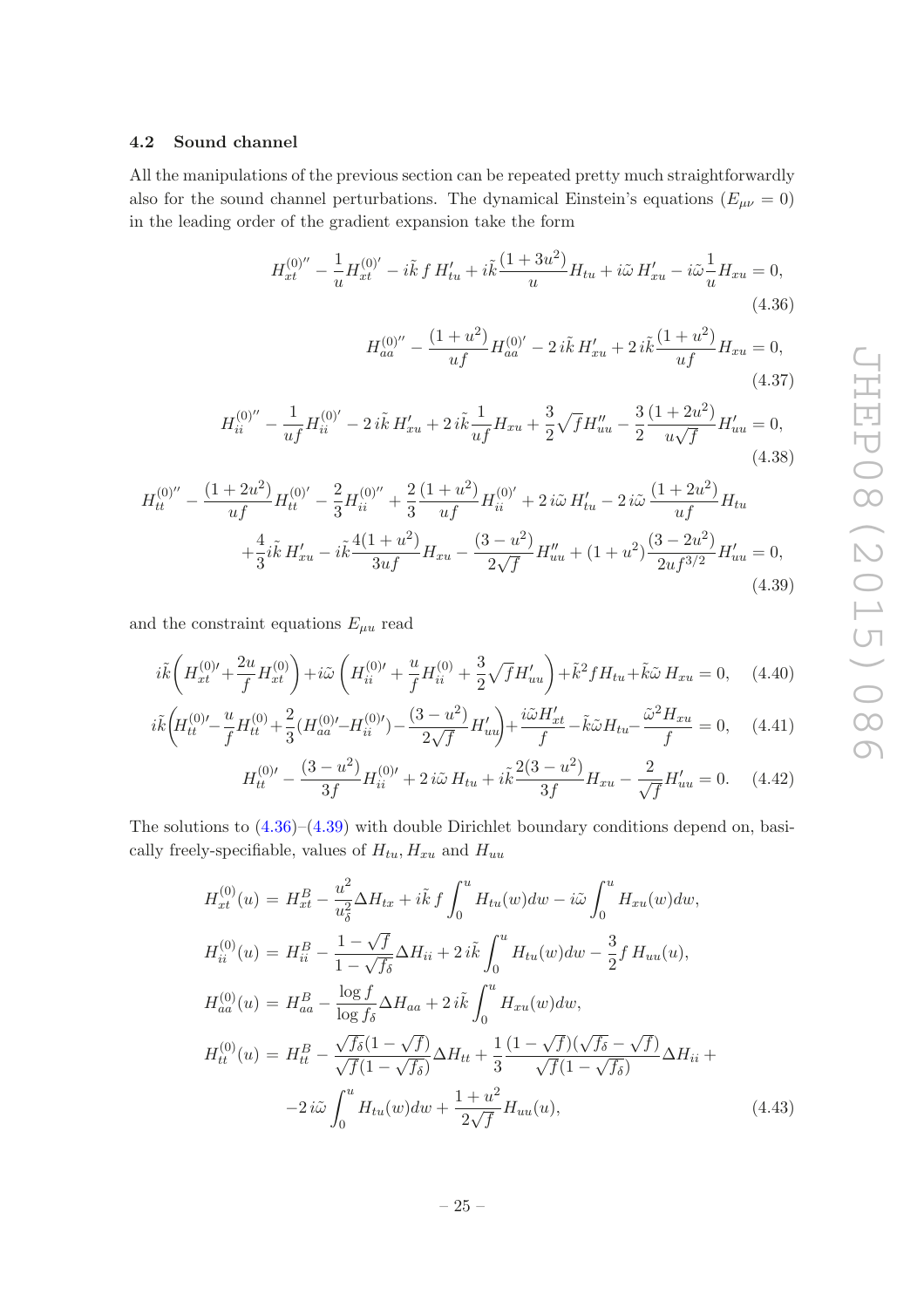where we have defined the following bulk diffeomorphisms invariant combinations

$$
\Delta H_{xt} = H_{xt}^B - H_{xt}^\delta + i\tilde{k} f_\delta \pi_t - i\tilde{\omega} \pi_x,
$$
  
\n
$$
\Delta H_{ii} = H_{ii}^B - H_{ii}^\delta + 2 i\tilde{k} \pi_x - \frac{3}{2} \sqrt{f_\delta} H_{uu}(u_\delta),
$$
  
\n
$$
\Delta H_{aa} = H_{aa}^B - H_{aa}^\delta + 2 i\tilde{k} \pi_x,
$$
  
\n
$$
\Delta H_{tt} = H_{tt}^B - H_{tt}^\delta - 2 i\tilde{\omega} \pi_t + \frac{1 + u_\delta^2}{2\sqrt{f_\delta}} H_{uu}(u_\delta).
$$
\n(4.44)

In complete analogy with the previous section, we also defined the following (linearised) Goldstones

$$
\pi_t = \int_0^{u_\delta} H_{tu}(u) du \quad \text{and} \quad \pi_x = \int_0^{u_\delta} H_{xu}(u) du. \tag{4.45}
$$

Notice that the contribution  $H_{uu}$  appears here with no derivatives. This metric component is in fact non-dynamical and it is associated to the parametrization of the position of the IR brane  $u_{\delta}$ .

#### <span id="page-27-0"></span>4.2.1 The longitudinal effective action

The on-shell action [\(4.26\)](#page-24-1) up to second order in an amplitude expansion in the sound channel with vanishing double Dirichlet boundary conditions is

<span id="page-27-2"></span>
$$
S_{\pi L} = P_0 V_2 \int \frac{dk \, d\omega}{(2\pi)^2} \left( \frac{f_\delta}{u_\delta^2} \left( 2\,\tilde{k}^2 - 3\,\tilde{\omega}^2 \right) \pi_t^2 - 2\,\tilde{\omega}\,\tilde{k} \frac{f_\delta}{u_\delta^2} \pi_t \,\pi_x + \frac{\left( 8\,\tilde{k}^2 u_\delta^2 - \left( \tilde{k}^2 (1 + u_\delta^2) - 6\,\tilde{\omega}^2 \right) \log f_\delta \right)}{3\,u_\delta^2 \log f_\delta} \pi_x^2 \right),
$$
(4.46)

where we followed the same convention as in eq.  $(4.30)$ . Notice that the contribution of  $H_{uu}$  was integrated out. If the IR brane is kept at an arbitrary radial position  $u_{\delta}$ , both Goldstones  $\pi_t$  and  $\pi_x$  are dynamical with coupled equations of motion

<span id="page-27-3"></span><span id="page-27-1"></span>
$$
\frac{f_{\delta}}{u_{\delta}^2} \left(2\,\tilde{k}^2 - 3\,\tilde{\omega}^2\right)\pi_t - \tilde{\omega}\,\tilde{k}\frac{f_{\delta}}{u_{\delta}^2}\pi_x = 0,\tag{4.47}
$$

$$
\tilde{\omega}\,\tilde{k}\frac{f_{\delta}}{u_{\delta}^{2}}\pi_{t} + \frac{\left(8\,\tilde{k}^{2}u_{\delta}^{2} - \left(\tilde{k}^{2}(1+u_{\delta}^{2}) - 6\,\tilde{\omega}^{2}\right)\log f_{\delta}\right)}{3\,u_{\delta}^{2}\log f_{\delta}}\pi_{x} = 0.
$$
\n(4.48)

As previously, these equations correspond to the constraint equations, here eq. [\(4.40\)](#page-26-3) and [\(4.41\)](#page-26-4), and hence follow from the conservation of the dual energy-momentum tensor. We can now solve eq. [\(4.47\)](#page-27-1) for the dispersion relations. We obtain two modes, which decouple in the vicinity of the event horizon and correspond then to the independent oscillations of  $\pi_t$  and  $\pi_x$ :

$$
\pi_t: \qquad \tilde{\omega} = \pm \sqrt{\frac{2}{3}} \tilde{k} + \mathcal{O}(\tilde{k}^3)
$$
\n
$$
\tag{4.49}
$$

$$
\pi_x: \quad \tilde{\omega}_L = \pm \frac{1}{\sqrt{3}} \tilde{k} + \mathcal{O}(1 - u_\delta) + \mathcal{O}(\tilde{k}^3). \tag{4.50}
$$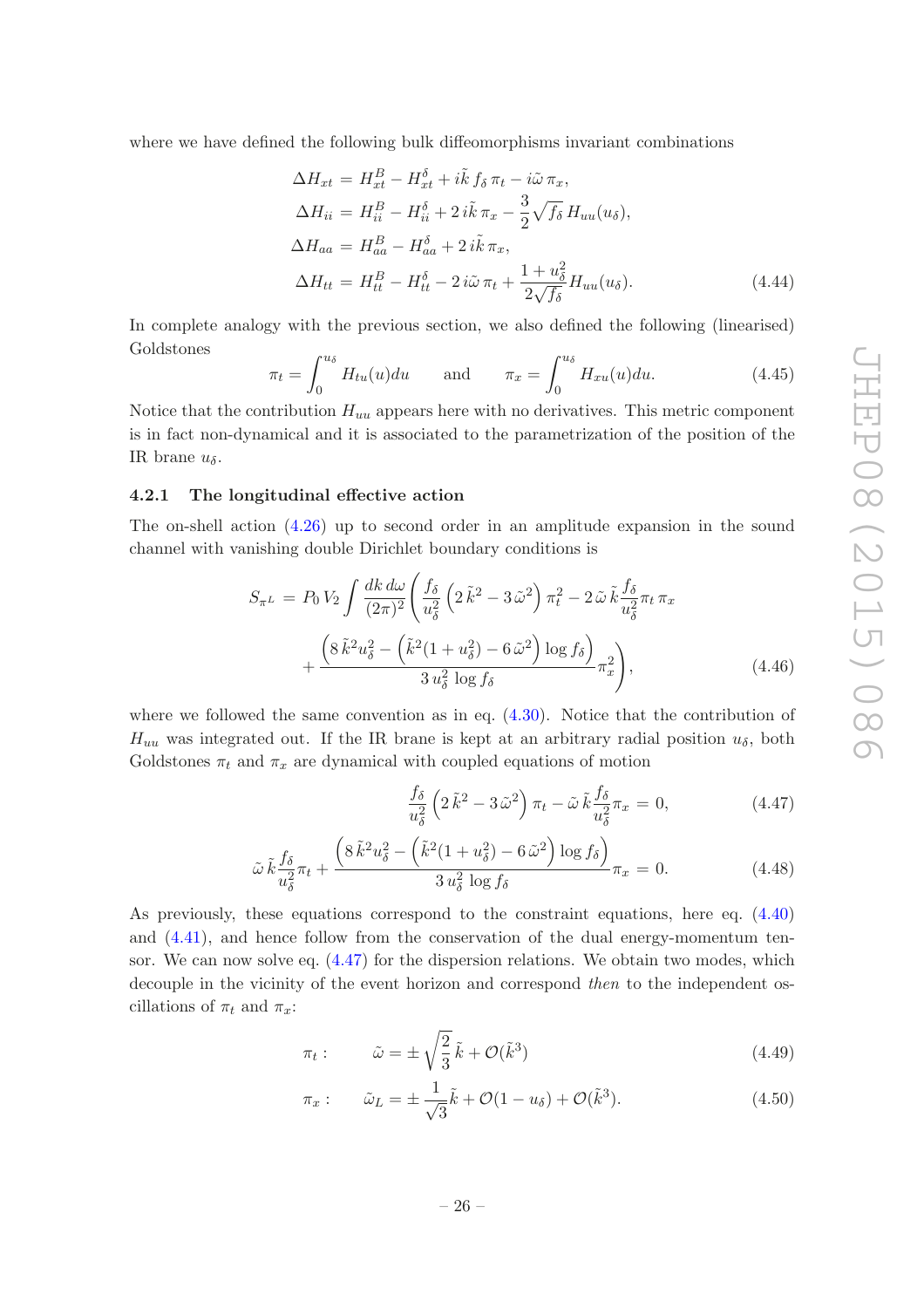Notice that the longitudinal Goldstone  $\pi_x$  has the standard dispersion relation for sound waves, see eq. [\(2.23\)](#page-11-2). The other mode, discussed previously in [\[31\]](#page-36-16), is not present in relativistic hydrodynamics. In fact, it is easily seen from the effective action point of view [\(4.46\)](#page-27-2) that in the near-horizon limit  $u_{\delta} \to 1$  all  $\pi_t$  contributions vanish and only the longitudinal mode  $\pi_x$  survives. Hence, although the dispersion relation [\(4.49\)](#page-27-3) is finite on the horizon, it is associated with unphysical mode and has to be discarded.<sup>[7](#page-28-1)</sup>

Going to higher order in the hydrodynamic gradient expansion at the level of the effective action is technically quite demanding. Despite that, it is still possible to solve the double Dirichlet problem and investigate the constraint equations, which we did up to the second order in a derivative expansion. Proceeding in this way, we derived the correction to the dispersion relation for the longitudinal sector

<span id="page-28-2"></span>
$$
\tilde{\omega}_L = \pm \frac{1}{\sqrt{3}} \tilde{k} \pm \left( \frac{2}{3\sqrt{3}} + \frac{\log(1 - u_\delta)}{18\sqrt{3}} - \frac{5\log 2}{18\sqrt{3}} \right) \tilde{k}^3 + \mathcal{O}(1 - u_\delta) + \mathcal{O}(\tilde{k}^4). \tag{4.51}
$$

Notice that although such dispersion relation is purely real and, hence, dissipationless, it diverges in the near-horizon limit. We expect the corresponding divergence to appear in the effective action, although we did not check this explicitly. It is hard to interpret this divergence univocally. Perhaps the most straightforward interpretation is that beyond the leading order in the gradient expansion keeping the vanishing Dirichlet boundary conditions on the event horizon is unphysical. A more speculative interpretation is that at the level of the holographic correspondence it is simply not possible to split the fluid into the dissipative and dissipationless part. Leaving this for future investigations, we finish this section by pointing out that the divergent contributions to [\(4.51\)](#page-28-2) are intrinsically associated with the  $\omega$ -dependence. Hence, it is natural to expect that in the Euclidean setting in thermal equilibrium such divergences are absent and that the action functional for fluids (also beyond the leading order in the gradient expansion) is well-defined.

## <span id="page-28-0"></span>5 Coupling to an IR sector

So far we dealt only with the part of the spacetime between some IR and UV branes, ultimately sending one of the cutoffs to the UV boundary and trying to send the other to the event horizon. However we never included the very important property of the horizon being a surface of no return, i.e. we never included the dynamical contributions of the part of the spacetime between the horizon and the IR brane. Having an intermediate cutoff  $u_{\delta}$ naturally splits the spacetime into a UV and IR sector and, as a consequence, the bulk action also splits into two parts

$$
S = S^{\text{IR}} + S^{\text{UV}} = \frac{1}{2k_5^2} \int_{u_\delta}^1 du \, d^4x \sqrt{-g} \left( R - 2\Lambda \right) + \frac{1}{2k_5^2} \int_0^{u_\delta} du \, d^4x \sqrt{-g} \left( R - 2\Lambda \right). \tag{5.1}
$$

<span id="page-28-1"></span><sup>&</sup>lt;sup>7</sup>Another way to see this is by looking at the residue of the resulting two-point function for the dual energy-momentum tensor. The residue related to the pole [\(4.49\)](#page-27-3) vanishes in the near-horizon limit and as a result the corresponding mode disappears. We thank Dam T. Son for pointing this out.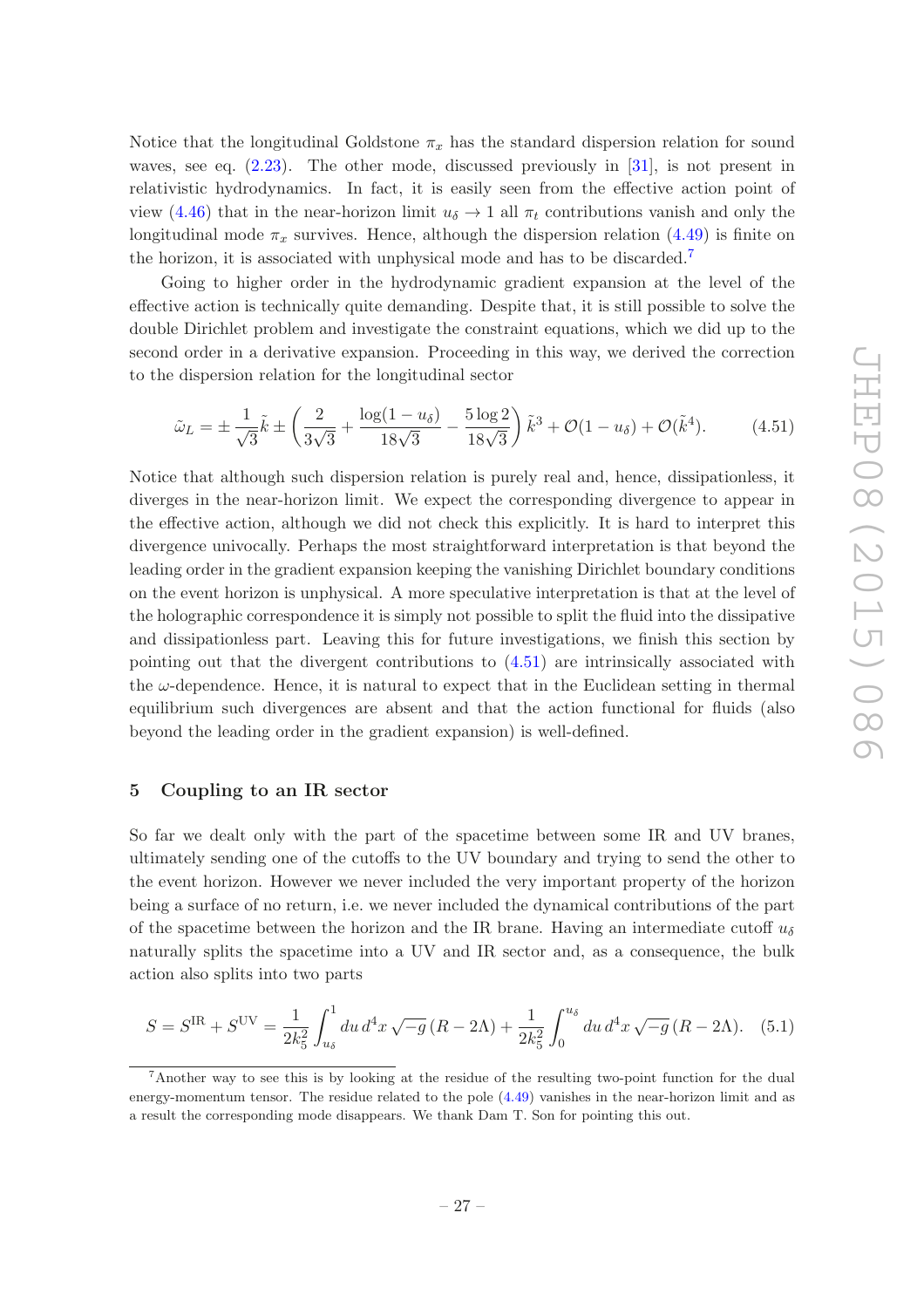The (partially) on-shell UV part of the action computed in a derivative expansion is what acquires the interpretation of the effective action for dissipationless hydrodynamical excitations, at least at the leading order. In order to couple such action to the IR sector, one needs to integrate out the IR fields on the finite cutoff  $H^{\delta}_{\mu\nu}$ 

<span id="page-29-2"></span>
$$
\frac{\delta S}{\delta H^{\delta}_{\mu\nu}} = \frac{\delta S^{\text{IR}}}{\delta H^{\delta}_{\mu\nu}} + \frac{\delta S^{\text{UV}}}{\delta H^{\delta}_{\mu\nu}} = 0
$$
\n(5.2)

and setting there the Dirichlet boundary conditions has to be understood as a useful intermediate step [\[19](#page-36-6)[–21](#page-36-8)].

In the remaining part of this section we are going to focus on two different ways to couple the UV sector to the IR. First, we will use a membrane paradigm approximation and derive the usual damped dispersion relation for the sound waves, without any trace of the divergence discussed in the previous section (see eq.  $(4.51)$ ). Secondly, we will focus on static configuration and employ the coupling to a regular Rindler-type dynamical sector, providing the first derivation of the hydrodynamic partition function from holography.

#### <span id="page-29-0"></span>5.1 Coupling to the membrane paradigm: dissipation

In order to recover dissipation, it is clearly necessary to include the horizon contribution and ultimately recovering the ingoing boundary condition. Following refs. [\[19](#page-36-6), [20](#page-36-7)], instead of retaining the full dynamical IR sector and dealing with the Schwinger-Keldish formalism, we are going to use the membrane paradigm approximation. To achieve this, we will impose a convenient boundary condition on a finite cutoff  $u_{\delta}$ 

<span id="page-29-1"></span>
$$
2(1-u)\frac{Z'(u)}{i\tilde{\omega} Z(u)}\Big|_{u_{\delta}} = \sigma \quad \text{with} \quad \sigma = 1,
$$
\n(5.3)

where  $Z$  is the relevant gauge invariant gravitational perturbation. Since we are concentrating on the hydrodynamical excitations, the membrane paradigm is a good approximation. See our previous paper [\[31](#page-36-16)] for an extensive discussion on this point.

The nonlocal gauge-invariant combinations are

$$
Z_{\alpha}^{T} = \tilde{k} H_{t\alpha} + \tilde{\omega} H_{x\alpha},
$$
  
\n
$$
Z^{L} = 2\tilde{k}^{2} f H_{tt} + 4\tilde{\omega} \tilde{\kappa} H_{xt} + 2\tilde{\omega}^{2} H_{xx} + H_{aa} \left( \tilde{k}^{2} (1 + u^{2}) - \tilde{\omega}^{2} \right),
$$
\n(5.4)

respectively in the shear and sound channels. Keeping now the IR Dirichlet boundary conditions  $H^{\delta}_{\mu\nu}$  non-vanishing, solving the constraint equations with respect to the Goldstones and using eq. [\(5.3\)](#page-29-1) gives the dispersion relations for the shear and sound modes

$$
\tilde{\omega}_T = -\frac{i}{2}\sigma \tilde{k}^2 - \frac{i}{8}\sigma (2 + (1 - \sigma^2) \log(1 - u_\delta) - (1 + \sigma^2) \log 2) \tilde{k}^4 + \mathcal{O}(1 - u_\delta),
$$
 (5.5)  

$$
\tilde{\omega}_L = \pm \sqrt{\frac{1}{3}} \tilde{k} - \frac{i}{3}\sigma \tilde{k}^2
$$

$$
\pm \left(\frac{1}{2\sqrt{3}} - \frac{\log 2}{3\sqrt{3}} + (1 - \sigma^2) \frac{(1 + \log 2 + \log(1 - u_\delta))}{6\sqrt{3}}\right) \tilde{k}^3 + \mathcal{O}(1 - u_\delta),
$$
 (5.6)

as a function of the membrane coupling  $\sigma$ .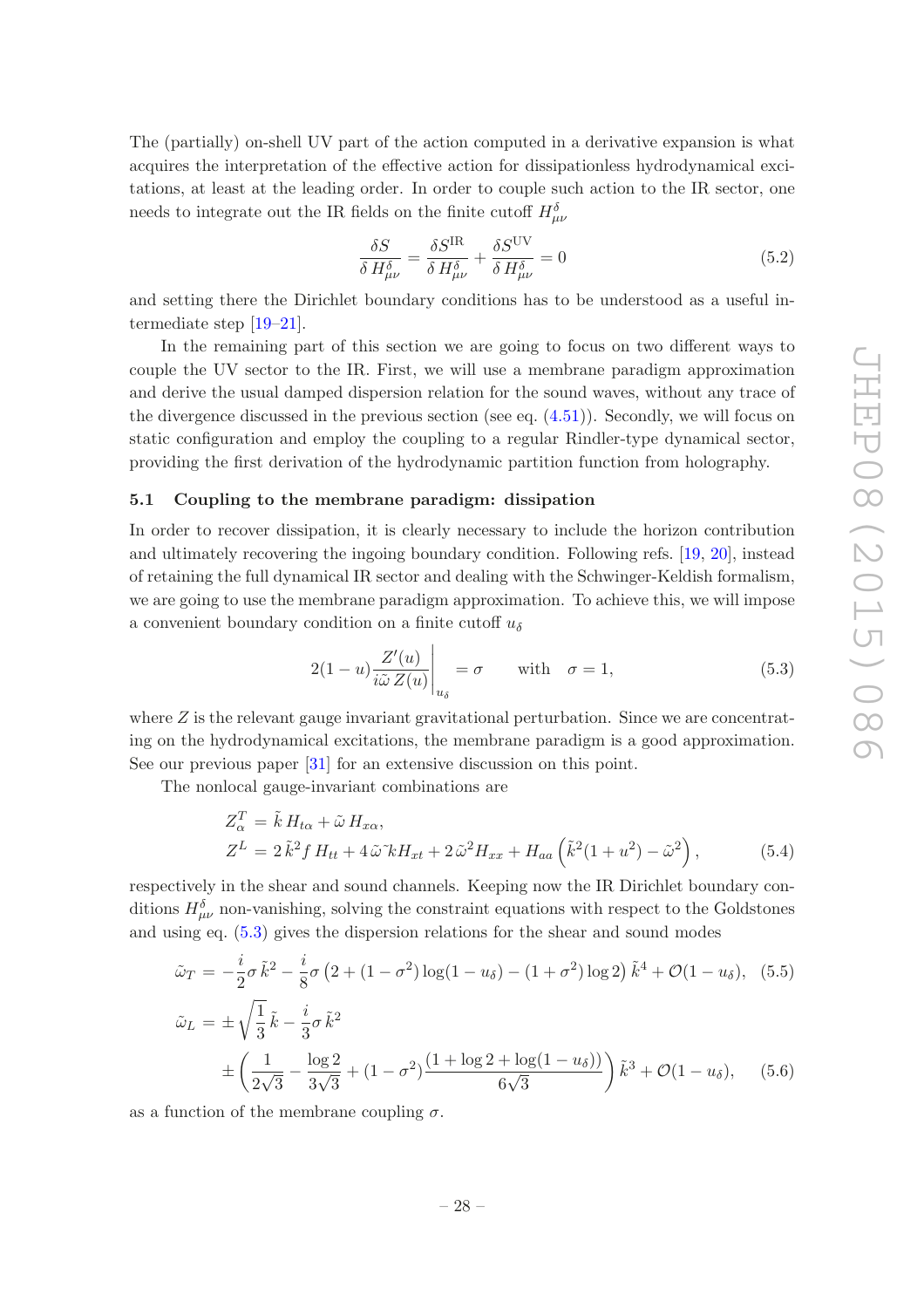Notice that decoupling the membrane by setting the membrane coupling  $\sigma = 0$  gives a dissipationless dispersion relation which, however, does not coincide with eq. [\(4.51\)](#page-28-2). There is a simple explanation to this. From eq. [\(5.3\)](#page-29-1) it follows that imposing  $\sigma = 0$  corresponds to setting Neumann rather than Dirichlet boundary condition on the IR brane. This result demonstrates that also for a different set of boundary conditions we do get the divergent terms in the dispersion relation for sound waves. Several boundary conditions could in principle give different dissipationless effective actions and dispersion relations, as long as we make sure there is no net flux through the IR brane. The divergent logarithmic term is removed when the ingoing boundary conditions ( $\sigma = 1$ ) are imposed, reproducing the correct dispersion relation found earlier in the literature, see, e.g., [\[44\]](#page-37-10). This complements our discussion from the previous section on the division of holographic fluids into dissipative and non-dissipative contribution.

#### <span id="page-30-0"></span>5.2 Coupling to an Euclidean IR sector: the equilibrium partition function

The equilibrium partition function of  $[7, 8]$  $[7, 8]$  can be computed holographically by evaluating the on-shell action on solutions to Einstein's equations in the Euclidean signature with arbitrary boundary metrics and a regular boundary condition at the tip of the cigar. Our setup can be viewed as an intermediate step to obtain the same result. In fact, this can be achieved by coupling the effective action in the static limit  $\omega \to 0$  to an Euclidean IR sector which takes care of the near horizon (regular) region of the spacetime. Notice that in the conventional derivation of the thermodynamic partition function from gravity there is no Gibbons-Hawking term in the IR, while in the effective action formalism we had to retain such term in [\(4.26\)](#page-24-1) since it was non-vanishing in the near horizon limit. It is then natural to expect that the IR sector is proportional to such a contribution and we will show in the following that this is, in fact, the case.

Consider a regular cigar-shaped geometry, which near the horizon of a black hole looks like the tip of the cigar times the horizon geometry

<span id="page-30-1"></span>
$$
ds^{2} = \frac{\beta_{\text{IR}}^{2} G_{tt}}{(2\pi)^{2} r_{0}^{2}} \left( dr^{2} + \frac{(2\pi)^{2}}{\beta_{\text{IR}}^{2}} r^{2} (d\phi^{t})^{2} \right) + G_{ij} (d\phi^{i} - v^{i} d\phi^{t}) (d\phi^{j} - v^{j} d\phi^{t}), \tag{5.7}
$$

where we assumed Euclidean time has periodicity  $\beta_{\text{IR}}$ . Setting  $r = r_0$  we recover the Euclidean metric on the IR brane

$$
ds^2 = G_{MN}d\phi^M d\phi^N = G_{tt}d\phi^t d\phi^t + G_{ij}(d\phi^i - v^i d\phi^t)(d\phi^j - v^j d\phi^t). \tag{5.8}
$$

The geometry [\(5.7\)](#page-30-1) does not solve the Einstein's equations, but since we are working at the leading order in derivatives this does not matter. Moreover, we will assume that  $r_0$  is very small with  $G_{tt} \sim r_0^2$ . We denoted the inverse temperature by  $\beta_{IR}$  to emphasize that this is the temperature as seen by the IR metric, which is not necessarily the same as the temperature defined by the UV metric.

The on-shell value of the Euclidean action that covers the near horizon region  $0 \le r \le$  $r_0$  contains in principle two contributions

$$
S^{\rm IR} = S_{\rm HE} \Big|_{r_0}^0 + S_{\rm GH} \Big|_{r_0}.
$$
\n(5.9)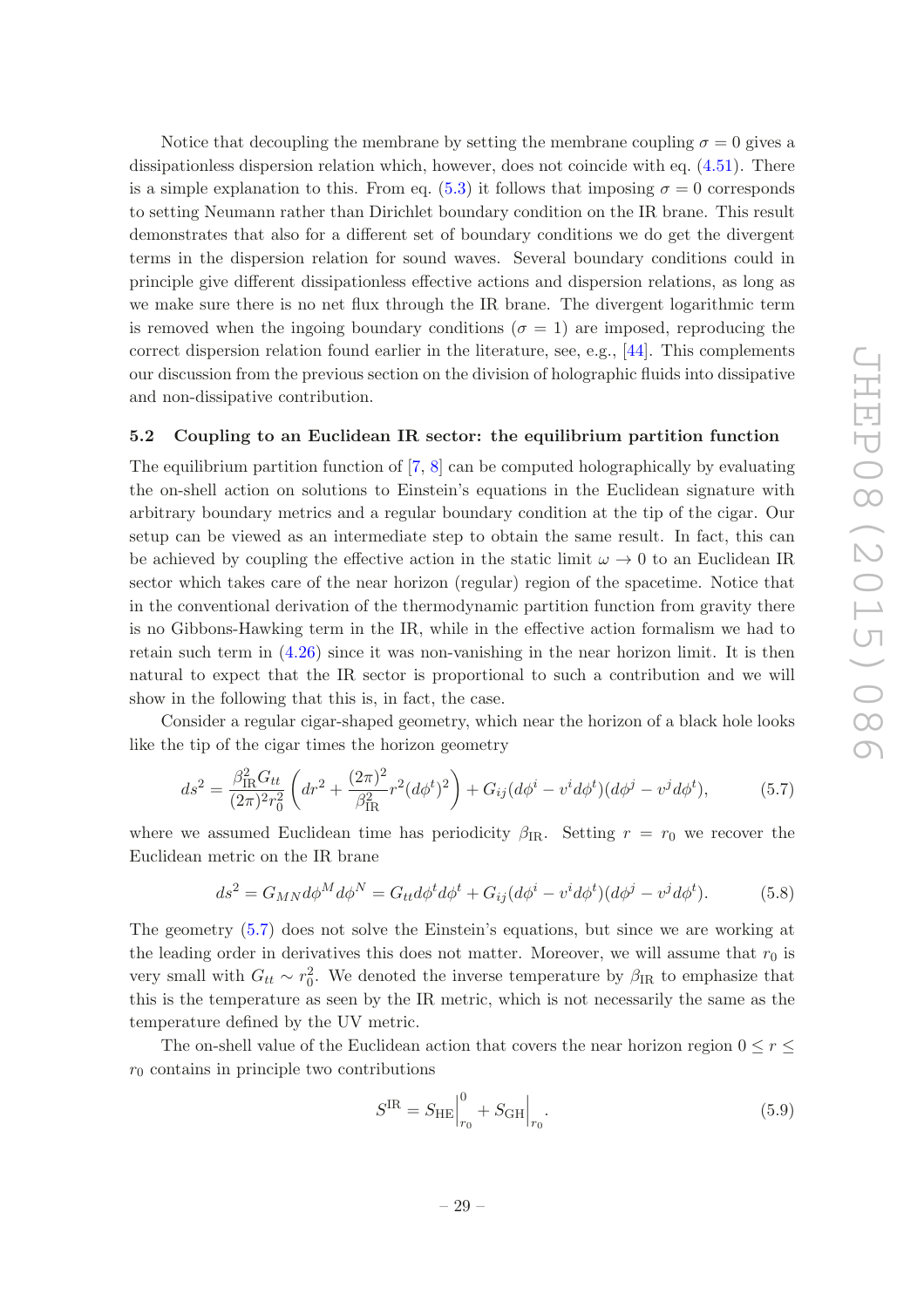The bulk Einstein-Hilbert action scales as  $S_{\text{HE}} \sim \mathcal{O}(r_0)$  since the integration domain shrinks to zero. The Gibbons-Hawking term turns out to be independent of  $r_0$  and equal to

<span id="page-31-0"></span>
$$
S_{\text{GH}} = \int d^d \phi^M \, \frac{\sqrt{\det G_{ij}}}{\beta_{\text{IR}}}.
$$
\n(5.10)

To proceed, we make a change of coordinates  $(\phi^i - v^i \phi^t) \rightarrow \phi^i$  which we can always undo later. Since we are working at the lowest order in derivatives we can assume the  $v^i$  to be constant, and the change of coordinates therefore removes the  $d\phi^t d\phi^i$  cross terms from the metric. We can then rewrite  $(5.10)$  as

<span id="page-31-1"></span>
$$
S_{\rm GH} = \int d^d \phi^M \, \frac{\sqrt{\det G_{MN}}}{\beta_{\rm IR} \sqrt{G_{tt}}} = \int d^d x \frac{\sqrt{\det h}}{\beta_{\rm IR} \sqrt{G_{tt}}},\tag{5.11}
$$

where h is defined in  $(3.3)$ . If we denote

$$
\Sigma^{MN} = \frac{\partial \phi^M}{\partial x^\mu} \frac{\partial \phi^N}{\partial x^\nu} g^{\mu\nu},
$$

then we can use the fact that  $G_{MN}$  is block diagonal to deduce the following identity

$$
\det(\Sigma^{MN}G_{NK}) = \frac{\det(\Sigma^{ij}G_{jk})\sqrt{G_{tt}}}{(\Sigma^{-1})_{tt}}.
$$
\n(5.12)

If we insert this identity in [\(5.11\)](#page-31-1) we obtain

$$
S_{\rm GH} = \int d^d x \sqrt{g} \det \left( \frac{\partial \phi^i}{\partial x^\mu} \frac{\partial \phi^j}{\partial x^\nu} g^{\mu\nu} G_{jk} \right)^{1/2} \frac{1}{\beta_{\rm IR} \sigma},\tag{5.13}
$$

where

$$
\sigma^2 = (\Sigma^{-1})_{tt} = g_{\mu\nu} \frac{\partial x^{\mu}}{\partial \phi^t} \frac{\partial x^{\nu}}{\partial \phi^t}.
$$
\n(5.14)

The quantity  $\sigma$  has a simple interpretation: it is the norm of the vector field  $\frac{\partial}{\partial \phi^t}$  pulled back to the UV boundary. Therefore,  $\beta_{\text{IR}}\sigma$  is the proper length of the Euclidean time circle as perceived on the UV boundary. We will therefore take

$$
\beta_{\rm UV} = \sigma \,\beta_{\rm IR} \tag{5.15}
$$

as our definition of the inverse UV temperature. With this definition, we now see that

<span id="page-31-2"></span>
$$
S_{\rm GH} = \int d^d x \sqrt{g} \det \left( \frac{\partial \phi^i}{\partial x^\mu} \frac{\partial \phi^j}{\partial x^\nu} g^{\mu \nu} G_{jk} \right)^{1/2} \frac{1}{\beta_{\rm UV}} = \int d^d x \sqrt{g} \frac{s}{\beta_{\rm UV}},\tag{5.16}
$$

where in the last line we reinstate the  $v^i$ -dependence by undoing the coordinate transformation  $(\phi^i - v^i \phi^t) \to \phi^i$  to recover precisely the entropy density as defined in eq. [\(2.34\)](#page-12-1). Hence, to summarize, we have just shown that the relevant contribution of the IR sector in the near horizon limit is given by the Gibbons-Hawking term [\(5.16\)](#page-31-2). Most importantly, it is of the form  $S^{IR} \sim TsV_d$ , where s is the entropy density, T is the temperature of the fluid and  $V_d$  is the spacetime volume.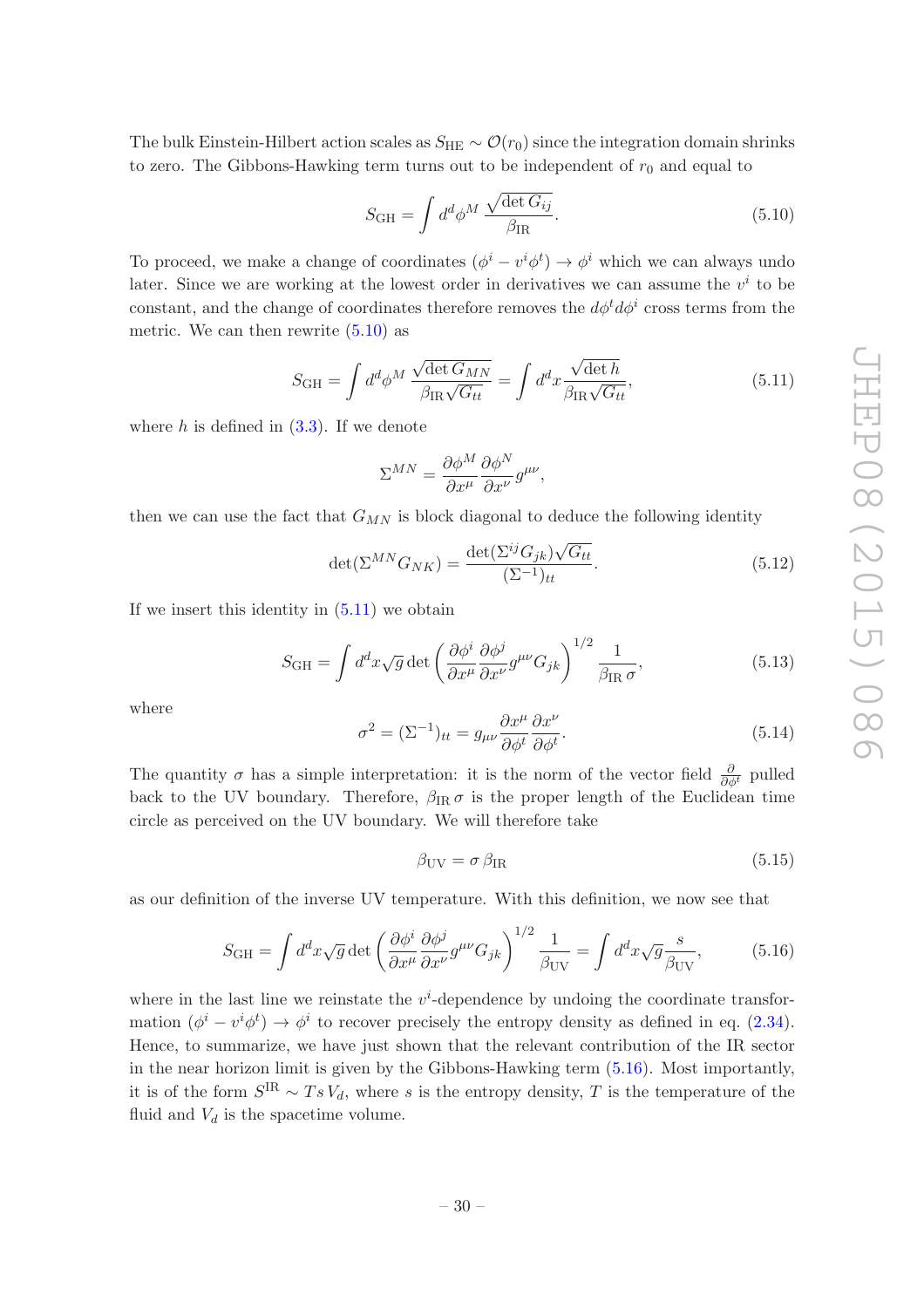Now, as promised, we couple the IR action [\(5.16\)](#page-31-2) to the UV effective action derived in section [4](#page-20-1) in the static limit  $\omega \to 0$ . The coupling is realized by integrating out IR data as required in [\(5.2\)](#page-29-2), which effectively sets the Goldstones on-shell. Notice also that since  $S^{\text{UV}} \sim -\epsilon V_d$  where  $\epsilon$  is the energy density, we are actually performing a Legendre transform of the energy density with respect to the entropy density which gives the pressure  $P = Ts - \epsilon$  as a function of T. With arbitrary background metric configurations and using the notation of section [4](#page-20-1) the final result is

<span id="page-32-1"></span>
$$
S = P_0 V_4 + P_0 V_3 \int dx \left(\frac{3}{2} H_{tt}^B + \frac{1}{2} H_{ii}^B\right)
$$
  
+
$$
P_0 V_3 \int dx \left(\frac{15}{8} (H_{tt}^B)^2 + \frac{1}{2} (H_{xt}^B)^2 - \frac{1}{8} (H_{xx}^B)^2 + \frac{3}{4} H_{tt}^B H_{ii}^B + \frac{1}{2} H_{xx}^B H_{yy}^B
$$
  
+
$$
\frac{1}{2} \sum_{\alpha} \left( (H_{\alpha t}^B)^2 - (H_{\alpha x}^B)^2 \right) \right).
$$
(5.17)

As expected such expression corresponds to the equilibrium partition function

<span id="page-32-2"></span>
$$
\beta F = -\ln Z = -\int d^d x \sqrt{-g} \, P(T), \tag{5.18}
$$

where Z is the partition function of the system,  $\beta = 1/T$  is the inverse of the temperature T,  $P(T)$  is the pressure as a function of the temperature T and g is the background fluid metric, which is assumed to have a timelike Killing vector such that it is time-independent. In the case of a conformal fluid,  $P(T) = cT<sup>d</sup>$ . Expressions [\(5.17\)](#page-32-1) and [\(5.18\)](#page-32-2) match when the general background metric in 3+1 dimensions is a linearized perturbation around Minkowski metric and only shear and sound channels are taken into account

$$
ds^{2} = -(1 - H_{tt}^{B}(x))dt^{2} + 2H_{it}^{B}(x)dx^{i}dt + (\delta_{ij} + H_{ij}^{B}(x))dx^{i}dx^{j}.
$$
 (5.19)

The temperature is  $T = T_0 / \sqrt{1 - H_{tt}^B}$  and the constant c is fixed to match the equilibrium pressure:  $P_0 = c T_0^4$ .

#### <span id="page-32-0"></span>6 The entropy current as a Noether current

In this section we want to explore the the role that the conserved entropy current  $J^{\mu} = s u^{\mu}$ plays in our setup. It turns out that the entropy current is related to a symmetry as in [\[15](#page-36-2), [16\]](#page-36-3). To describe this symmetry, we put  $v^i = 0$  for simplicity and first define an IR stress tensor

<span id="page-32-3"></span>
$$
T_{\rm IR}^{MN} = -\frac{2}{\sqrt{-G}} \frac{\delta S}{\delta G_{MN}} \det \left( \frac{\partial x^{\mu}}{\partial \phi^M} \right). \tag{6.1}
$$

The extra determinant has been put in because we want the IR stress tensor to be defined with respect to the measure  $d^d\phi^M$  and not with respect to  $d^dx$ . Just as we do in fluids in Landau frame, we can look for a unit timelike eigenvector  $u_{\text{IR}}^M$  of  $T_{\text{IR}}$  which obeys

<span id="page-32-4"></span>
$$
T_{\rm IR}^{MN}(u_{\rm IR})_N = -\rho_{\rm IR} u_{\rm IR}^M.
$$
\n(6.2)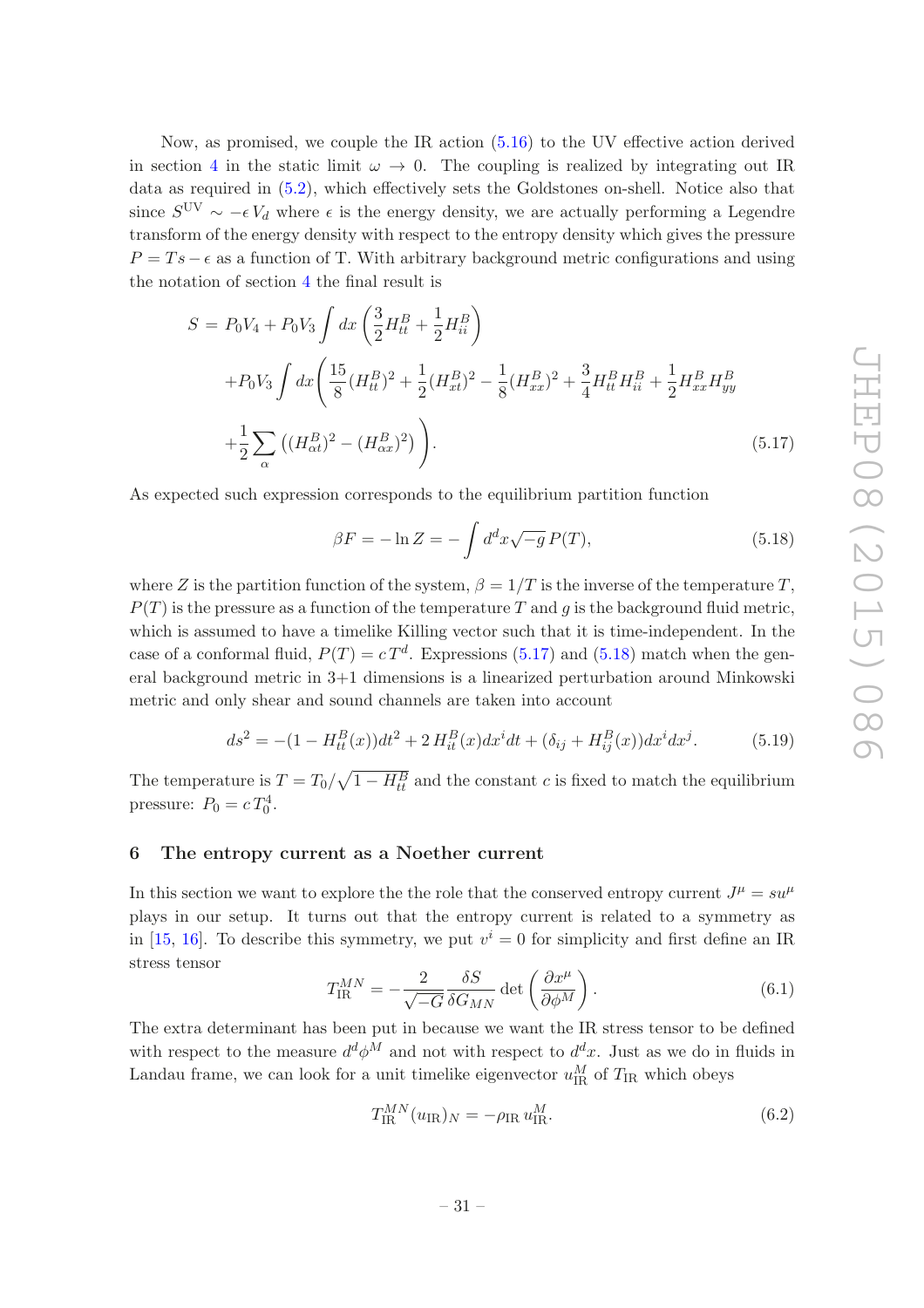We can in principle find the eigenvalue  $\rho_{IR}$  using the explicit form of the near-horizon metric [\(5.7\)](#page-30-1), and using the fact that the derivative of the effective action with respect to a boundary metric is proportional to the conjugate momentum, or radial derivative, of that metric; however, we do not need the explicit form of  $\rho_{IR}$  in our analysis below. We now claim that whenever

<span id="page-33-0"></span>
$$
\phi^M \to \phi^M + \frac{u_{\text{IR}}^M}{\rho_{\text{IR}}} \tag{6.3}
$$

is a symmetry of the action, the corresponding conserved current is precisely the entropy current.

To show this, we first observe that for our action, which was of the type

<span id="page-33-1"></span>
$$
S = \int d^d x \sqrt{-g} F[g_{\mu\nu}, h_{\mu\nu}], \qquad (6.4)
$$

with  $h$  given in  $(3.3)$ . The covariantly conserved Noether current for a transformation of the type  $(6.3)$  is

$$
j^{\mu} = 2 \frac{\delta F}{\delta h_{\mu\nu}} G_{MN} \frac{\partial \phi^M}{\partial x^{\nu}} \frac{u_{\text{IR}}^N}{\rho_{\text{IR}}} = 2 \frac{\delta F}{\delta G_{MN}} \frac{\partial x^{\mu}}{\partial \phi^M} G_{NK} \frac{u_{\text{IR}}^K}{\rho_{\text{IR}}}.
$$
(6.5)

Using the definition of the IR stress tensor in  $(6.1)$  and the eigenvalue equation  $(6.2)$  this becomes

$$
j^{\mu} = \frac{\sqrt{-G}}{\sqrt{-g}} \det \left( \frac{\partial \phi^M}{\partial x^{\mu}} \right) \frac{\partial x^{\mu}}{\partial \phi^N} u_{\text{IR}}^N. \tag{6.6}
$$

We now perform a near-horizon limit specializing to the case where  $u_{\rm IR}^M = \delta^{Mt}/\sqrt{-G_{tt}}$ is a vector purely in the  $\phi^t$ -direction. The conserved current is then

$$
j^{\mu} = \frac{\sqrt{-G}}{\sqrt{-g}} \det \left(\frac{\partial \phi^M}{\partial x^{\mu}}\right) \frac{\sigma}{\sqrt{-G_{tt}}} u_{\text{UV}}^{\mu},\tag{6.7}
$$

where we introduced the unit vector

$$
u_{\text{UV}}^{\mu} = \frac{1}{\sigma} \frac{\partial x^{\mu}}{\partial \phi^t},\tag{6.8}
$$

which can be thought of as the suitably normalized pull back of the IR vector  $u_{\text{IR}}$ .

If we look back at our analysis of the IR effective action, in particular at [\(5.11\)](#page-31-1) and  $(5.16)$ , we see that one way to write the entropy density s is as

$$
s = \frac{\sqrt{-G}}{\sqrt{-g}} \det \left(\frac{\partial \phi^M}{\partial x^\mu}\right) \frac{\sigma}{\sqrt{-G_{tt}}} \tag{6.9}
$$

and therefore

<span id="page-33-2"></span>
$$
j^{\mu} = s u_{\text{UV}}^{\mu},\tag{6.10}
$$

which is indeed the same as the entropy current.

Strictly speaking, we are not quite done at this point, because we should also show that  $u_{\text{UV}}^{\mu}$  is the fluid velocity. This can be demonstrated as follows. Because the function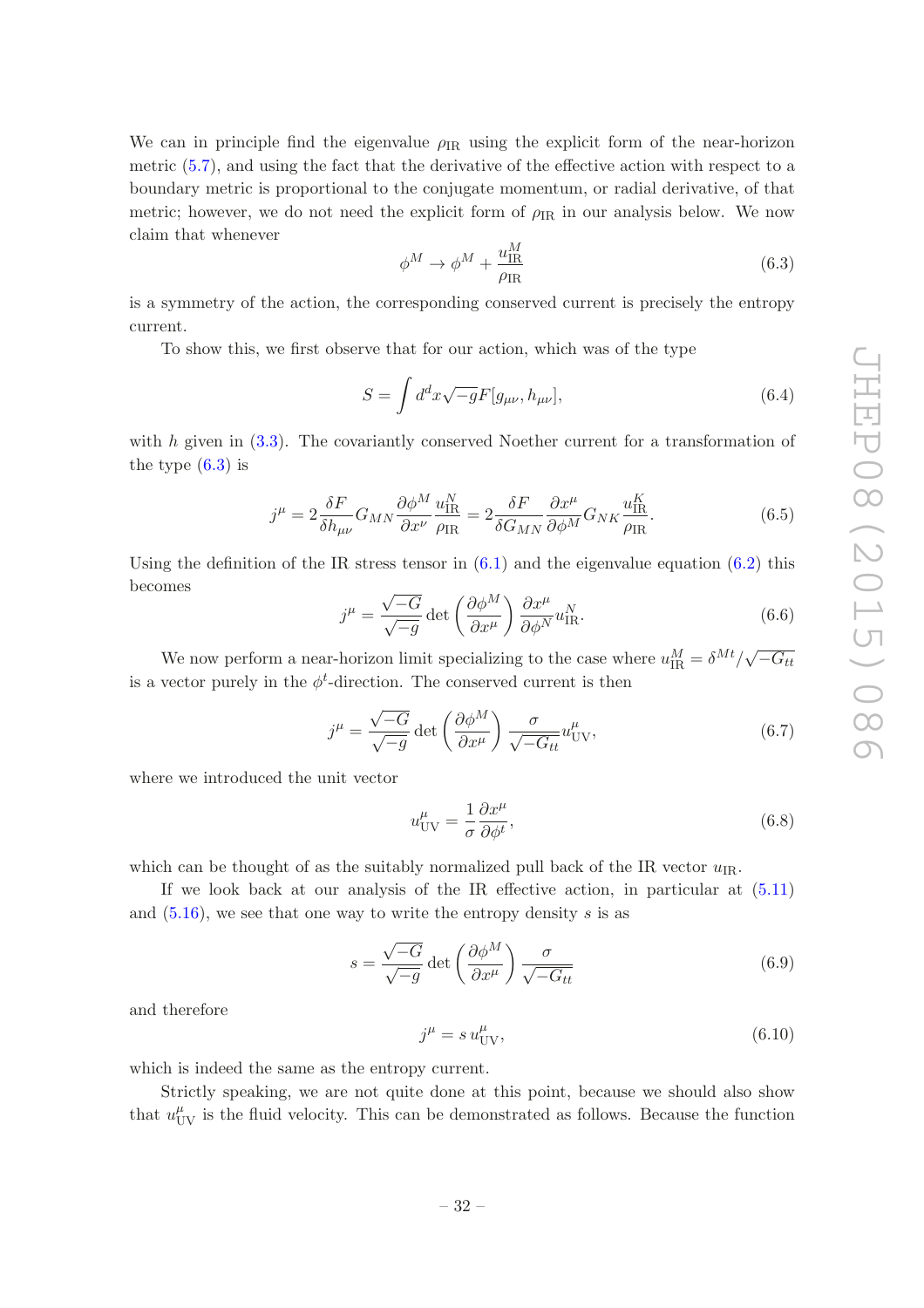$F$  in  $(6.4)$  must be a scalar and does not involve derivatives, it must be a function of traces of products of  $h_{\mu\nu}$  and  $g^{\mu\nu}$ . This implies in particular that it obeys the equation

$$
\frac{\partial F}{\partial g_{\mu\rho}}g_{\rho\nu} + \frac{\partial F}{\partial h_{\mu\rho}}h_{\rho\nu} = 0.
$$
\n(6.11)

It is not difficult to see that this equation implies that if  $u_{\text{IR}}^M$  is an eigenvector of  $T_{\text{IR}}^{MN}$ , then

$$
u_{\text{UV}}^{\mu} = \frac{\partial x^{\mu}}{\partial \phi^M} u_{\text{IR}}^M \tag{6.12}
$$

is automatically an eigenvector of  $T_{\rm UV}^{\mu\nu}$ , the stress tensor obtained by varying the action with respect to  $g_{\mu\nu}$ . Therefore, the vector  $u_{\text{UV}}^{\mu}$  appearing in [\(6.10\)](#page-33-2) is automatically an eigenvector of the UV stress tensor and therefore precisely equal to the fluid velocity in Landau frame.

To summarize we have shown that the Noether current associated to the symme-try [\(6.3\)](#page-33-0), with  $u_{\text{IR}}^M$  the unit eigenvector of the IR stress tensor  $T_{\text{IR}}^{MN}$  defined in [\(6.1\)](#page-32-3) with eigenvalue  $\rho_{\rm IR}$  as defined in [\(6.2\)](#page-32-4) is precisely the entropy current of the system.

It is interesting that our system appears to have two temperatures, two stress tensors, and two fluid velocities, defined with respect the IR and UV boundary respectively as in [\[15,](#page-36-2) [16](#page-36-3)]. This is perhaps an automatic consequence of our setup where the two boundaries appeared on equal footing. In the limit where the IR boundary becomes very close to the horizon of a black hole, the IR fluid physics becomes quite simple, as it is governed by the universal near-horizon Rindler region. These simple properties are then propagated to the UV boundary with the help of the Goldstone bosons. In particular, the entropy, which in the near-horizon region is very simple and proportional to the area of the horizon, becomes somewhat more involved when described in terms of the UV variables.<sup>[8](#page-34-0)</sup> We have also explained how the entropy current can be associated to a symmetry which is purely based on the IR variables. This symmetry corresponds to some type of invariance of the IR dynamics as one flows along with the IR fluid velocity, with a suitable normalization. It would clearly be very interesting to explore these connections in more detail and extend them to the case where higher derivative corrections are included in the effective action.

Finally, we note that the entropy current is conserved on-shell, but once we take the limit where the IR boundary coincides with the horizon the variable  $\phi^t$  decouples from the theory and the entropy current (which remains finite in this limit) becomes conserved off-shell as well.

#### Acknowledgments

We would like to thank Sayantani Bhattacharya, Stephen R. Green, Nima Arkani-Hamed, Veronika Hubeny, Nabil Iqbal, Romuald Janik, Kristan Jensen, Ramalingam Loganayagam, Hong Liu, Mukund Rangamani, Dam T. Son, Andrei Starinets, Huan Yang, Andrzej

<span id="page-34-0"></span> $8$ See [\[45,](#page-37-11) [46](#page-37-12)] for earlier constructions of hydrodynamic entropy currents from gravity. These results were directly motivated by area theorems.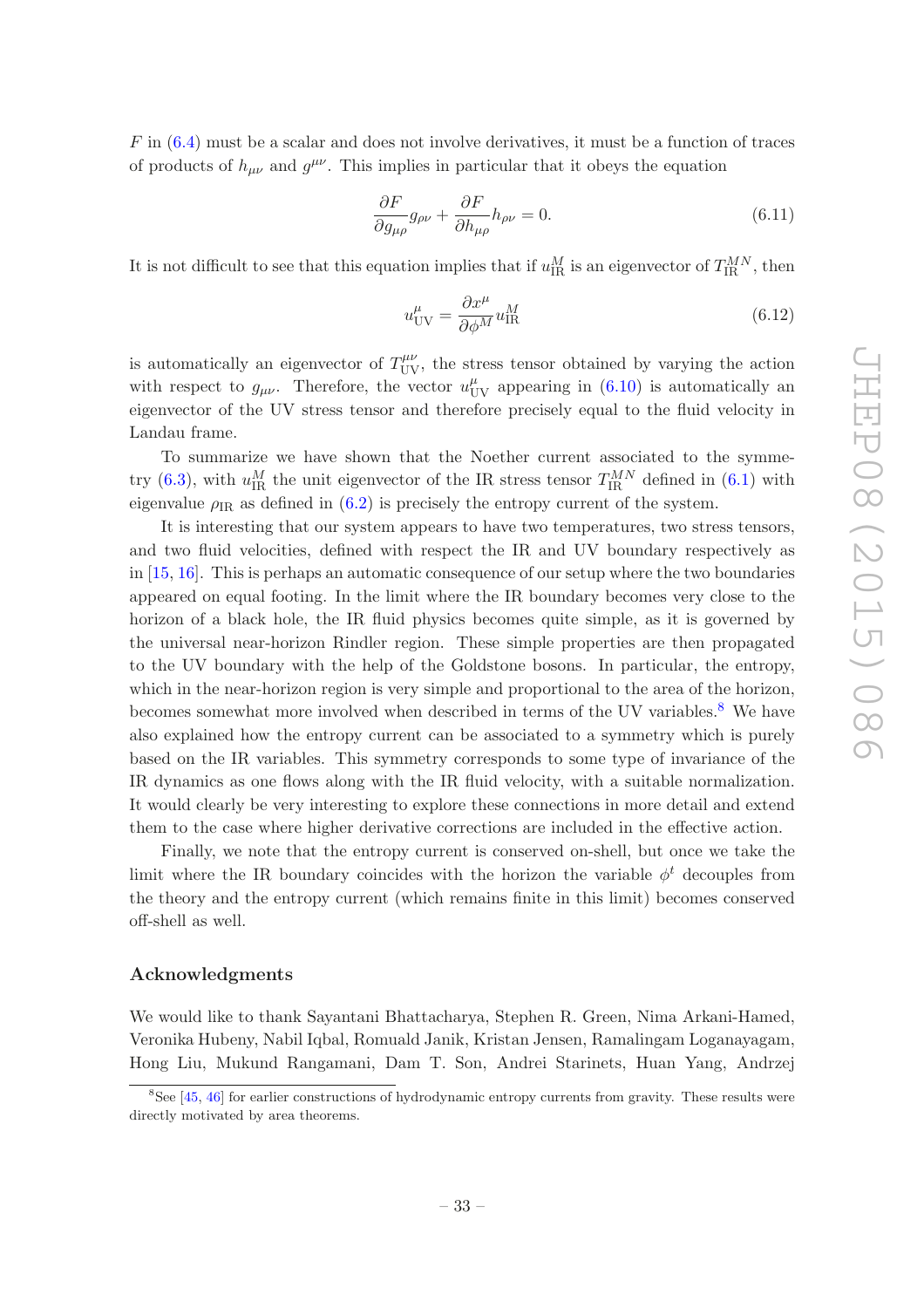Wereszczynski and Przemyslaw Witaszczyk for useful discussions, comments and correspondence. We would also like to thank the authors of [\[40](#page-37-6)] for letting us know about their upcoming work. This work is part of the research programme of the Foundation for Fundamental Research on Matter (FOM), which is part of the Netherlands Organisation for Scientic Research (NWO). Research at Perimeter Institute is supported by the Government of Canada through Industry Canada and by the Province of Ontario through the Ministry of Research & Innovation.

Open Access. This article is distributed under the terms of the Creative Commons Attribution License [\(CC-BY 4.0\)](http://creativecommons.org/licenses/by/4.0/), which permits any use, distribution and reproduction in any medium, provided the original author(s) and source are credited.

#### References

- <span id="page-35-0"></span>[1] G. Policastro, D.T. Son and A.O. Starinets, The Shear viscosity of strongly coupled  $N = 4$ supersymmetric Yang-Mills plasma, [Phys. Rev. Lett.](http://dx.doi.org/10.1103/PhysRevLett.87.081601) 87 (2001) 081601 [[hep-th/0104066](http://arxiv.org/abs/hep-th/0104066)] [IN[SPIRE](http://inspirehep.net/search?p=find+EPRINT+hep-th/0104066)].
- [2] G. Policastro, D.T. Son and A.O. Starinets, From AdS/CFT correspondence to hydrodynamics, JHEP 09 [\(2002\) 043](http://dx.doi.org/10.1088/1126-6708/2002/09/043) [[hep-th/0205052](http://arxiv.org/abs/hep-th/0205052)] [IN[SPIRE](http://inspirehep.net/search?p=find+EPRINT+hep-th/0205052)].
- <span id="page-35-1"></span>[3] G. Policastro, D.T. Son and A.O. Starinets, From AdS/CFT correspondence to hydrodynamics. 2. Sound waves, JHEP 12 [\(2002\) 054](http://dx.doi.org/10.1088/1126-6708/2002/12/054) [[hep-th/0210220](http://arxiv.org/abs/hep-th/0210220)] [IN[SPIRE](http://inspirehep.net/search?p=find+EPRINT+hep-th/0210220)].
- <span id="page-35-2"></span>[4] S. Bhattacharyya, V.E. Hubeny, S. Minwalla and M. Rangamani, Nonlinear Fluid Dynamics from Gravity, JHEP  $02$  [\(2008\) 045](http://dx.doi.org/10.1088/1126-6708/2008/02/045)  $\text{arXiv:0712.2456}$  $\text{arXiv:0712.2456}$  $\text{arXiv:0712.2456}$  [IN[SPIRE](http://inspirehep.net/search?p=find+EPRINT+arXiv:0712.2456)].
- <span id="page-35-3"></span>[5] M. Rangamani, Gravity and Hydrodynamics: Lectures on the fluid-gravity correspondence, [Class. Quant. Grav.](http://dx.doi.org/10.1088/0264-9381/26/22/224003) 26 (2009) 224003 [[arXiv:0905.4352](http://arxiv.org/abs/0905.4352)] [IN[SPIRE](http://inspirehep.net/search?p=find+EPRINT+arXiv:0905.4352)].
- <span id="page-35-4"></span>[6] L.D. Landau and E.M. Lifshitz, Fluid Mechanics. Course of Theoretical Physics. Volume 6, Pergamon Press (1959).
- <span id="page-35-5"></span>[7] N. Banerjee, J. Bhattacharya, S. Bhattacharyya, S. Jain, S. Minwalla and T. Sharma, Constraints on Fluid Dynamics from Equilibrium Partition Functions, JHEP 09 [\(2012\) 046](http://dx.doi.org/10.1007/JHEP09(2012)046) [[arXiv:1203.3544](http://arxiv.org/abs/1203.3544)] [IN[SPIRE](http://inspirehep.net/search?p=find+EPRINT+arXiv:1203.3544)].
- <span id="page-35-6"></span>[8] K. Jensen, M. Kaminski, P. Kovtun, R. Meyer, A. Ritz and A. Yarom, Towards hydrodynamics without an entropy current, [Phys. Rev. Lett.](http://dx.doi.org/10.1103/PhysRevLett.109.101601) 109 (2012) 101601 [[arXiv:1203.3556](http://arxiv.org/abs/1203.3556)] [IN[SPIRE](http://inspirehep.net/search?p=find+EPRINT+arXiv:1203.3556)].
- <span id="page-35-7"></span>[9] S. Bhattacharyya, Entropy Current from Partition Function: One Example, JHEP 07 [\(2014\) 139](http://dx.doi.org/10.1007/JHEP07(2014)139) [[arXiv:1403.7639](http://arxiv.org/abs/1403.7639)] [IN[SPIRE](http://inspirehep.net/search?p=find+EPRINT+arXiv:1403.7639)].
- <span id="page-35-8"></span>[10] B. Carter, Elastic Perturbation Theory in General Relativity and a Variation Principle for a Rotating Solid Star, [Commun. Math. Phys.](http://dx.doi.org/10.1007/BF01645505) 30 (1973) 261.
- <span id="page-35-9"></span>[11] S. Dubovsky, T. Gregoire, A. Nicolis and R. Rattazzi, Null energy condition and superluminal propagation, JHEP 03 [\(2006\) 025](http://dx.doi.org/10.1088/1126-6708/2006/03/025) [[hep-th/0512260](http://arxiv.org/abs/hep-th/0512260)] [IN[SPIRE](http://inspirehep.net/search?p=find+EPRINT+hep-th/0512260)].
- <span id="page-35-10"></span>[12] S. Dubovsky, L. Hui, A. Nicolis and D.T. Son, *Effective field theory for hydrodynamics:* thermodynamics and the derivative expansion, Phys. Rev.  $\bf{D}$  85 [\(2012\) 085029](http://dx.doi.org/10.1103/PhysRevD.85.085029)  $\left[$ [arXiv:1107.0731](http://arxiv.org/abs/1107.0731) $\right]$   $\left[$ <sub>IN[SPIRE](http://inspirehep.net/search?p=find+EPRINT+arXiv:1107.0731)</sub> $\right]$ .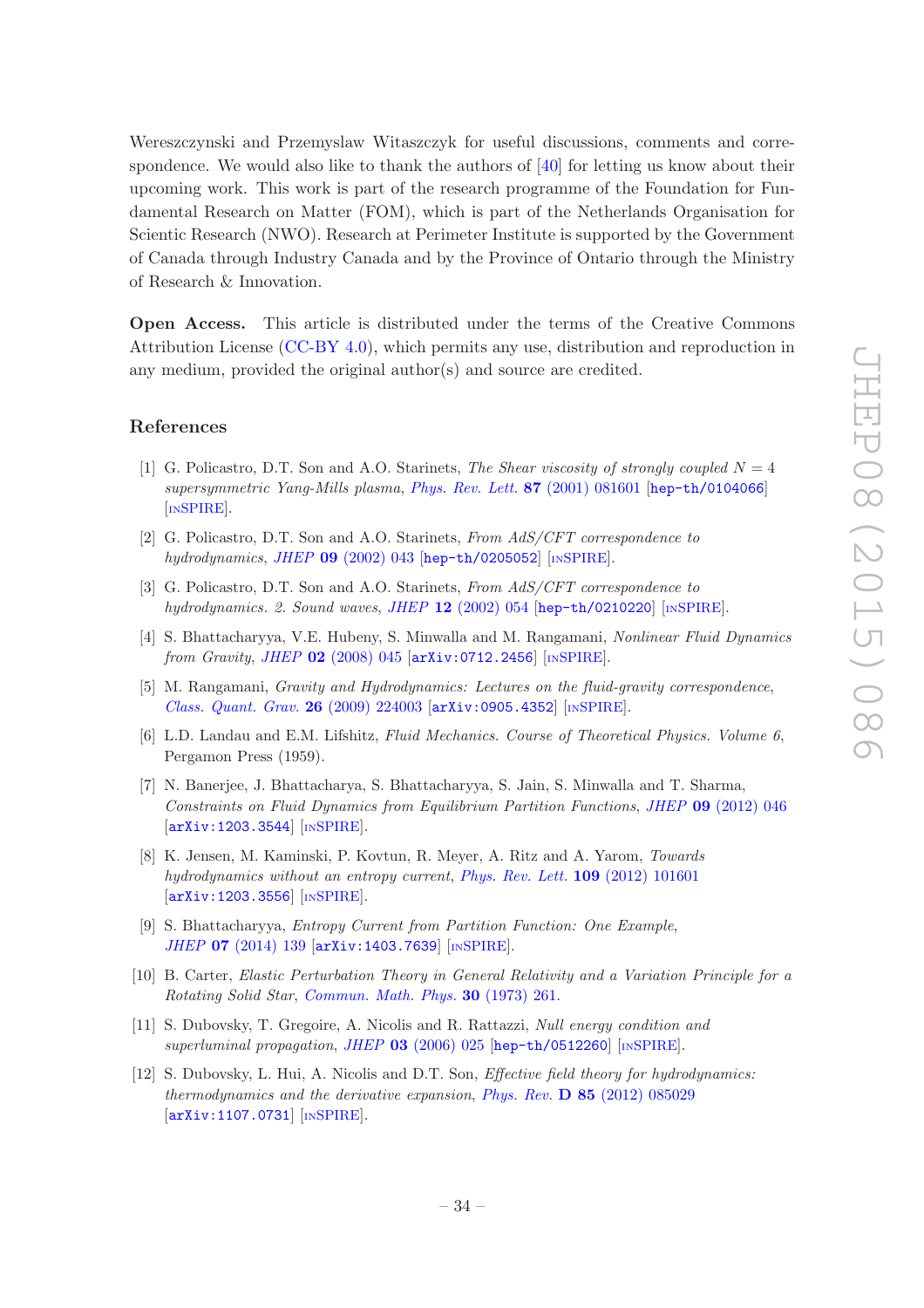- <span id="page-36-0"></span>[13] J. Bhattacharya, S. Bhattacharyya and M. Rangamani, Non-dissipative hydrodynamics: Effective actions versus entropy current, JHEP  $02$  [\(2013\) 153](http://dx.doi.org/10.1007/JHEP02(2013)153)  $\text{arXiv:1211.1020}$  $\text{arXiv:1211.1020}$  $\text{arXiv:1211.1020}$  [IN[SPIRE](http://inspirehep.net/search?p=find+EPRINT+arXiv:1211.1020)].
- <span id="page-36-1"></span>[14] G. Ballesteros, The effective theory of fluids at NLO and implications for dark energy, JCAP 03 [\(2015\) 001](http://dx.doi.org/10.1088/1475-7516/2015/03/001) [[arXiv:1410.2793](http://arxiv.org/abs/1410.2793)] [IN[SPIRE](http://inspirehep.net/search?p=find+EPRINT+arXiv:1410.2793)].
- <span id="page-36-2"></span>[15] F.M. Haehl, R. Loganayagam and M. Rangamani, The eightfold way to dissipation, [Phys. Rev. Lett.](http://dx.doi.org/10.1103/PhysRevLett.114.201601) 114 (2015) 201601 [[arXiv:1412.1090](http://arxiv.org/abs/1412.1090)] [IN[SPIRE](http://inspirehep.net/search?p=find+EPRINT+arXiv:1412.1090)].
- <span id="page-36-3"></span>[16] F.M. Haehl, R. Loganayagam and M. Rangamani, Adiabatic hydrodynamics: The eightfold way to dissipation, JHEP  $05$  [\(2015\) 060](http://dx.doi.org/10.1007/JHEP05(2015)060)  $\text{arXiv:1502.00636}$  $\text{arXiv:1502.00636}$  $\text{arXiv:1502.00636}$  [IN[SPIRE](http://inspirehep.net/search?p=find+EPRINT+arXiv:1502.00636)].
- <span id="page-36-4"></span>[17] J.S. Schwinger, Brownian motion of a quantum oscillator, [J. Math. Phys.](http://dx.doi.org/10.1063/1.1703727) 2 (1961) 407 [IN[SPIRE](http://inspirehep.net/search?p=find+J+J.Math.Phys.,2,407)].
- <span id="page-36-5"></span>[18] L.V. Keldysh, Diagram technique for nonequilibrium processes, Zh. Eksp. Teor. Fiz. 47 (1964) 1515 [Sov. Phys. JETP 20 (1965) 1018] [IN[SPIRE](http://inspirehep.net/search?p=find+J+Zh.Eksp.Teor.Fiz.,47,1515)].
- <span id="page-36-6"></span>[19] D. Nickel and D.T. Son, Deconstructing holographic liquids, New J. Phys. 13 [\(2011\) 075010](http://dx.doi.org/10.1088/1367-2630/13/7/075010) [[arXiv:1009.3094](http://arxiv.org/abs/1009.3094)] [IN[SPIRE](http://inspirehep.net/search?p=find+EPRINT+arXiv:1009.3094)].
- <span id="page-36-7"></span>[20] T. Faulkner, H. Liu and M. Rangamani, Integrating out geometry: Holographic Wilsonian RG and the membrane paradigm, JHEP  $\overline{08}$  [\(2011\) 051](http://dx.doi.org/10.1007/JHEP08(2011)051) [[arXiv:1010.4036](http://arxiv.org/abs/1010.4036)] [IN[SPIRE](http://inspirehep.net/search?p=find+EPRINT+arXiv:1010.4036)].
- <span id="page-36-8"></span>[21] I. Heemskerk and J. Polchinski, Holographic and Wilsonian Renormalization Groups, JHEP 06 [\(2011\) 031](http://dx.doi.org/10.1007/JHEP06(2011)031) [[arXiv:1010.1264](http://arxiv.org/abs/1010.1264)] [IN[SPIRE](http://inspirehep.net/search?p=find+EPRINT+arXiv:1010.1264)].
- <span id="page-36-11"></span>[22] T. Sakai and S. Sugimoto, Low energy hadron physics in holographic QCD, [Prog. Theor. Phys.](http://dx.doi.org/10.1143/PTP.113.843) 113 (2005) 843 [[hep-th/0412141](http://arxiv.org/abs/hep-th/0412141)] [IN[SPIRE](http://inspirehep.net/search?p=find+EPRINT+hep-th/0412141)].
- <span id="page-36-9"></span>[23] N. Arkani-Hamed, H. Georgi and M.D. Schwartz, Effective field theory for massive gravitons and gravity in theory space, [Annals Phys.](http://dx.doi.org/10.1016/S0003-4916(03)00068-X) 305 (2003) 96 [[hep-th/0210184](http://arxiv.org/abs/hep-th/0210184)] [IN[SPIRE](http://inspirehep.net/search?p=find+EPRINT+hep-th/0210184)].
- <span id="page-36-10"></span>[24] S.F. Hassan and R.A. Rosen, Bimetric Gravity from Ghost-free Massive Gravity, JHEP 02 [\(2012\) 126](http://dx.doi.org/10.1007/JHEP02(2012)126) [[arXiv:1109.3515](http://arxiv.org/abs/1109.3515)] [IN[SPIRE](http://inspirehep.net/search?p=find+EPRINT+arXiv:1109.3515)].
- <span id="page-36-12"></span>[25] T. Faulkner and J. Polchinski, Semi-Holographic Fermi Liquids, JHEP 06 [\(2011\) 012](http://dx.doi.org/10.1007/JHEP06(2011)012) [[arXiv:1001.5049](http://arxiv.org/abs/1001.5049)] [IN[SPIRE](http://inspirehep.net/search?p=find+EPRINT+arXiv:1001.5049)].
- <span id="page-36-13"></span>[26] C.P. Herzog and D.T. Son, Schwinger-Keldysh propagators from AdS/CFT correspondence, JHEP 03 [\(2003\) 046](http://dx.doi.org/10.1088/1126-6708/2003/03/046) [[hep-th/0212072](http://arxiv.org/abs/hep-th/0212072)] [IN[SPIRE](http://inspirehep.net/search?p=find+EPRINT+hep-th/0212072)].
- <span id="page-36-14"></span>[27] T. Damour, Black Hole Eddy Currents, Phys. Rev. D 18 [\(1978\) 3598](http://dx.doi.org/10.1103/PhysRevD.18.3598) [IN[SPIRE](http://inspirehep.net/search?p=find+J+Phys.Rev.,D18,3598)].
- [28] K.S. Thorne, R. Price and D. MacDonald, Black Holes: The Membrane Paradigm, The Silliman Memorial Lectures Series, Yale University Press (1986) [ISBN: 978–0300037708].
- [29] N. Iqbal and H. Liu, Universality of the hydrodynamic limit in AdS/CFT and the membrane paradigm, Phys. Rev. **D 79** [\(2009\) 025023](http://dx.doi.org/10.1103/PhysRevD.79.025023) [[arXiv:0809.3808](http://arxiv.org/abs/0809.3808)] [IN[SPIRE](http://inspirehep.net/search?p=find+EPRINT+arXiv:0809.3808)].
- <span id="page-36-15"></span>[30] M. Parikh and F. Wilczek, An Action for black hole membranes, Phys. Rev. **D 58** [\(1998\) 064011](http://dx.doi.org/10.1103/PhysRevD.58.064011) [[gr-qc/9712077](http://arxiv.org/abs/gr-qc/9712077)] [IN[SPIRE](http://inspirehep.net/search?p=find+EPRINT+gr-qc/9712077)].
- <span id="page-36-16"></span>[31] J. de Boer, M.P. Heller and N. Pinzani-Fokeeva, Testing the membrane paradigm with holography, Phys. Rev. **D 91** [\(2015\) 026006](http://dx.doi.org/10.1103/PhysRevD.91.026006) [[arXiv:1405.4243](http://arxiv.org/abs/1405.4243)] [IN[SPIRE](http://inspirehep.net/search?p=find+EPRINT+arXiv:1405.4243)].
- <span id="page-36-17"></span>[32] J.B. Hartle and S.W. Hawking, *Wave Function of the Universe*, Phys. Rev. **D 28** [\(1983\) 2960](http://dx.doi.org/10.1103/PhysRevD.28.2960) [IN[SPIRE](http://inspirehep.net/search?p=find+J+Phys.Rev.,D28,2960)].
- <span id="page-36-18"></span>[33] V. Balasubramanian, B. Czech, B.D. Chowdhury and J. de Boer, *The entropy of a hole in* spacetime, JHEP 10 [\(2013\) 220](http://dx.doi.org/10.1007/JHEP10(2013)220) [[arXiv:1305.0856](http://arxiv.org/abs/1305.0856)] [IN[SPIRE](http://inspirehep.net/search?p=find+EPRINT+arXiv:1305.0856)].